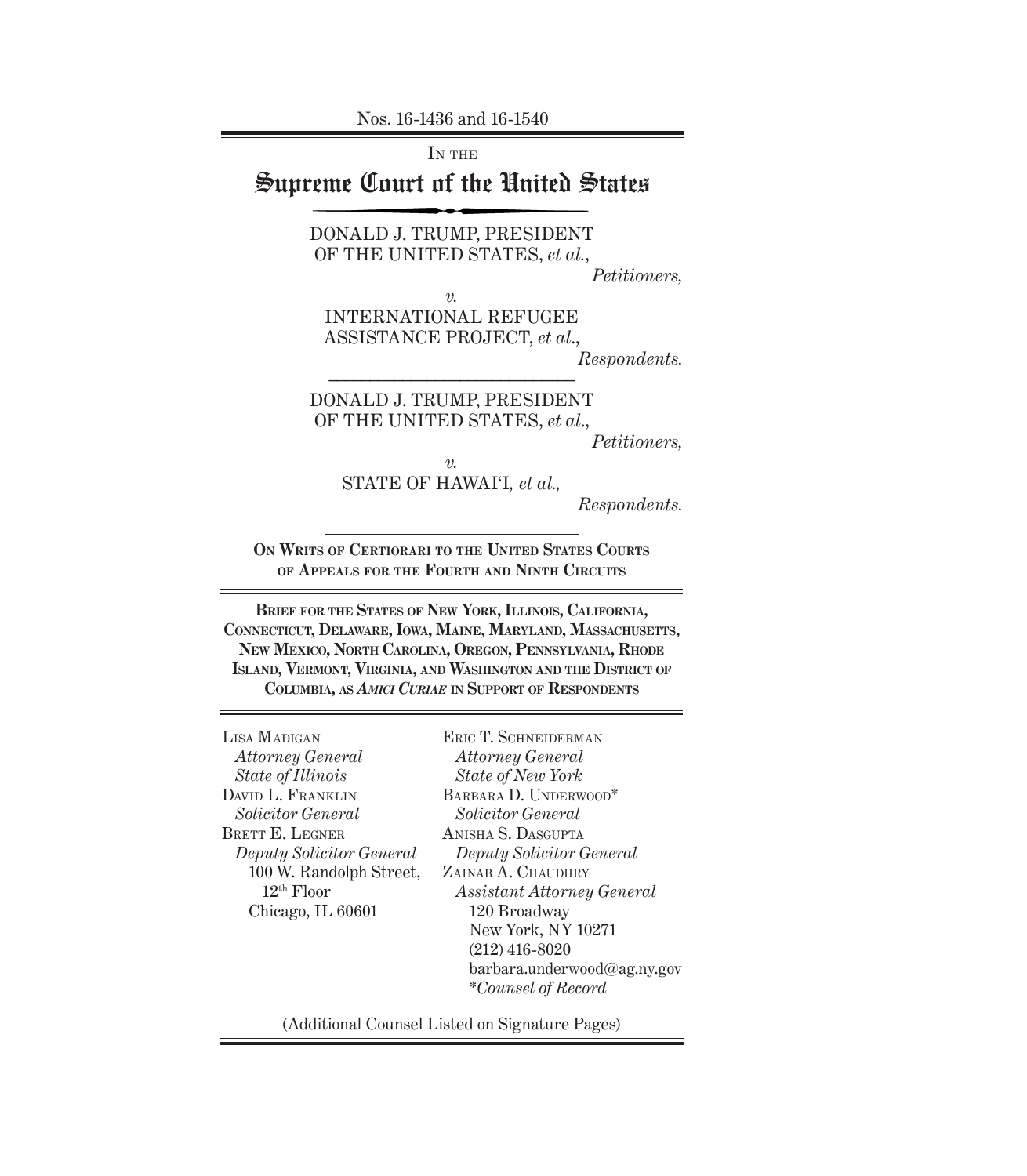#### **QUESTIONS PRESENTED**

1. Whether respondents' challenges to §§ 2(c), 6(a), and 6(b) of Executive Order No. 13,780 are justiciable.

2. Whether §§ 2(c), 6(a), and 6(b) of the Order violate the Establishment Clause and exceed the President's authority under the Immigration and Nationality Act.

3. Whether the nationwide scope of the preliminary injunctions is proper.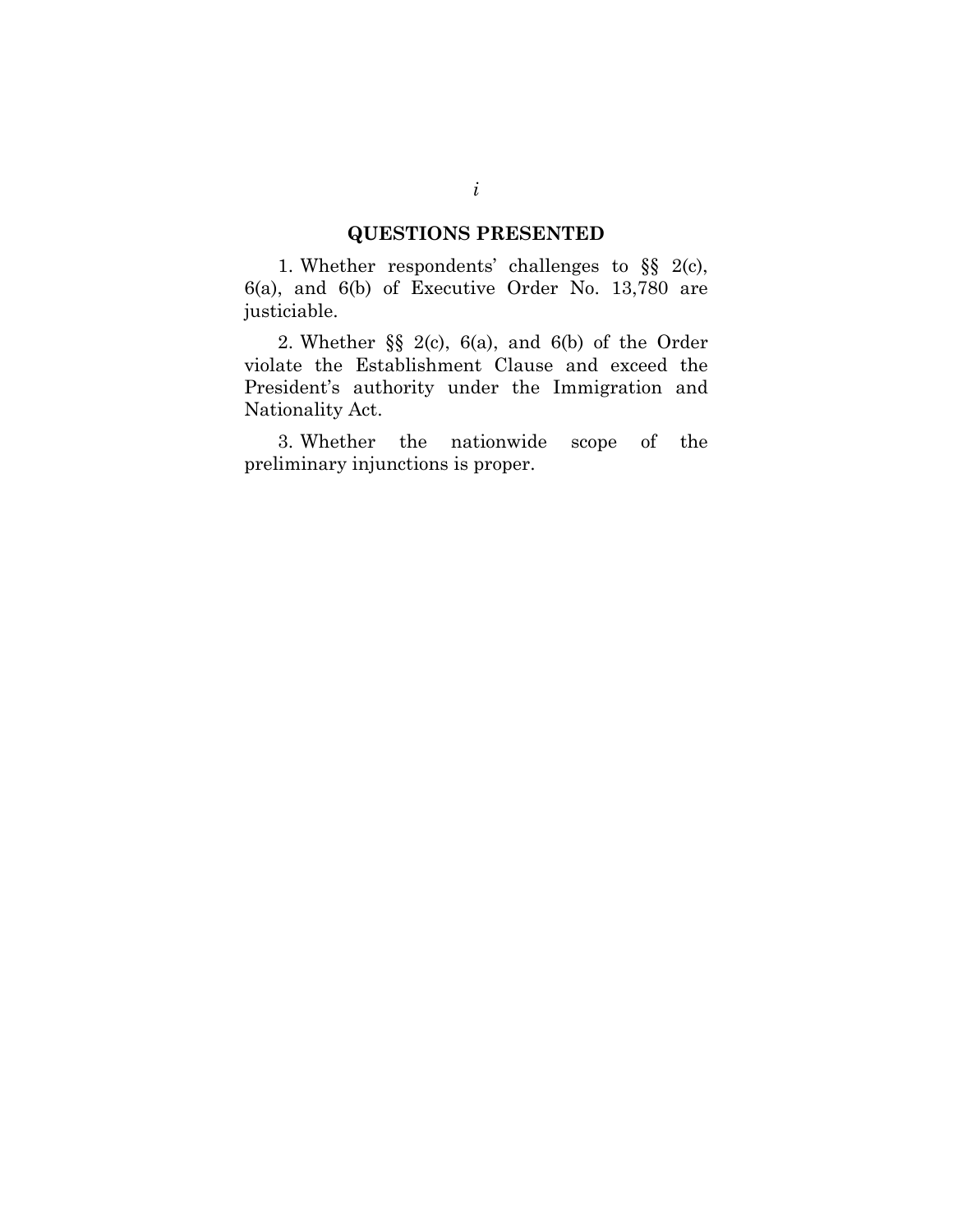### **TABLE OF CONTENTS**

|    | <b>INTEREST OF THE AMICI STATES AND</b>                                                                                         |
|----|---------------------------------------------------------------------------------------------------------------------------------|
|    |                                                                                                                                 |
|    |                                                                                                                                 |
| L. | The Executive Order Has Harmed the States5                                                                                      |
|    | A. Harms to States' Proprietary Interests5                                                                                      |
|    | B. Harms to States' Sovereign and Quasi-                                                                                        |
|    | II. Harms Caused By the Order Are Cognizable                                                                                    |
|    | III. Harms Caused By the Order Are Cognizable<br>Under the Immigration and Nationality Act26                                    |
|    | IV. The Injuries to Public Interests Throughout<br>the Country Support the Issuance of<br>Nationwide Preliminary Injunctions in |
|    |                                                                                                                                 |
|    |                                                                                                                                 |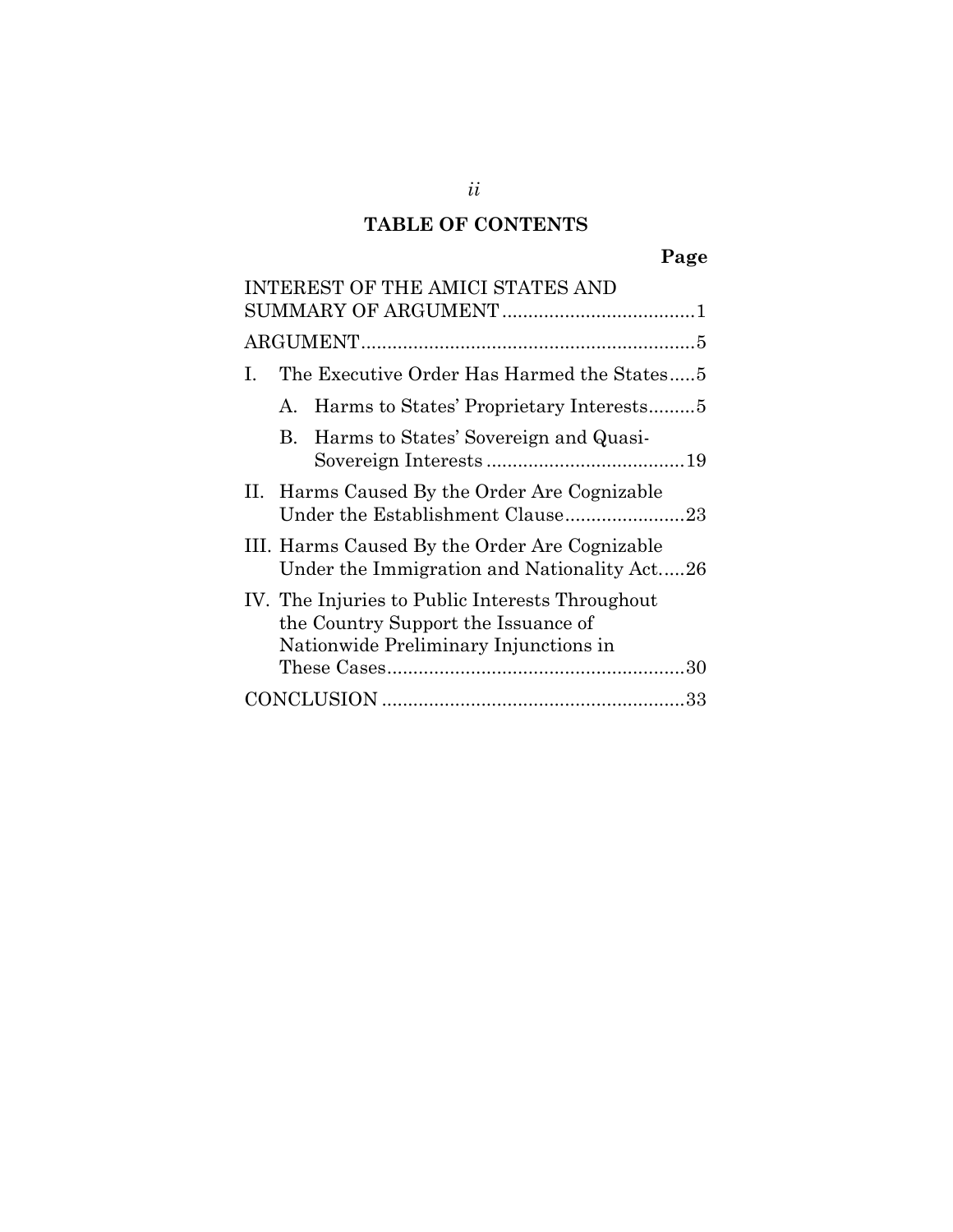### **TABLE OF AUTHORITIES**

### **Cases Page(s)**

| Bank of America Corp. v. City of Miami, Fla.,                 |  |
|---------------------------------------------------------------|--|
| Dayton Bd. of Educ. v. Brinkman, 433 U.S. 406                 |  |
| Elk Grove Unified Sch. Dist. v. Newdow, 542<br>U.S. $1(2004)$ |  |
| <i>Everson v. Board of Educ.</i> , 330 U.S. 1 (1947)23        |  |
| Lexmark Int'l Inc. v. Static Control Components,              |  |
| Massachusetts v. EPA, 549 U.S. 497 (2007)  26                 |  |
| Town of Greece, N.Y. v. Galloway, 134 S. Ct.<br>23            |  |
| United States v. Oakland Cannabis Buyers'                     |  |
| Virginian Ry. Co. v. Railway Employees, 300                   |  |
| <i>Washington v. Trump, 847 F.3d 1151 (9th Cir.</i>           |  |
| Winter v. Natural Res. Def. Council, Inc., 555                |  |
| Wyoming v. Oklahoma, 502 U.S. 437 (1992)  25                  |  |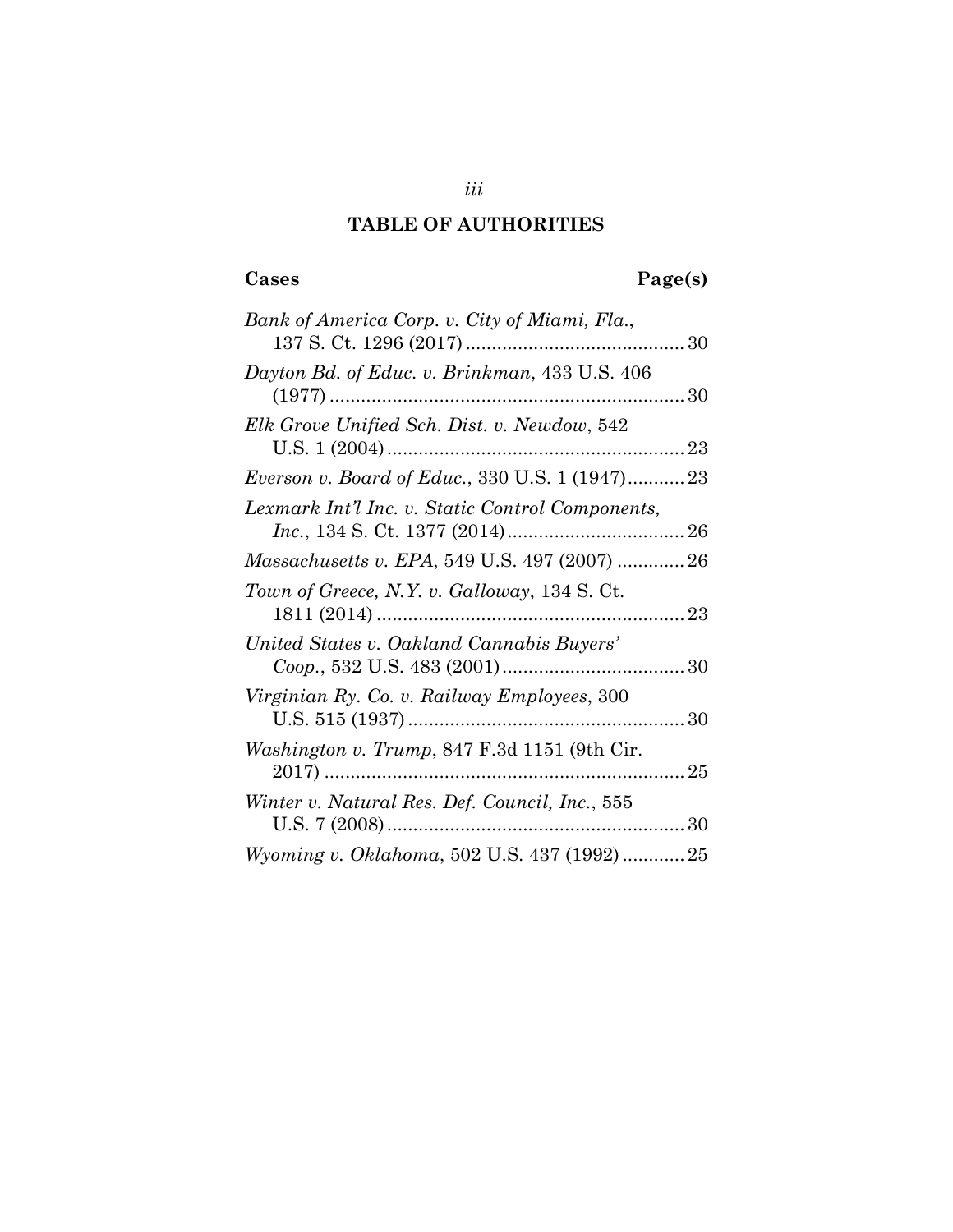| Laws                                           | Page(s) |
|------------------------------------------------|---------|
| Federal                                        |         |
| 8 U.S.C.                                       |         |
|                                                |         |
|                                                |         |
|                                                |         |
|                                                |         |
| Executive Order No. 13,769 (Jan. 27, 2017), 82 |         |
| Executive Order No. 13,780 (Mar. 6, 2017), 82  |         |
|                                                |         |
| <b>State</b>                                   |         |
| Cal. Const.                                    |         |
|                                                |         |
|                                                |         |
|                                                |         |
|                                                |         |
|                                                |         |
| Cal. Gov't Code                                |         |
|                                                |         |
|                                                |         |
|                                                |         |
|                                                |         |
| Ill. Const.                                    |         |
|                                                |         |
|                                                |         |
| Ill. Compiled Stat.                            |         |
|                                                |         |
|                                                |         |
|                                                |         |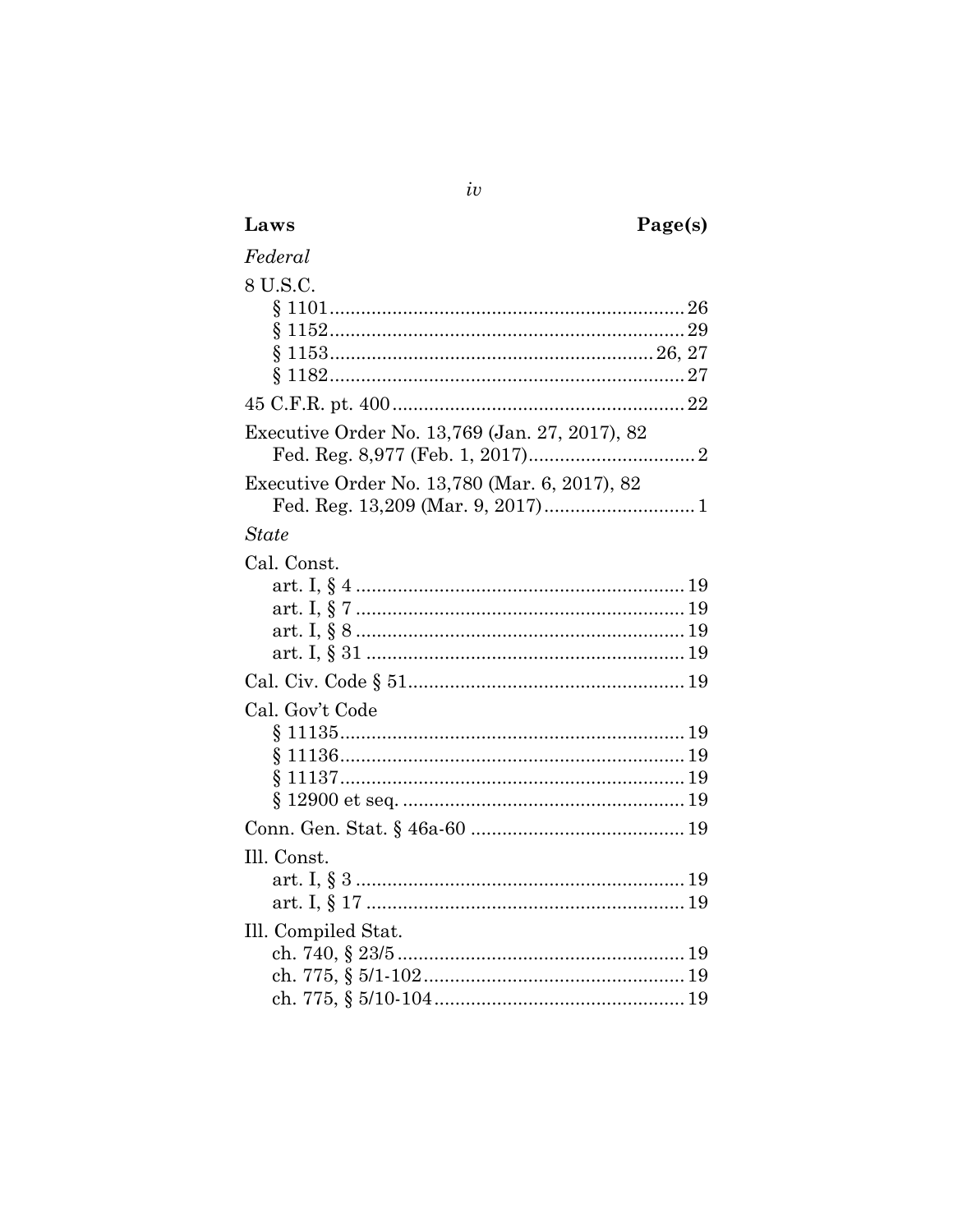| Laws                       | Page(s) |
|----------------------------|---------|
| Me. Rev. Stat. Ann. tit. 5 |         |
|                            |         |
|                            |         |
|                            |         |
| Mass. Gen. L.              |         |
|                            |         |
|                            |         |
|                            |         |
|                            |         |
|                            |         |
|                            |         |
|                            |         |
| Vt. Stat. Ann.             |         |
|                            |         |
|                            |         |
|                            |         |

### **Miscellaneous Authorities**

| Albarazi, Hannah, California Leads the Nation     |  |
|---------------------------------------------------|--|
| in Resettlement of Syrian Refugees, CBS SF        |  |
| Bay Area (Sept. 29, 2016), at                     |  |
| http://tinyurl.com/CBS-SF-Albarazi-Syrians21      |  |
|                                                   |  |
| Barry-Jester, Anna Maria, Trump's New Travel      |  |
| Ban Could Affect Doctors, Especially in the       |  |
| <i>Rust Belt and Appalachia</i> , FiveThirtyEight |  |
|                                                   |  |
|                                                   |  |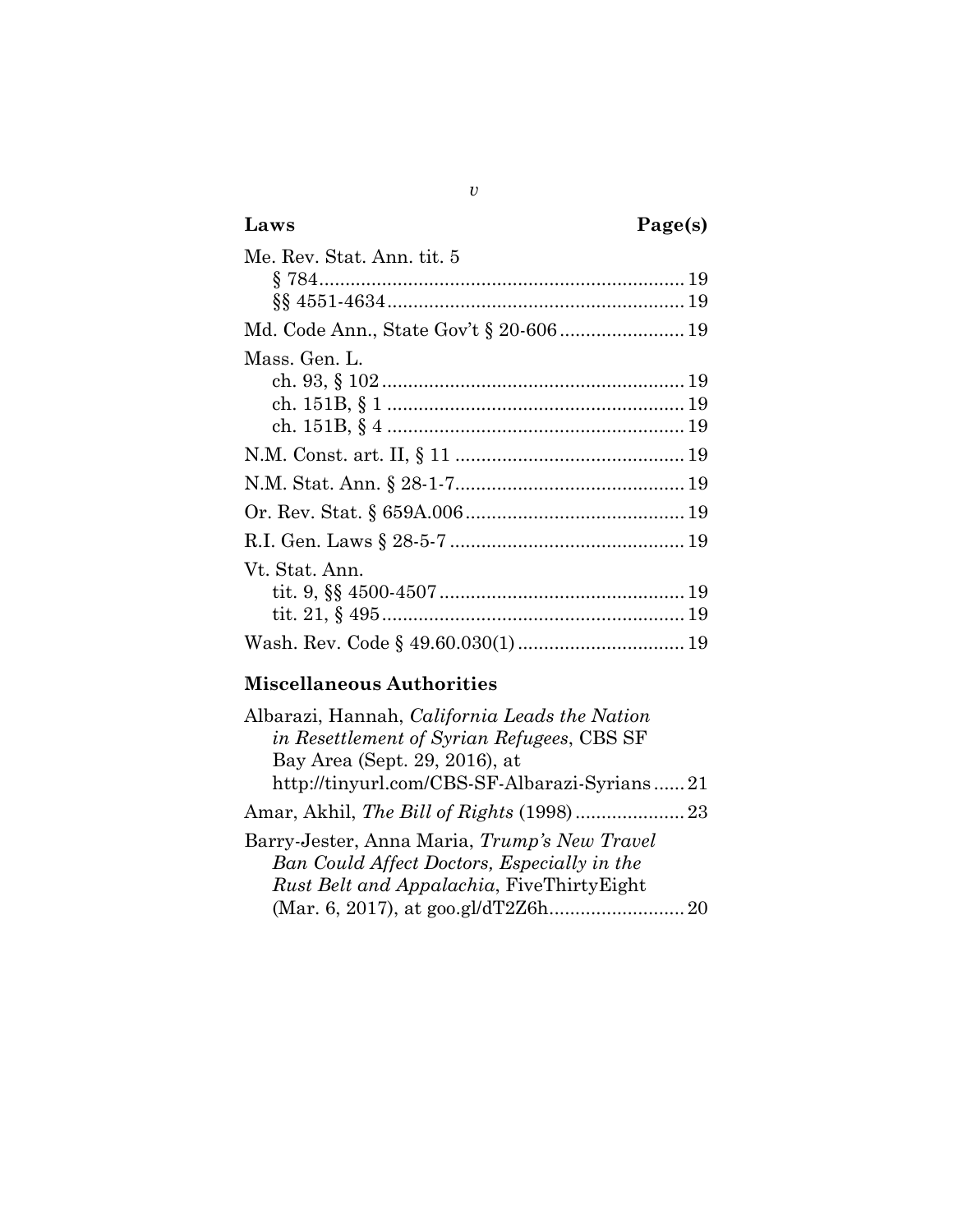# **Miscellaneous Authorities Page(s)**

*vi*

| Bhattarai, Abba, Even Canadians are Skipping<br>Trips to the U.S. After Trump Travel Ban,<br>Wash. Post (Apr. 14, 2017), at<br>tinyurl.com/WashPost-Bhattarai-Tourism  17                            |
|------------------------------------------------------------------------------------------------------------------------------------------------------------------------------------------------------|
| Bryan, Miles, 10 Prospective UIC Students<br>Ineligible to Enroll Due to Travel Ban, WBEZ<br>News (Mar. 6, 2017), at<br>http://tinyurl.com/WBEZ-Bryan-UIC 10                                         |
| Carapezza, Kirk, Travel Ban's 'Chilling Effect'<br>Could Cost Universities Hundreds of<br>Millions, Nat'l Pub. Radio (Apr. 7, 2017), at                                                              |
| Glueck, Jeff, Coming to America?, Foursquare<br>Direct, Medium (May 24, 2017), at<br>https://medium.com/foursquare-<br>direct/coming-to-america-528312934221  17                                     |
| Immigrant Doctors Project,                                                                                                                                                                           |
| Institute of Int'l Educ., Advising International<br>Students in an Age of Anxiety (Mar. 31,<br>2017), at http://tinyurl.com/IIE-                                                                     |
| New York State Office of Temporary &<br>Disability Assistance, Bureau of Refugee &<br>Immigrant Assistance, BRIA Population<br>Data for FFY 2016, at<br>https://otda.ny.gov/programs/bria/documents/ |
| New York State Office of Temporary &                                                                                                                                                                 |
| Disability Assistance, Refugee Services,<br>https://otda.ny.gov/programs/bria22                                                                                                                      |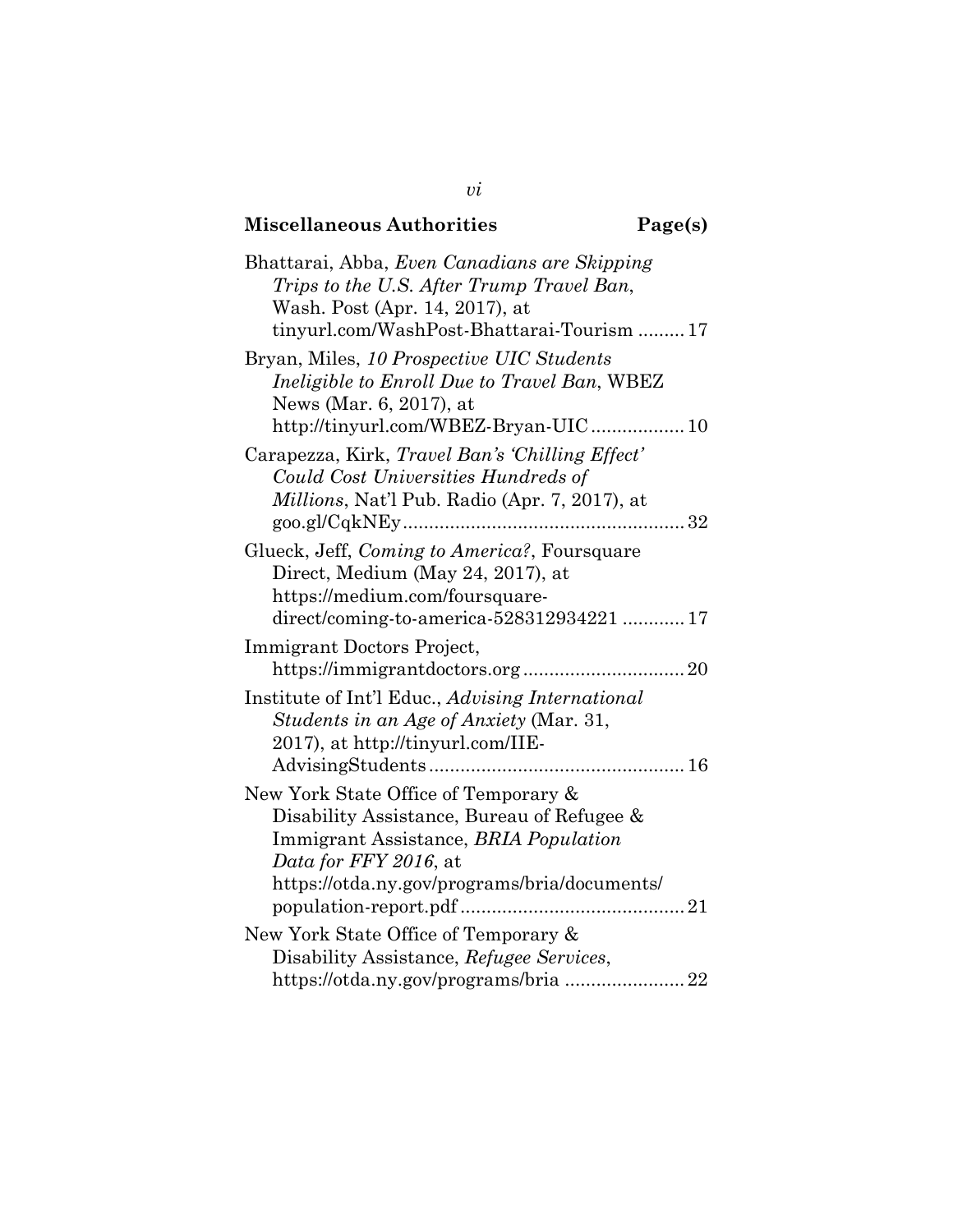## **Miscellaneous Authorities Page(s)**

| Okahana, Hironao, <i>Data Sources: Admissions</i><br>Yields of Prospective International Graduate<br><i>Students: A First Look</i> (Council of Graduate<br>Schools, June 2017), at<br>http://tinyurl.com/CouncilGradSchs- |
|---------------------------------------------------------------------------------------------------------------------------------------------------------------------------------------------------------------------------|
| Petulla, Sam, Entry Ban Could Cause Doctor<br>Shortages in Trump Territory, New Research<br><i>Finds</i> , NBC News (Mar. $7, 2017$ ), at<br>http://tinyurl.com/NBCNews-Petulla-                                          |
| Saleh, Maryam, Hospitals in Trump Country<br><b>Suffer As Muslim Doctors Denied Visas to</b><br>U.S., The Intercept (Aug. 17, 2017), at<br>http://tinyurl.com/Intercept-Saleh-MD 21                                       |
| State Univ. of N.Y., Legal and Financial<br>Support for Immigration Petitions Policy,<br>Doc. No. 8500, at https://www.suny.edu/<br>sunypp/documents.cfm?doc_id=418 28,29                                                 |
| Story, Joseph, Commentaries on the<br>Constitution of the United States (5th ed.                                                                                                                                          |
| Trump, Donald (@realDonaldTrump), Twitter<br>(Sept. 15, 2017 3:54 a.m. PT), at<br>https://twitter.com/realDonaldTrump/status/                                                                                             |
| Tuttle, Brad, "Trump Slump" Could Mean Well<br>Over \$10 Billion Per Year in Lost Tourism<br>Revenues, Time (Mar. 2, 2017), at<br>http://tinyurl.com/Time-Tuttle-Revenue 18                                               |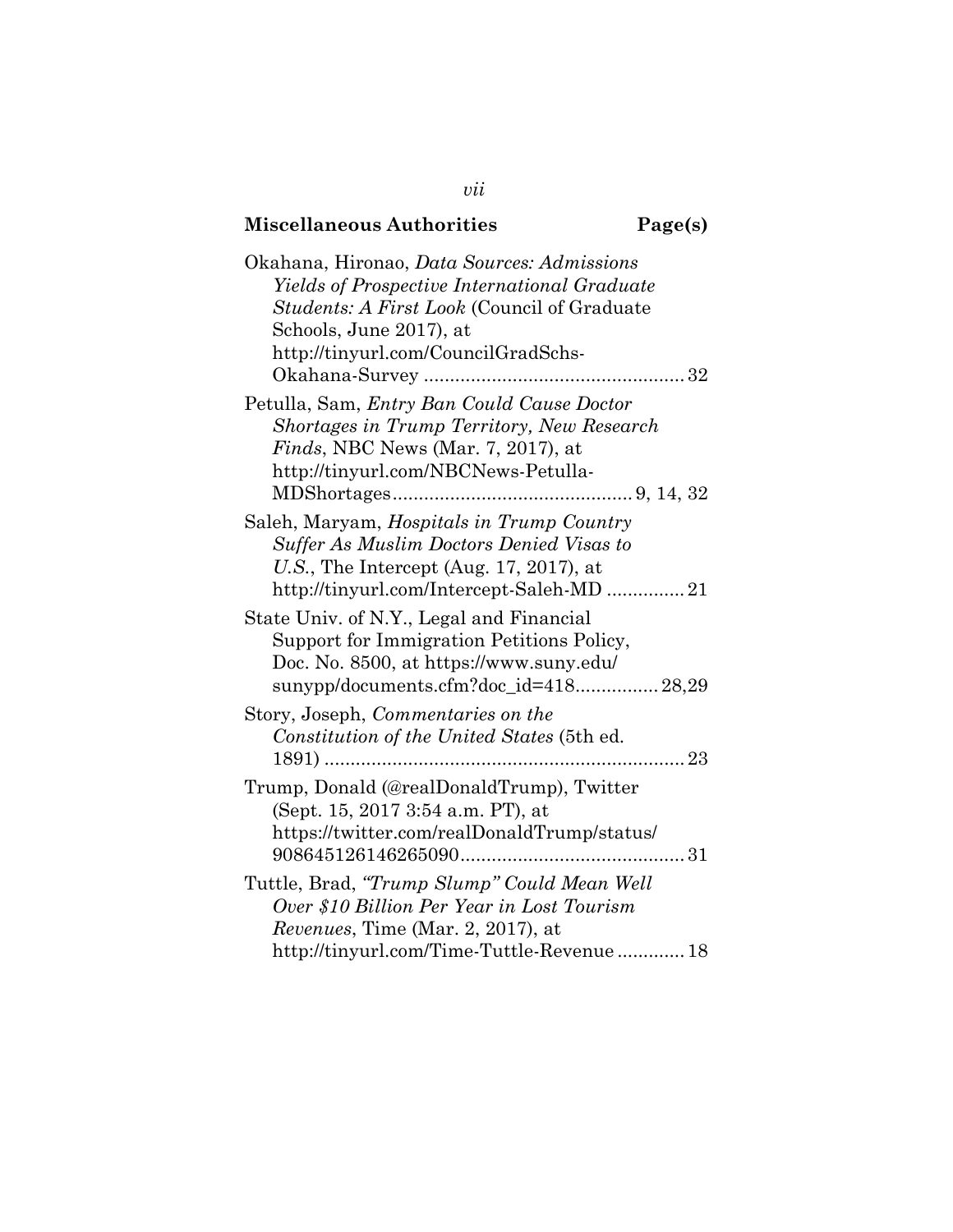| <b>Miscellaneous Authorities</b>                                                                                                                                                                                                                                            | Page(s) |
|-----------------------------------------------------------------------------------------------------------------------------------------------------------------------------------------------------------------------------------------------------------------------------|---------|
| U.S. Customs & Immigration Servs., Temporary<br>(Nonimmigrant) Workers, at<br>https://www.uscis.gov/working-united-<br>states/temporary-nonimmigrant-workers27                                                                                                              |         |
| U.S. Customs & Immigration Servs., Permanent<br>Workers, at https://www.uscis.gov/working-                                                                                                                                                                                  |         |
| U.S. Customs & Immigration Servs., TN<br>NAFTA Professionals, at<br>https://www.uscis.gov/working-united-<br>states/temporary-workers/tn-nafta-                                                                                                                             |         |
| U.S. Department of Health & Human Services,<br>Administration for Children & Families,<br>Office of Refugee Resettlement, Refugee<br>Arrival Data (Nov. 24, 2015), at<br>https://www.acf.hhs.gov/orr/resource/refugee-                                                      |         |
| U.S. Department of Health & Human Services,<br>Administration for Children & Families,<br>Office of Refugee Resettlement, State of New<br>York – Programs and Services by Locality<br>(Nov. 18, 2015), https://www.acf.hhs.gov/<br>orr/resource/state-of-new-york-programs- |         |
| U.S. Department of State, 9 Foreign Affairs<br>Manual 502.4, Employment-Based<br><i>[Immigrant Visa] Classifications, at</i><br>https://fam.state.gov/FAM/09FAM/09FAM05                                                                                                     |         |

*viii*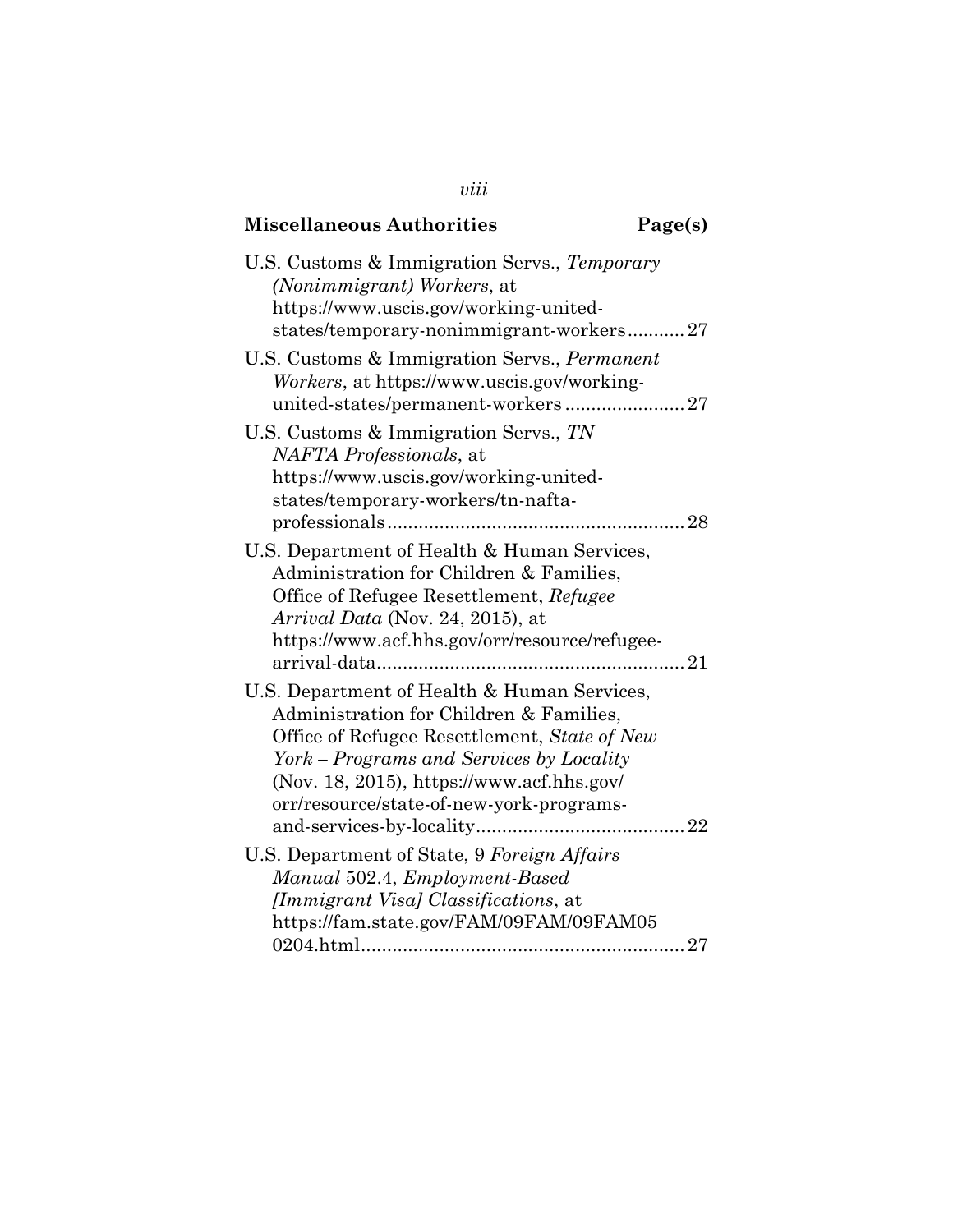| <b>Miscellaneous Authorities</b>                                                                                                                                                                                         | Page(s) |
|--------------------------------------------------------------------------------------------------------------------------------------------------------------------------------------------------------------------------|---------|
| U.S. Department of State, Bureau of Consular<br>Affairs, Reciprocity and Civil Documents by<br>Country, at https://travel.state.gov/<br>content/visas/en/fees/reciprocity-by-                                            |         |
| U.S. Department of State, Bureau of Population,<br>Refugees and Migration, Office of<br>Admissions, Office of Admissions, Refugee<br>Processing Center: Interactive Reporting, at<br>http://tinyurl.com/USStateDept-     |         |
| U.S. Department of State, <i>Employment-Based</i><br>Immigrant Visa, Categories and Overview, at<br>https://travel.state.gov/content/visas/en/immi                                                                       |         |
| U.S. Department of State, Temporary<br>Worker Visas, Categories and Overview,<br>at https://travel.state.gov/content/visas/<br>en/employment/temporary.html27                                                            |         |
| Williams, Janice, Under Trump, Anti-<br>Muslim Hate Crimes Hate Crimes Have<br>Increased at an Alarming Rate,<br>Newsweek (July 17, 2017), at<br>http://www.newsweek.com/hate-crime-<br>america-muslims-trump-638000  25 |         |

*ix*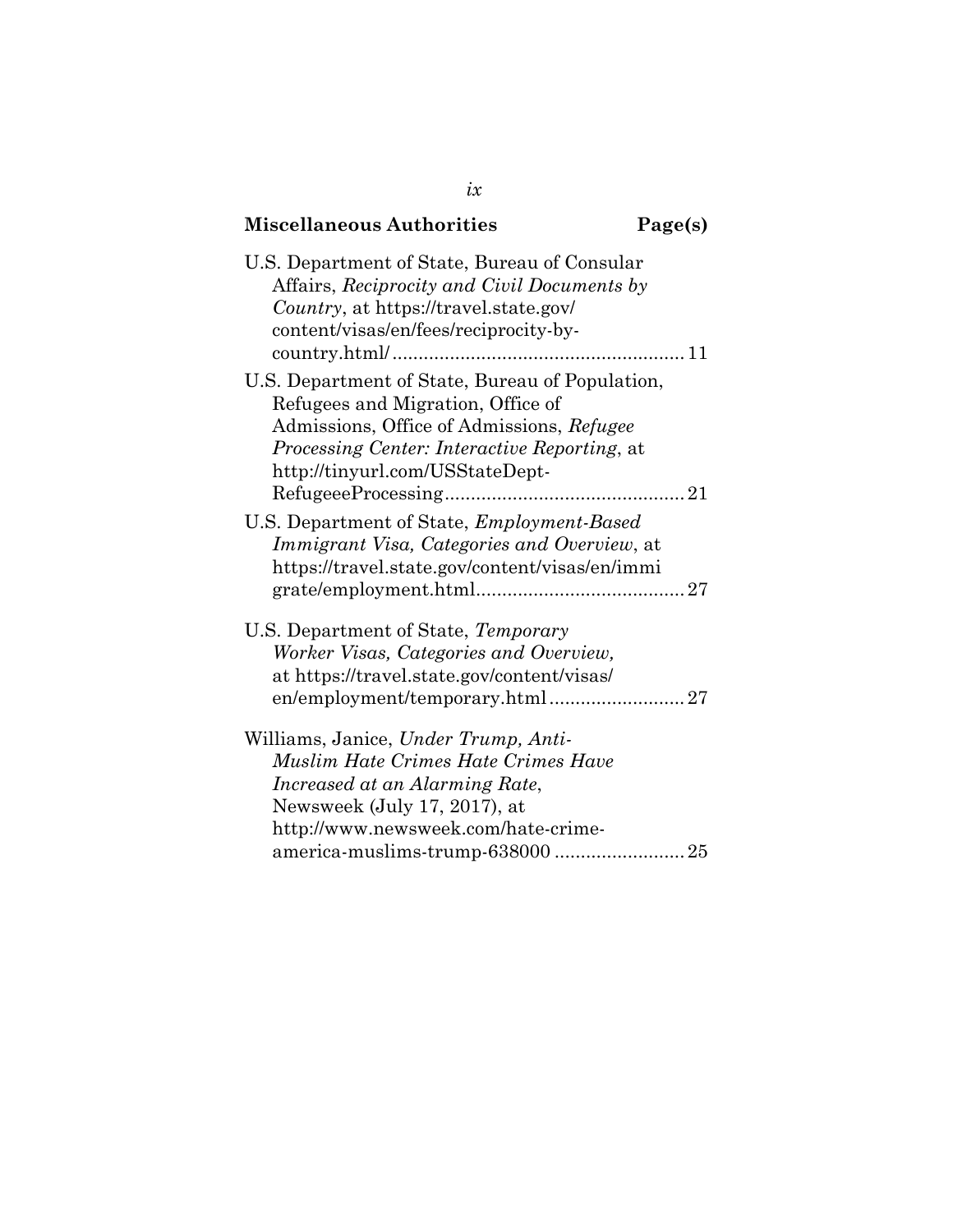### **Miscellaneous Authorities Page(s)**

| Wise, Alana, <i>Travel to the United States Rose in</i> |  |
|---------------------------------------------------------|--|
| April, But Industry Remains Wary, Reuters               |  |
| (June 6, 2017), at http://tinyurl.com/Reuters-          |  |
|                                                         |  |

*x*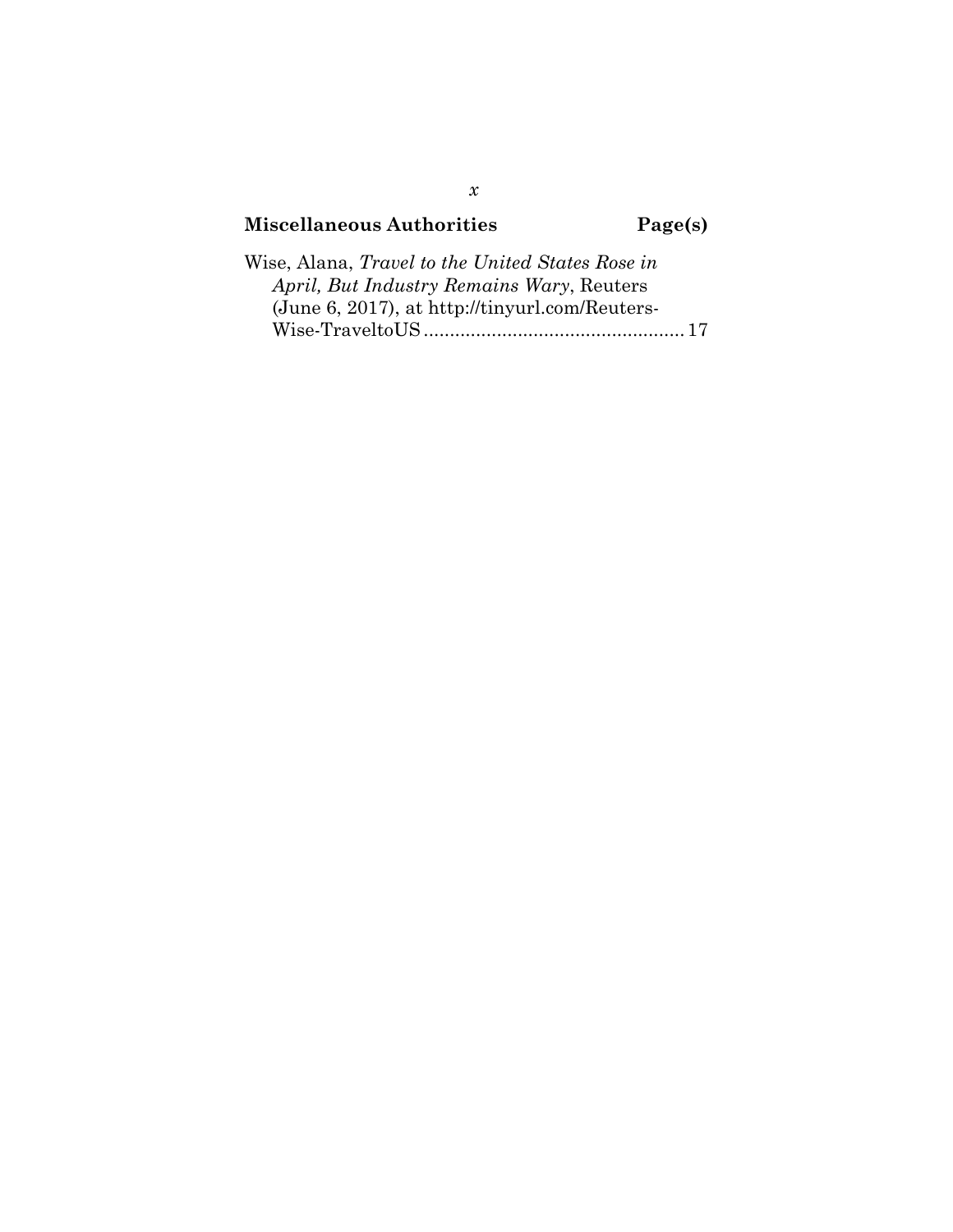#### **INTEREST OF THE AMICI STATES AND SUMMARY OF ARGUMENT**

These consolidated cases challenge the legality of certain provisions of Executive Order No. 13,780, which among other things imposed a 90-day ban on the entry to the United States of nationals from six overwhelmingly Muslim countries, suspended the U.S. Refugee Admissions Program, and lowered the Program's refugee cap.1 Two district courts entered preliminary injunctions against enforcement of the disputed provisions of the Order, and the injunctions were affirmed by the United States Courts of Appeals for the Fourth and Ninth Circuits. Amici States New York, Illinois, California, Connecticut, Delaware, Iowa, Maine, Maryland, Massachusetts, New Mexico, North Carolina, Oregon, Pennsylvania, Rhode Island, Vermont, Virginia, and Washington, and the District of Columbia submit this brief as amici curiae in support of plaintiffs-respondents, who seek affirmance of those decisions.2 Amici States submit this brief to explain the ways in which the States are particularly harmed by the Executive Order, and to show that these state harms are cognizable under both the Establishment Clause of the First Amendment and the Immigration and Nationality Act (INA), that States as well as private parties have standing to challenge the Order on these grounds, and that the pervasive nationwide harm inflicted and threatened by the Order makes nationwide injunctive relief appropriate.

<sup>1</sup> Executive Order No. 13,780, §§ 2(c), 6(a)-(b) (Mar. 6, 2017), 82 Fed. Reg. 13,209 (Mar. 9, 2017).

<sup>2</sup> The amici States file this brief pursuant to Supreme Court Rule 37.4.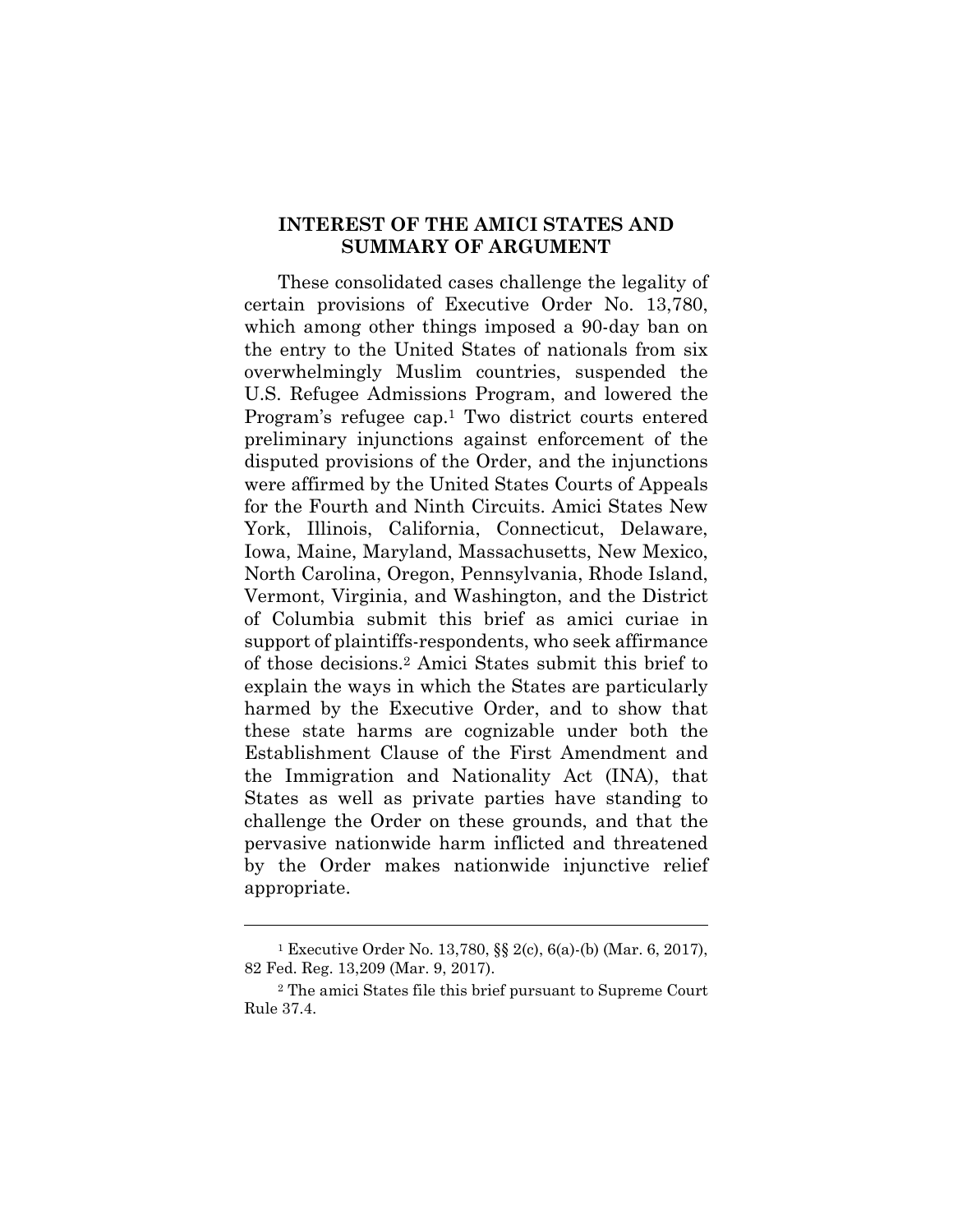Amici have a strong interest in respondents' challenges to the Order, and to its travel ban in particular, which has already caused—and absent the continuation of the injunctions, will continue to cause—substantial harm to our universities, hospitals, businesses, communities, and residents. Like plaintiffs here, many of the amici States have brought suits challenging this Executive Order and its January 27 predecessor<sup>3</sup> on the grounds that certain provisions of those Orders violate the Establishment Clause of the First Amendment and various other constitutional and statutory provisions.4 Most of the amici States have also previously filed briefs as amici curiae in both of the cases now before this Court.5

Absent the injunctions at issue here, enforcement of the disputed provisions of the Order will cause immediate and concrete harms to the sovereign, quasisovereign, and proprietary interests of States,

<sup>3</sup> Executive Order No. 13,769 (Jan. 27, 2017), 82 Fed. Reg. 8,977 (Feb. 1, 2017).

<sup>4</sup> Many of the amici States challenged this Executive Order in *Washington v. Trump*, No. 17-cv-141 (W.D. Wash. 2017) (stayed pending appeal in *Hawaii v. Trump*). They challenged the predecessor Order in *Washington v. Trump*, No. 17-cv-141, 2017 WL 462040 (W.D. Wash. 2017), *stay pending appeal denied*, 847 F.3d 1151 (9th Cir. 2017); Mass. & N.Y. Amicus Br. (15 States and D.C.), *Washington v. Trump*, No. 17-141 (9th Cir. 2017), ECF No. 58-2; *Aziz v. Trump*, No. 17-cv-116, 2017 WL 580855 (E.D. Va. 2017).

<sup>5</sup> Va. Amicus Br. (15 States and D.C.), *Trump v. IRAP*, Nos. 16-A1190, 16A-1191 (Sup. Ct. June 12, 2017); N.Y. Amicus Br. (15 States and D.C.), *Trump v. IRAP*, Nos. 16-A1190, 16A-1191 (Sup. Ct. June 12, 2017); Ill. Amicus Br. (15 States and D.C.), *Hawaii v. Trump*, No. 17-15589 (9th Cir. Apr. 20, 2017), ECF No. 125; Va. & Md. Amicus Br. (15 States and D.C.), *IRAP v. Trump*, No. 17-1351 (4th Cir. Apr. 19, 2017), ECF No. 153.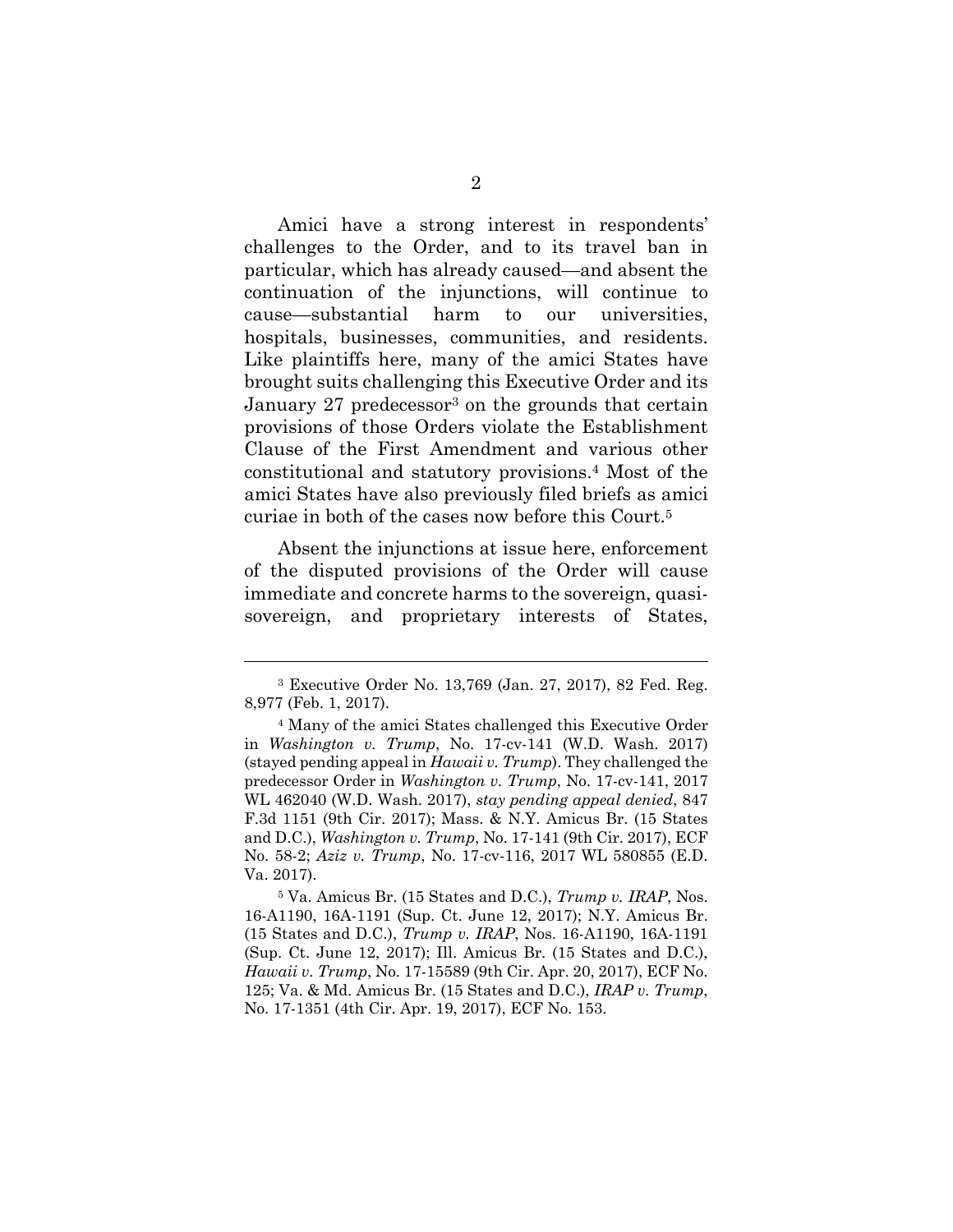including the amici States submitting this brief. Indeed, some of these harms have already occurred as a result of the provisions being challenged here and similar provisions set forth in the initial January 27 Executive Order. While the amici States differ in many ways, all benefit from immigration, tourism, and international travel by students, academics, skilled professionals, and businesspeople. The disputed provisions of the Order have significantly disrupted the ability of our States' public colleges and universities to recruit and retain students and faculty, impairing academic staffing and research needs, and causing the loss of tuition and tax revenues, among other costs. The Order has also disrupted the provision of medical care at the States' hospitals and harmed our science, technology, finance, and tourism industries by inhibiting the free exchange of information, ideas, and talent between the six designated countries and our States, causing long-term economic and reputational damage. In addition, the Order's travel ban and exclusion of refugees made it more difficult for the States to effectuate our own constitutional and statutory policies of religious tolerance and nondiscrimination.

The harms that the Order has caused and threatens to cause amici States and their residents are representative of the injuries experienced by respondents here. And those injuries underscore respondents' standing to sue and the appropriateness of the preliminary relief ordered by the courts below.

First, in addition to violating the Establishment Clause rights of individuals, the disputed provisions of the Order have resulted in cognizable injuries to sovereign interests of the States that the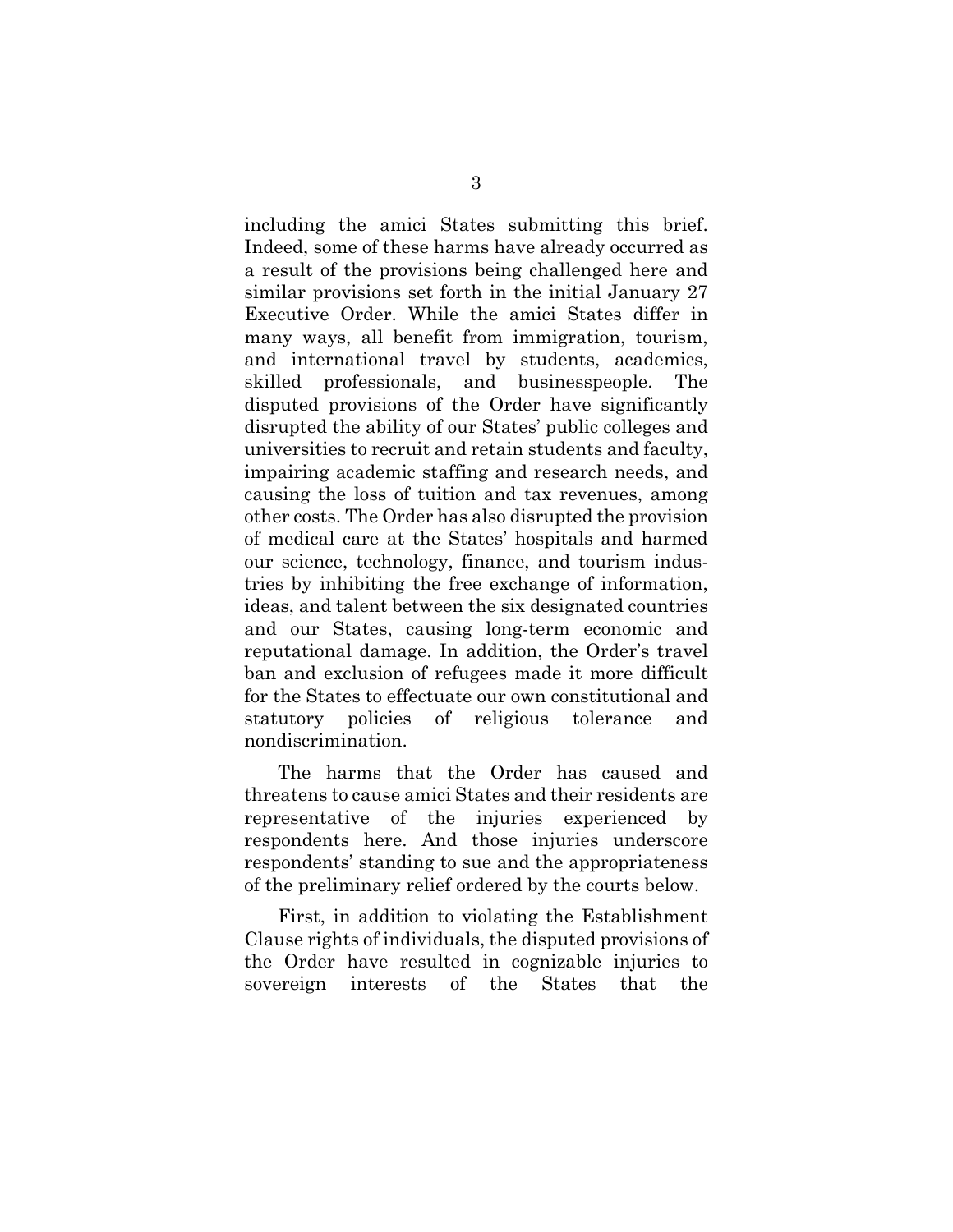Establishment Clause protects. The disputed provisions have the purpose and effect of implementing a federal anti-Muslim policy—and that, in turn, interferes with amici States' efforts to combat religious discrimination within their borders. The injury inflicted on the States is especially salient at our institutions of higher education, where  $\S$  2(c) interferes with the recruitment and retention of students and faculty alike.

Second, the Order has injured rights conferred on the amici States and others by the INA. As to the States, the Order has impermissibly interfered with the process that Congress has set forth for our public colleges, universities, and hospitals—as employers to petition for the approval of prospective employees' entry into the United States.

 Finally, the nature of these violations and all of the substantial and systemic harms to the States' myriad interests supports the nationwide injunctions issued here. The preliminary injunctions entered by the district courts in these cases, as modified by this Court's June 26 decision, have provided critical protection to the state interests endangered by the disputed provisions of the Order and have mitigated the extent of the harms outlined above. But the possibility that the Order may ultimately be enforced continues to deter potential students, faculty, tourists, business travelers, and others from making plans to travel to the United States, and thus continues to threaten harm to the interests of the amici States. The amici States therefore urge this Court to affirm the injunctions in their entirety.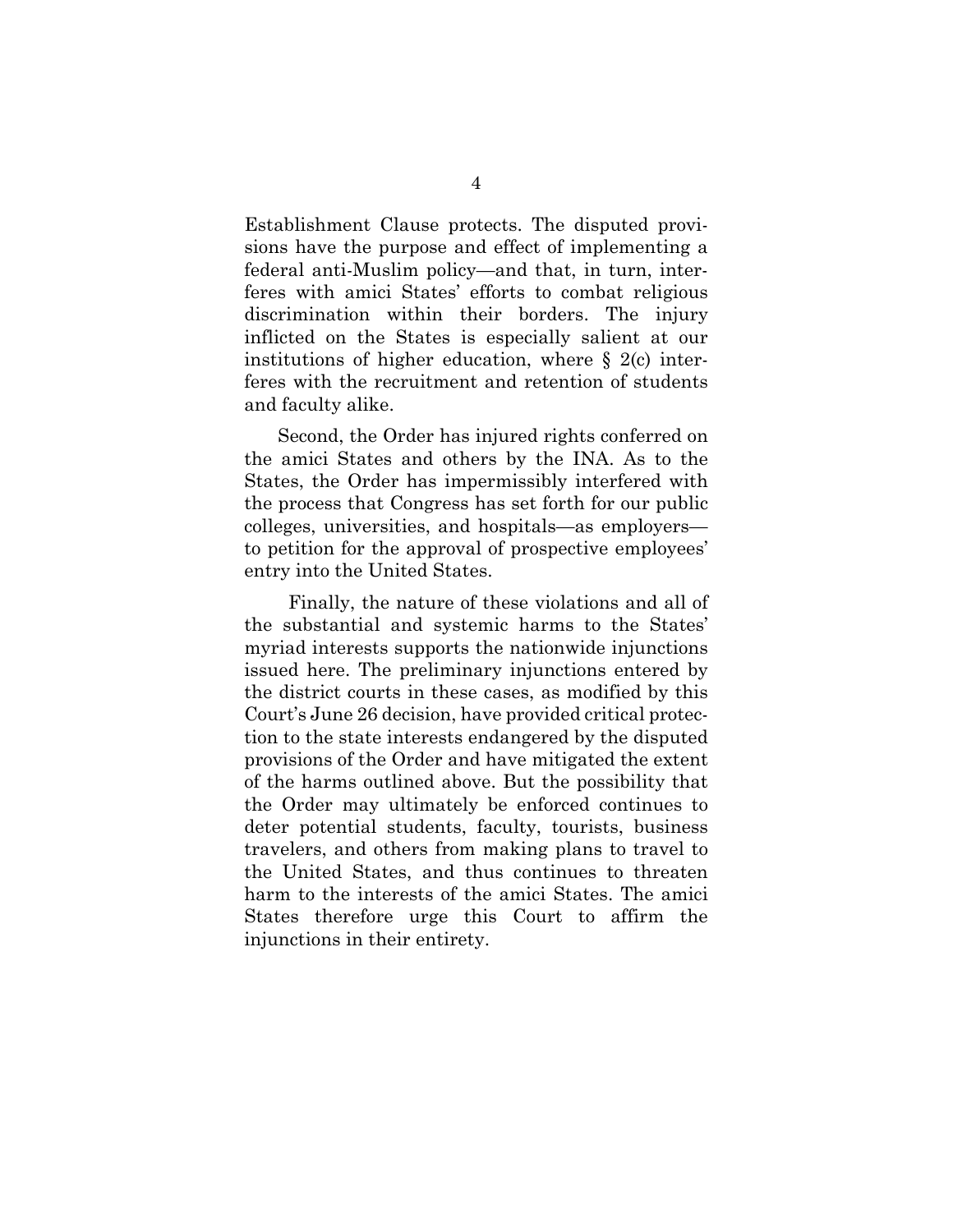#### **ARGUMENT**

#### **I. The Executive Order Has Harmed the States**

#### **A. Harms to States' Proprietary Interests**

The disputed provisions of the Order block the entry of all refugees, as well as nationals from the six designated countries who seek to be students and faculty at our public universities, physicians and researchers at our medical institutions, employees of our businesses, and guests who contribute to our economies when they come here as tourists or for family visits. These provisions thus harm the work of our state institutions and adversely affect our state treasuries.6 Indeed, defendants do not dispute that these harms have occurred. See *infra* at 18.

*Harms to State Colleges and Universities*. State colleges and universities rely on faculty and students from across the world. For example, "topranked research institution[s]," such as the University of Massachusetts, "*must hire* qualified research faculty from around the world to continue [their] significant research enterprise."7

By interfering with the entry of faculty and scholars from the six designated countries, the

<sup>6</sup> All of the amici States support the legal arguments put forth in this brief, although not every specified harm occurs in every State. For example, almost all amici States operate state hospitals, but Delaware does not.

<sup>7</sup> Decl. of Deirdre Heatwole, Ex. A, ¶ 8 (University spent over \$650 million last year in its research endeavors). All declarations cited in this brief are attached as exhibits to Illinois' Amicus Br., *Hawaii v. Trump*, No. 17-15589 (9th Cir. Apr. 20, 2017), ECF No. 125.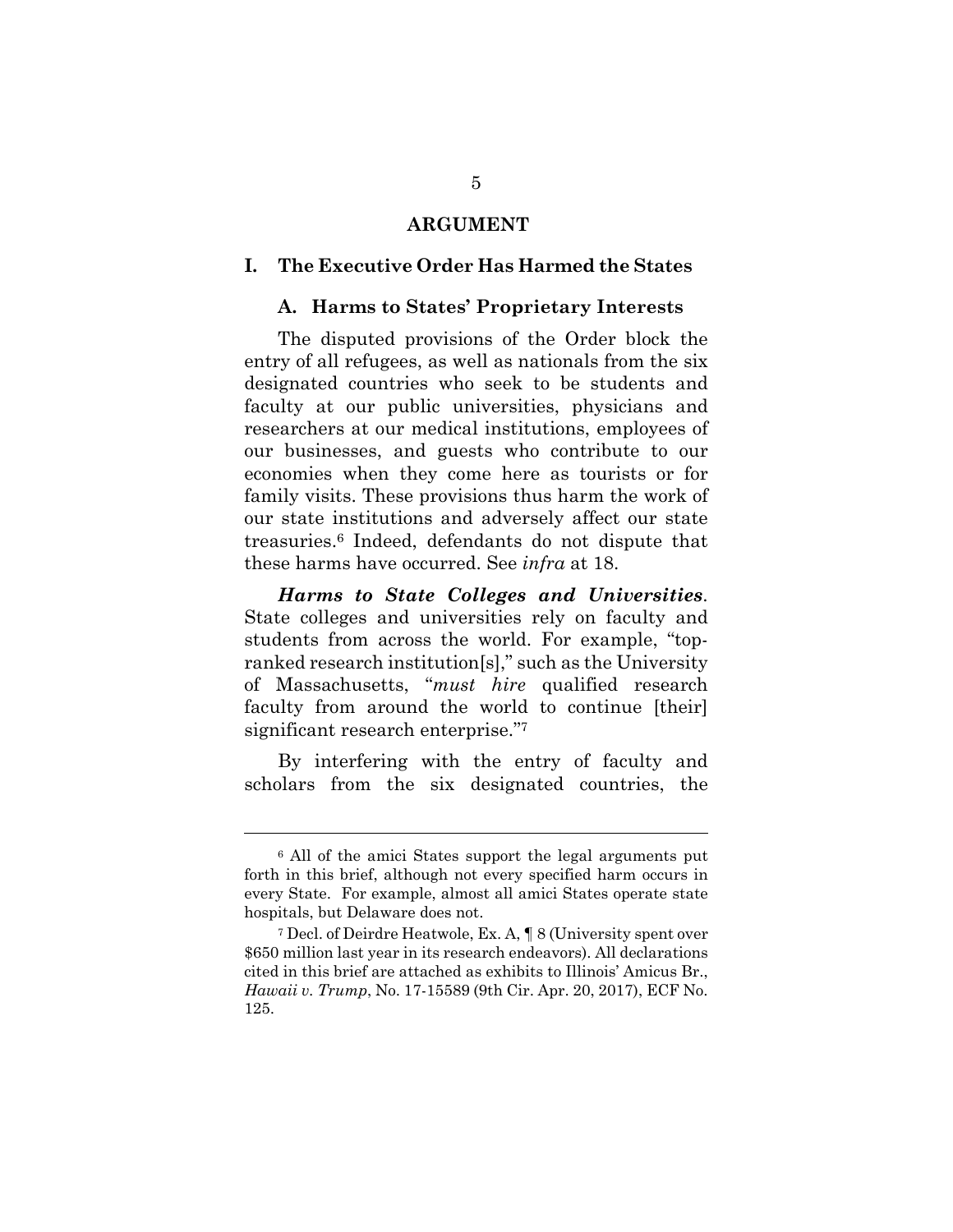disputed provisions of the Order have seriously disrupted our public institutions' ability to meet academic staffing needs, resulting in increased administrative burdens and the expenditure of additional university resources. The announcement of the travel ban created serious doubt as to whether researchers from the designated countries would be able to obtain the visas they needed to timely assume positions they had accepted with public universities in the amici States, and as to whether they would still be willing to take the positions.<sup>8</sup> Public universities thus had to engage in additional negotiations with scholars who were concerned about moving to the United States in the shadow of the travel ban.9 Furthermore, the timing of the ban—coinciding with the peak faculty hiring season—made it practically impossible for institutions to interview and hire new candidates from the six designated countries for the 2017-18 academic year, because  $\S$  2(c) purported to bar those individuals from entering the United States.10

The ability of state universities to retain their existing foreign faculty has also been compromised. For example, the University of Massachusetts employs, across a range of academic departments, approximately 130 foreign nationals from the affected countries who are neither U.S. citizens nor lawful permanent residents.11 And the University of Maryland relies on over 200 graduate students, post-

<sup>8</sup> Decl. of Michael F. Collins, Ex. C, ¶ 9; Decl. of Vita C. Rabinowitz, Ex. B, ¶ 21.

<sup>9</sup> *See, e.g.*, Rabinowitz Decl. ¶ 21.

<sup>10</sup> Heatwole Decl. ¶¶ 8-10.

<sup>11</sup> *Id*. ¶¶ 4-5.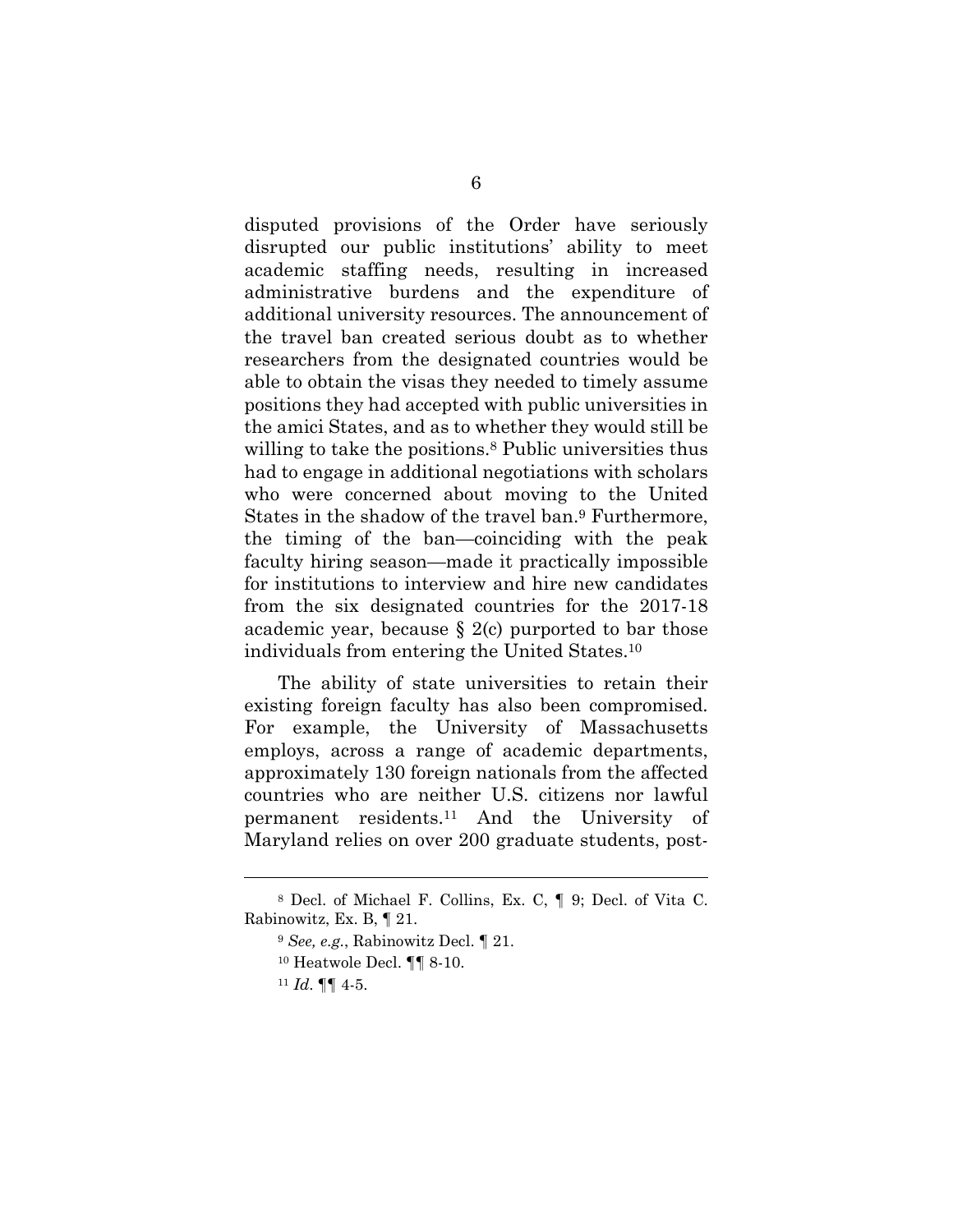doctoral fellows, and faculty from the designated countries to staff its scientific research laboratories; the loss of any one of these highly-trained employees "will disrupt work and delay progress for an entire lab."12 Those whose visas expire during the term of § 2(c) (or any possible extension of the travel ban) will face obstacles to renewal that could jeopardize not only their employment but also any grant funding and scientific research projects that depend on their work. And those whose visas remain valid may be unwilling to take the risk of participating in professional or personal obligations that require travel outside the United States, and will face the hardship of being unable to receive visits from their parents, spouses, children, and other relatives.13

The foreign-national faculty employed by or recruited by our state universities typically have specialized expertise that cannot easily be replaced. Universities that are delayed in or prevented from recruiting international faculty and related staff thus suffer significant financial and reputational harm, including delayed or lost federal funding for research efforts.14 Our educational institutions have needed to expend considerable amounts of scarce university resources (up to thousands of dollars per campus) to

 $12$  Decl. of Ross D. Lewin, Ex. F,  $\P$  8.

<sup>13</sup> Heatwole Decl. ¶¶ 10, 15, 18; Rabinowitz Decl. ¶ 21; Collins Decl. ¶¶ 9, 13-14; Lewin Decl. ¶¶ 4, 8; *see also* Decl. of Margaret Everett, Ex. H,  $\P$  12-13 (visiting researcher who was an Iranian national unable to return from a family visit outside the country to complete his important research at Portland State University).

<sup>14</sup> Heatwole Decl. ¶¶ 8, 10, 18-19; Collins Decl. ¶ 9.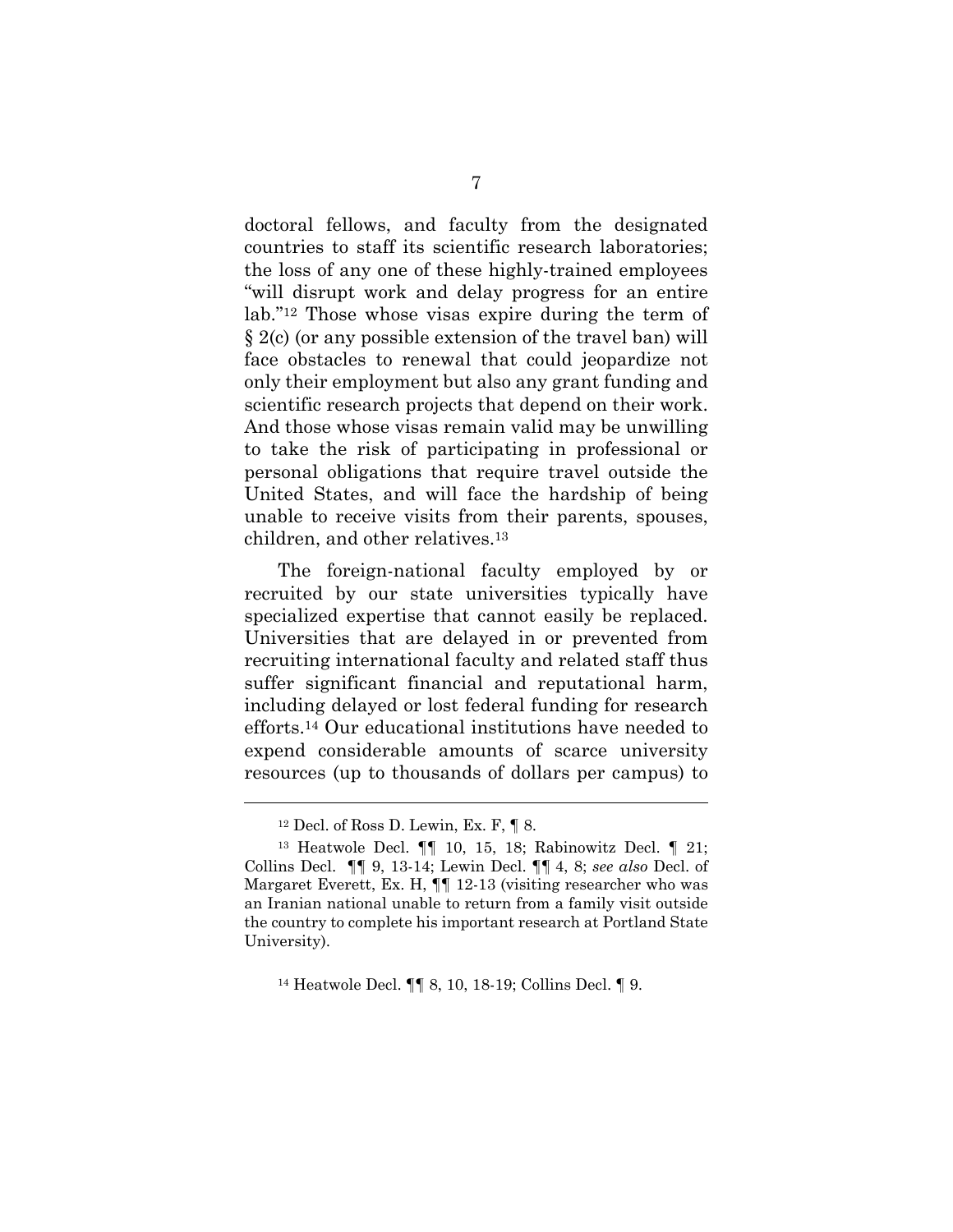make contingency plans for filling the unexpected gaps in faculty rosters caused by the exclusion or possible departure of scholars from the six designated countries. There is no guarantee, moreover, that our universities will be able to meet all of their needs.15

Similarly, by disrupting the ability of these institutions to recruit and retain foreign students from the designated countries, the Executive Order has imperiled hundreds of millions of tuition dollars and other revenue generated from such students, as well as important academic research projects. Before the travel ban was announced, the public colleges and universities of the amici States had enrolled thousands of students from the six designated countries for the 2016-17 academic year. For example, the University of California's six largest campuses had over 400 such undergraduates, graduate students, and medical residents.16 The University of Illinois, the University of Massachusetts, and the State University of New York each had approximately 300 such students in undergraduate and/or graduate programs.17 And Oregon State University and

<sup>15</sup> Heatwole Decl. ¶¶ 10-11, 16; Collins Decl. ¶¶ 4-5, 9-10; Decl. of Marcellette G. Williams, Ex. D, ¶¶ 8-9.

<sup>16</sup> Information provided to the California Attorney General's Office in April 2017 by the Institutional Research and Academic Planning Division of the University of California and by the Assistant Vice Chancellor of International and Off-Campus Programs at the California State University System.

<sup>17</sup> Williams Decl. ¶ 3 (Massachusetts figures). Other figures provided in early 2017 to the Illinois Attorney General's Office by the general counsel of the University of Illinois and to the New York Attorney General's Office by the general counsel of the State University of New York.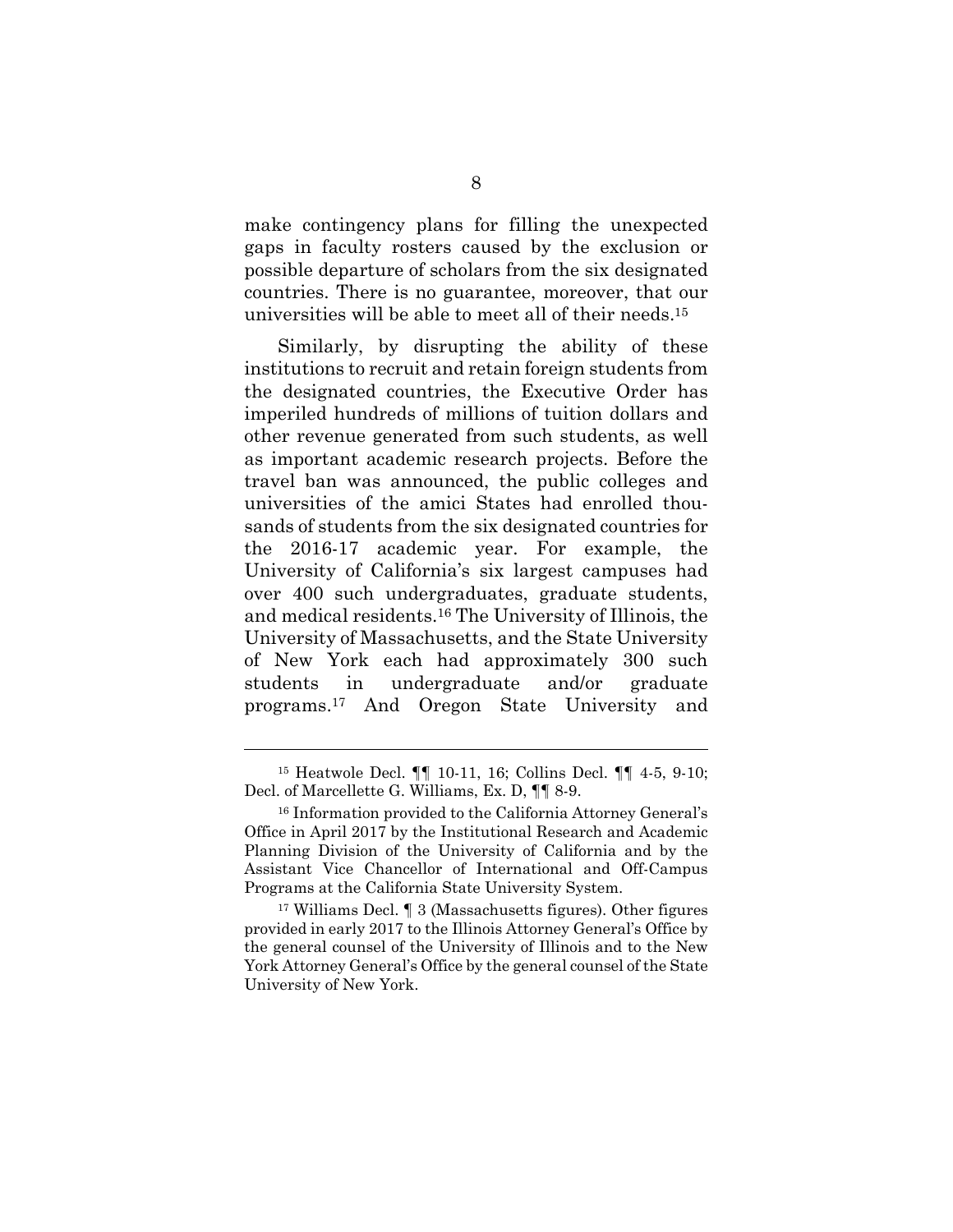Washington State University each had approximately 160 such students.18

Likewise, before the ban, the amici States' colleges and universities had already made numerous offers of admission for the 2017-18 academic year to students from the affected countries and—but for  $\S$  2(c)'s interference with their continuing admissions process—might have admitted many more.19 Some students from the six designated countries have withdrawn applications, while others have had to abandon entirely their plans to enroll in our university programs due to the ban. As a result, our public educational institutions have had to incur substantial administrative and other costs to fill the gaps left by students who can no longer accept offers of admission or attend.

While public colleges and universities are always subject to federal immigration law and policy, § 2(c) injured them unexpectedly, by upending with no advance notice the established framework around which they have designed their enrollment processes.20 This has left seats unfilled, tuition dollars

<sup>18</sup> Decl. of Ronald L. Adams, Ex. E, ¶ 8; Decl. of Asif Chaudhry, Ex. J, ¶ 5.

<sup>19</sup> Heatwole Decl. ¶¶ 14, 17 (University of Massachusetts had extended at least 40 such offers and has had to take into account the effect of  $\S 2(c)$  in considering other applications).

<sup>20</sup> *Id*. ¶¶ 15, 17; *see also* Sam Petulla, *Entry Ban Could Cause Doctor Shortages in Trump Territory, New Research Finds*, NBC News (Mar. 7, 2017) (internet) (University of Massachusetts and others have had to "shift[ ] their recruitment strategies to avoid a talent drought"). (For authorities available on the internet, full URLs are listed in the table of authorities.)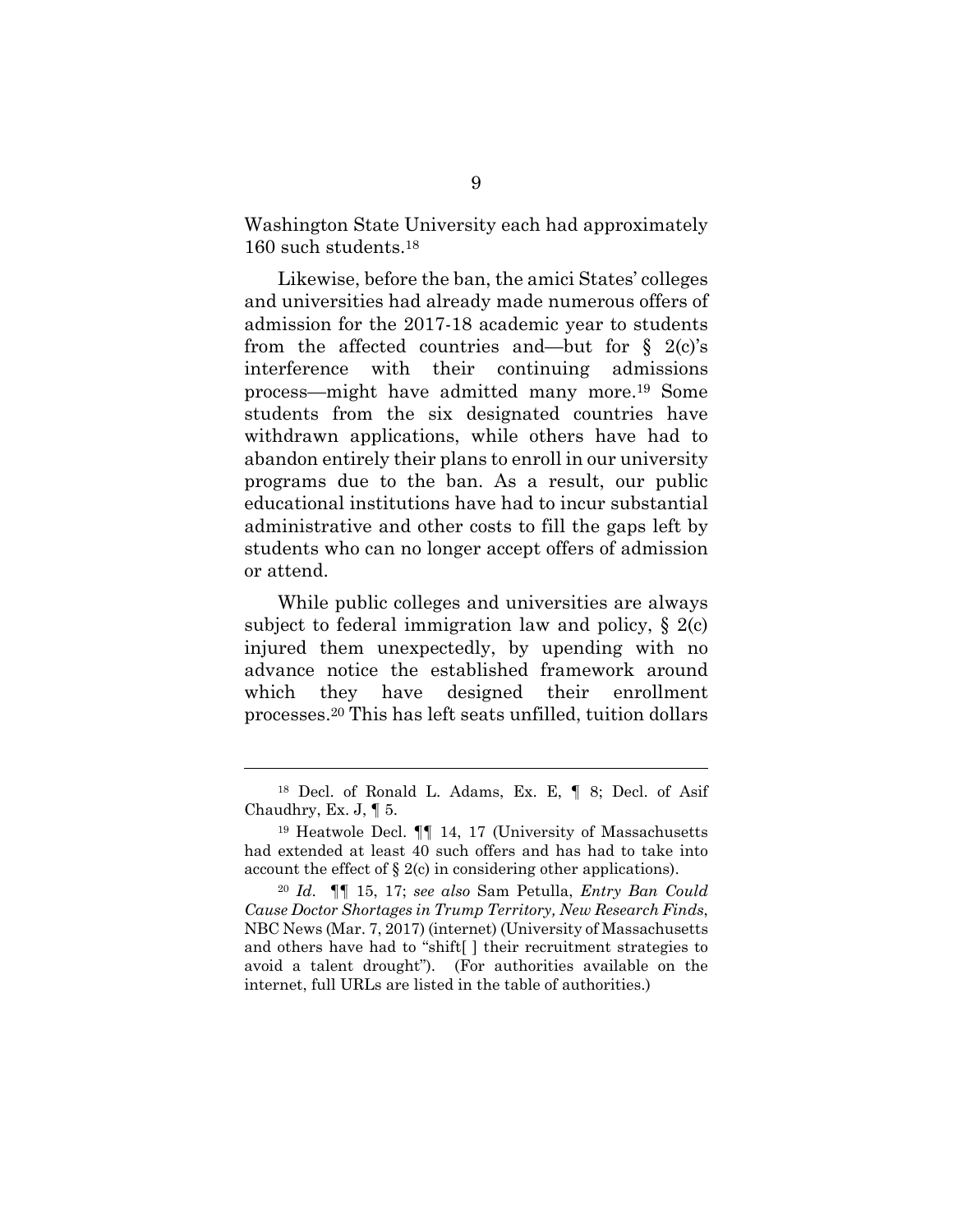irretrievably lost, and important academic programs and research projects in peril.

For example, ten Iranian students admitted to the Ph.D. program in civil engineering at the University of Illinois at Chicago in 2017 were blocked from enrolling due to the travel ban.21 Not only did the university bear the financial loss of the tuition and other revenue these students would have brought in and which could not be replaced by admitting other candidates at that late stage—but because these ten students constituted roughly half of the department's newly admitted doctoral students, some of the department's research projects are also in jeopardy.22 At the University of Washington, 28 graduate students from the designated nations had been admitted for the Fall 2017 term, but several students withdrew their applications and others may be unable to matriculate, leaving additional seats unfilled.23 This is of particular concern for some of the University's programs which "need to have all of their [graduate seats] filled each year in order to meet their program budgets."24 Oregon stands to lose tuition revenue from 13 international students admitted to Portland State University in 2017 from the designated countries whose seats could not be filled if they were unable to enroll.25

<sup>21</sup> Miles Bryan, *10 Prospective UIC Students Ineligible to Enroll Due to Travel Ban*, WBEZ News (Mar. 6, 2017) (internet).

<sup>22</sup> *See id.* 

*<sup>23</sup>* Decl. of David Eaton, Ex. G, ¶¶ 3-5 and exhibits.

<sup>24</sup> *Id*. ¶ 4.

<sup>25</sup> Everett Decl. ¶¶ 15-16.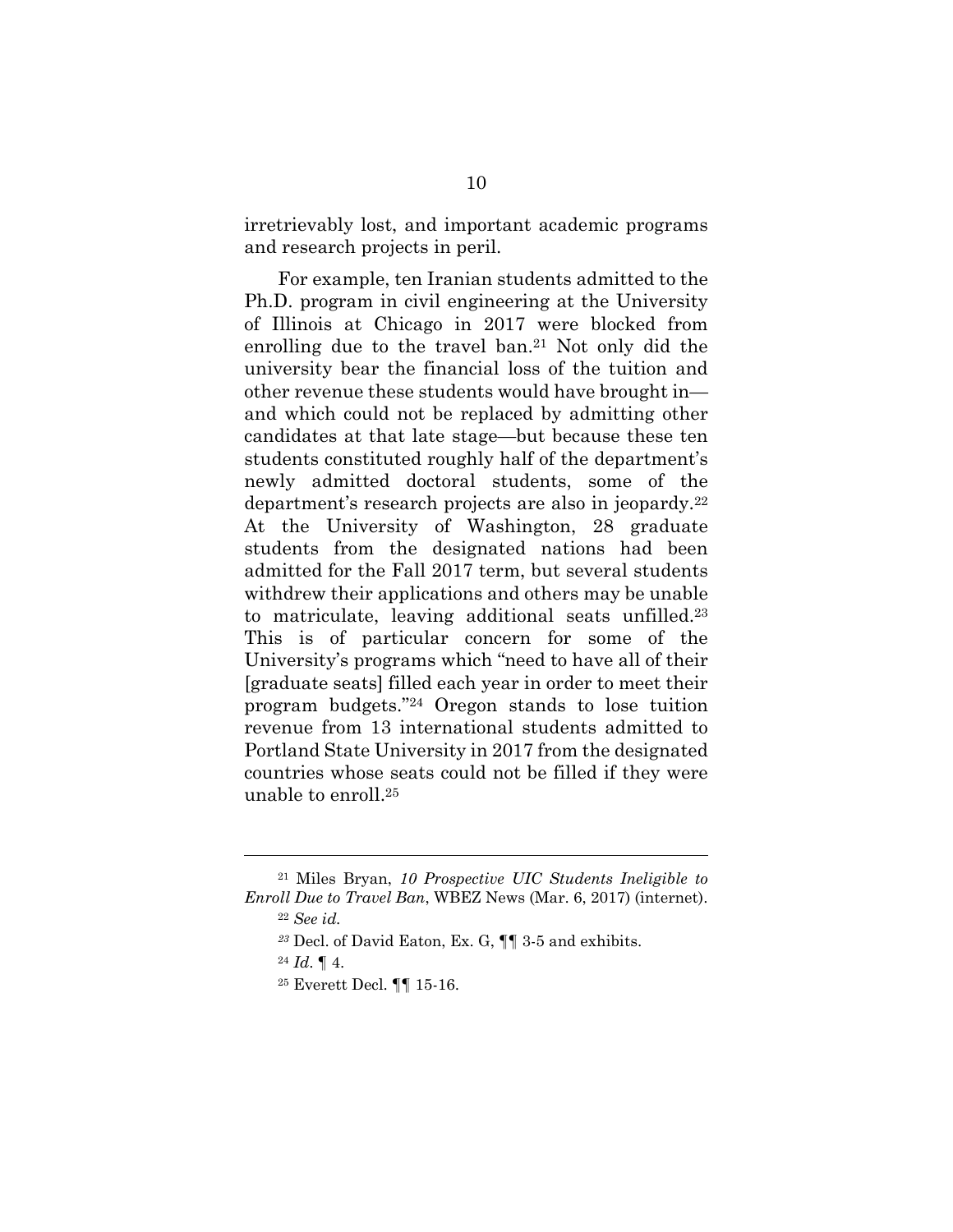Application of § 2(c) also seriously jeopardizes the continued enrollment in our state colleges and universities of current students from these nations, by preventing them from traveling for research, conferences, and family visits.26 Because only single-entry visas are permitted for two of the countries, and because the required visas are valid only for relatively short periods, most students need to apply for new visas during the course of their academic studies.27 In other words, foreign students on single-entry visas who have relied on the existing preliminary injunctions—whether to return home to visit family, conduct research in other countries, or travel abroad for other reasons—face the prospect of being denied a visa to reenter the United States if enforcement of the ban is permitted.28 Moreover, even if such students decide to put off their own travel, they will still face the hardship of being unable to receive visits from their parents, spouses, children, and other relatives.

The preliminary injunctions as modified by this Court currently protect these students' rights to

<sup>26</sup> Chaudhry Decl. ¶¶ 5-8 (describing specific cases of Washington State University students and faculty from the designated countries); Decl. of Hassan Ghasemzadeh, Ex.I, ¶ 1 of exhibit A (same).

<sup>27</sup> U.S. Dep't of State, Bureau of Consular Affairs, *Reciprocity and Civil Documents by Country* (internet) (search by country and visa types F and M).

<sup>28</sup> Williams Decl. ¶¶ 7, 9 (University of Massachusetts doctoral student who traveled to designated country to get married and was unable to return); Adams Decl. ¶ 12 (similar experience of student at Oregon State University); Lewin Decl. ¶ 5 (concern that ban would delay visa renewal of University of Maryland student "impeding his academic progress and the University research in which he is engaged").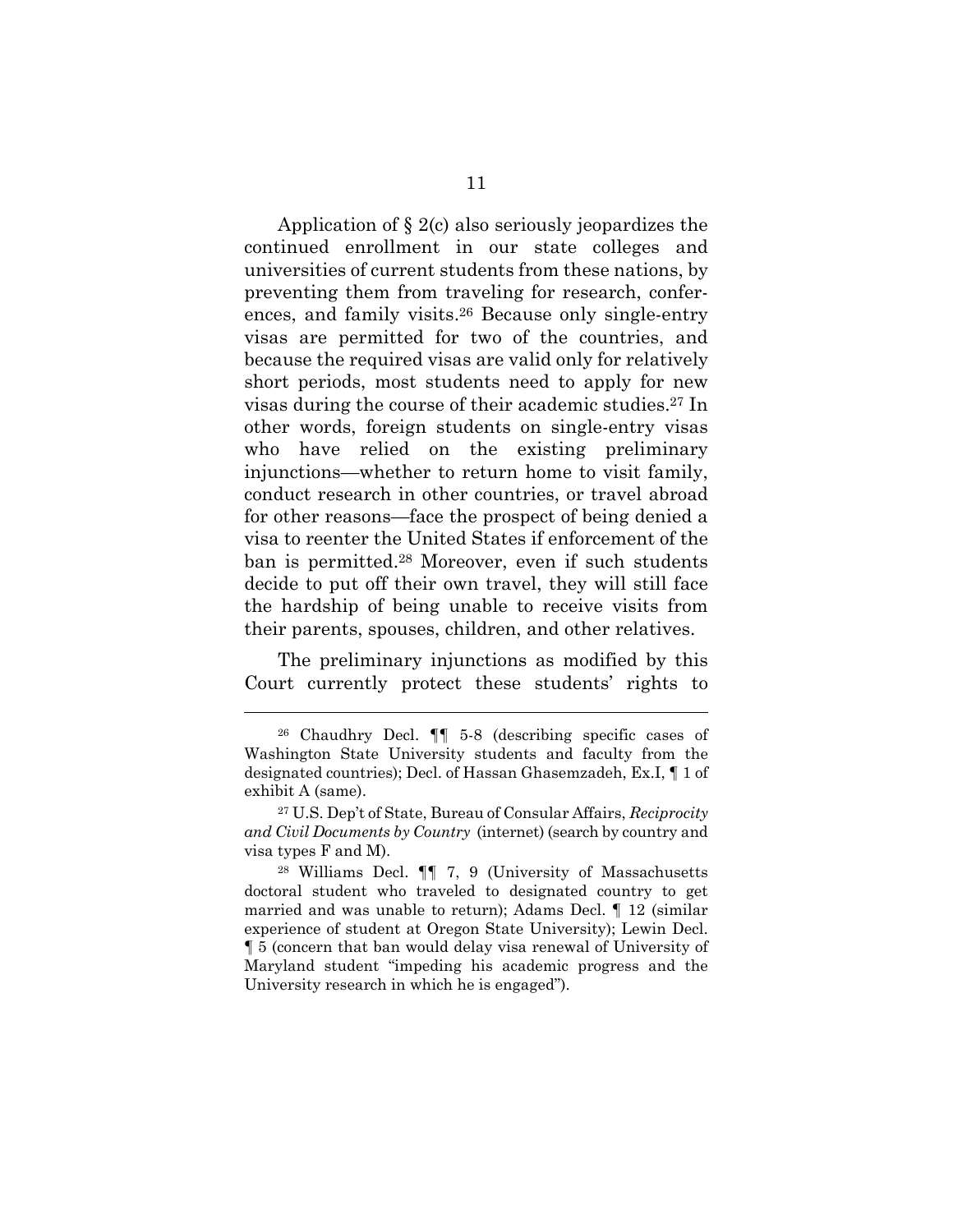receive such family visits as well as their ability to return and resume their studies here if they themselves travel. But those protections would be lost if the injunctions were vacated and the travel ban were reinstated. Students from the six countries would then experience renewed pressure to cancel their enrollment in programs that exceed their visa duration periods, given that they can have no confidence that their visas will be renewed to enable them to complete their studies, particularly if any new and possibly expanded travel ban is implemented.29

 Section 2(c) has also harmed and will continue to harm our educational institutions' core missions of excellence in education and scholarship. The loss of students, scholars, and faculty from the affected nations not only impairs important academic and medical research at our States' universities and colleges, but also inhibits the free exchange of information, ideas, and talent that is so essential to academic life and our state universities' missions.30

<sup>29</sup> Although the Executive Order gives consular officers discretion to waive the travel ban in individual cases, the discretionary nature of the review process means such individuals have no assurance of re-admission. The Order does not describe the process for applying for a waiver, specify a time frame for receiving a waiver, or set any concrete guidelines for issuance of a waiver beyond providing a list of circumstances in which waivers "could be appropriate." Order § 3(c). And there is no guarantee that a waiver will be issued because the ultimate decision on whether to issue it lies solely within a consular official's discretion. *See id*.

<sup>30</sup> Heatwole Decl. ¶¶ 3, 8, 18; Williams Decl. ¶¶ 2, 8, 11-12; Lewin Decl, ¶¶ 4, 8, 12-13; Everett Decl. ¶¶ 3-4; *see also* Rabinowitz Decl. ¶¶ 4, 22 (public university in New York seeks to provide its students "global perspectives" and expose them "to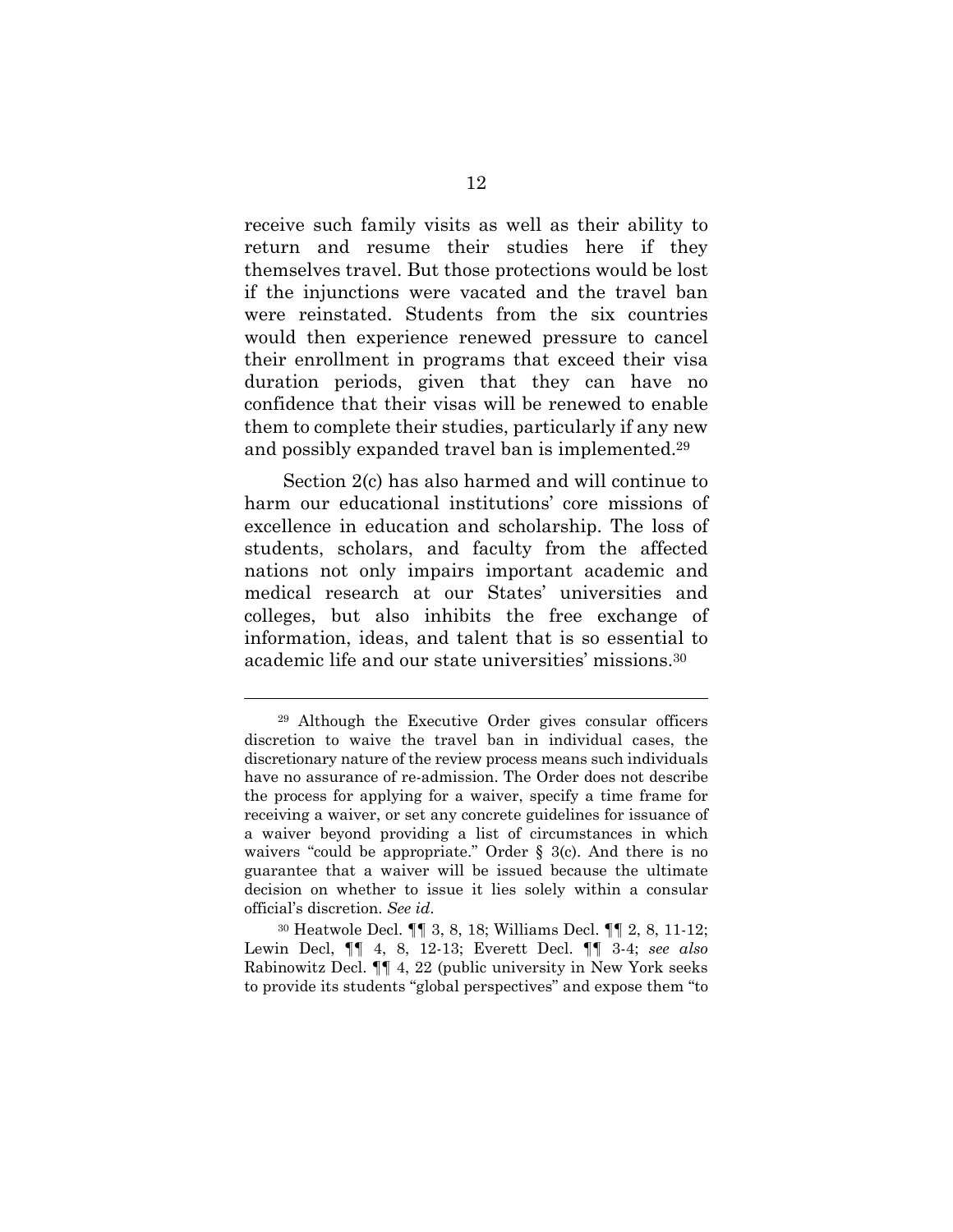*Harms to State Hospitals and Medical*  **Institutions**. Section § 2(c) has created staffing disruptions in state hospitals and medical institutions, which employ physicians, medical residents, research faculty, and other professionals from the designated countries. For example, the University of Massachusetts Medical School has extended job offers that have already been accepted by two medical professionals from the designated countries. But the university and these would-be employees are still waiting for visas to be approved and are uncertain if and when the contemplated employment can begin.31

Similar disruption has also occurred in the context of medical residency staffing at public hospitals. Medical residents often provide crucial services, such as caring for some of the most underserved populations in our States.32 They are assigned to our state university hospital residency programs through a computerized "match" that, after applications and interviews, ranks and assigns residency candidates to programs nationwide; programs and candidates are advised of match results in the spring of each calendar year and all new residents begin their positions on July 1.33

different cultures and ideas"); Heatwole Decl. ¶¶ 15, 19 ("[h]igher education is very much international in nature" and part of university mission is "to teach and support a diverse student body, enriched by a culture of inclusiveness").

<sup>31</sup> Collins Decl. ¶ 9.

<sup>32</sup> See *infra* at 19-20 & accompanying notes; *see also* Collins Decl. ¶ 8 (state hospital "relies on [r]esidents as part of their patient care workforce").

<sup>33</sup> Collins Decl. ¶ 6.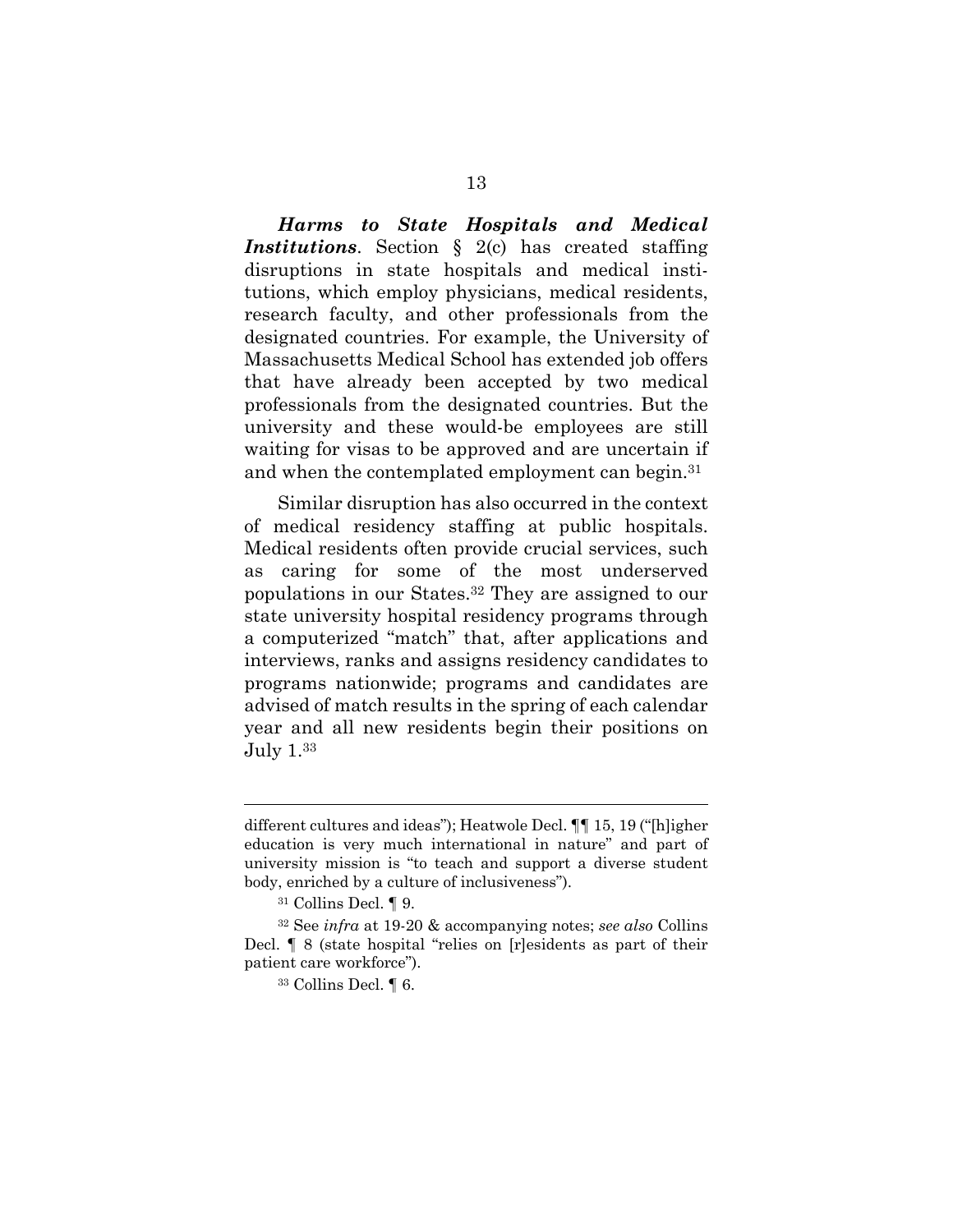Many state university residency programs regularly match with residents from the six designated countries. For instance, before the revised Order, the University of Massachusetts residency program had already interviewed—and was considering ranking—residency applicants from the designated countries.34 If a program's matched residents are precluded from obtaining a visa under § 2(c), the program risks having an insufficient number of residents to meet staffing needs.35 The 2017 match took place on March 17, one day after the revised Executive Order was scheduled to take effect.36 And now, "[a]s many as several hundred doctors from the six [designated countries] will not be able to begin medical residencies" for which they have matched unless waivers are granted.37

In addition, if current residents who are nationals of the designated countries cannot renew or extend their visas—as  $\S 2(c)$  threatens—state university residency programs will be unable to continue to employ them; these multi-year programs will then be left with unfilled positions, and further staffing gaps will result.<sup>38</sup> State medical institutions that have

l

<sup>38</sup> *See, e.g.*, Scherzer Decl. ¶ 7 (second-year internal medicine resident at one of New York's public hospitals was unable to

<sup>34</sup> *Id*.; *see also* Decl. of Tim Johnson, Ex. M, ¶ 13 (New York hospitals also considered such applicants).

<sup>35</sup> Collins Decl. ¶¶ 7-8; *see also* Decl. of Eric Scherzer, Ex. L, ¶ 16 (ban will have "significant negative impact" and "will result in lower ranked medical students working in New York's hospitals").

<sup>36</sup> Collins Decl. ¶ 6.

<sup>37</sup> Petulla, *supra* n.20 (figure reported by the Association of American Medical Colleges).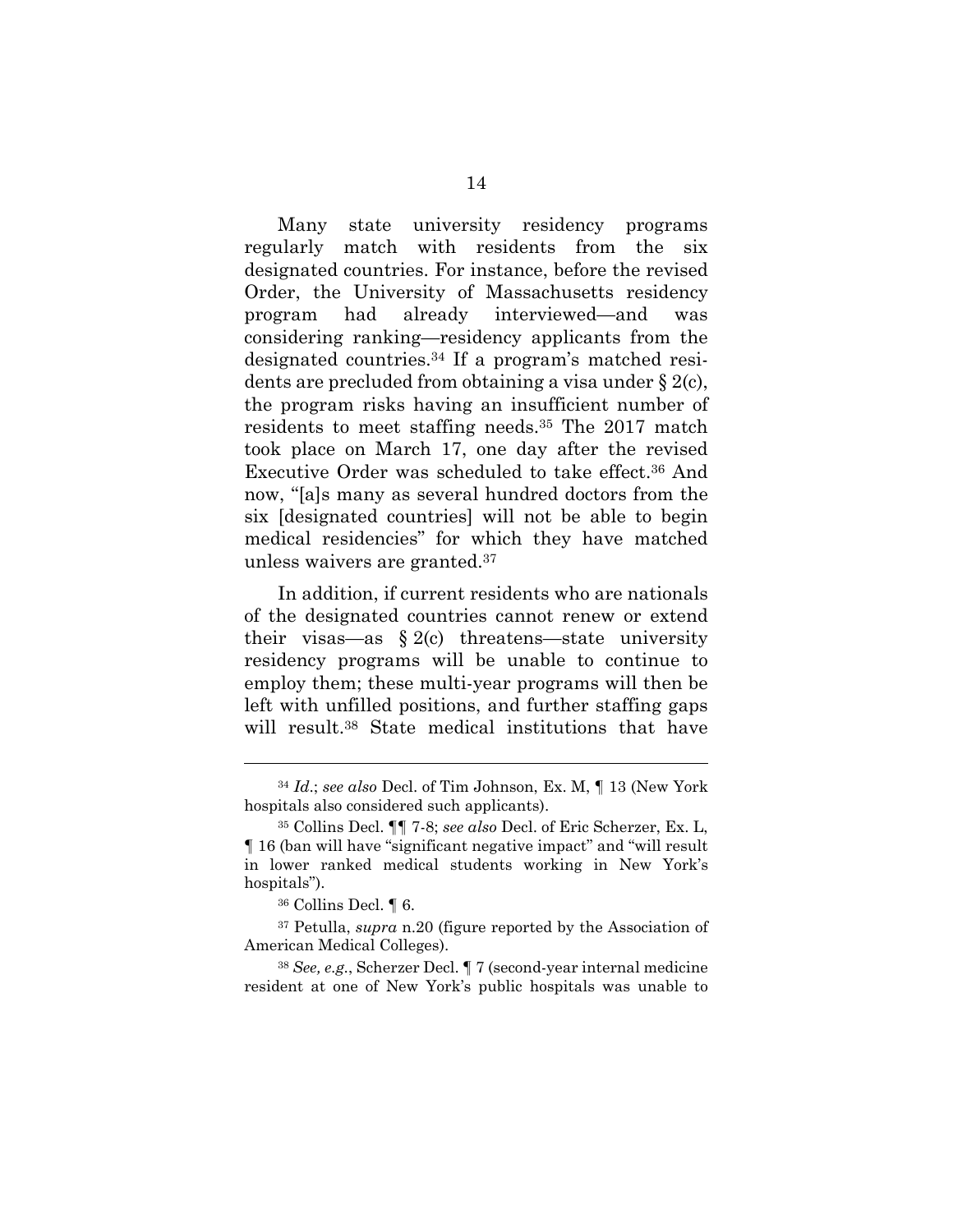relied on accepted offers of employment from professionals in the designated countries are likewise facing unexpected and critical staffing shortages, additional costs, and administrative burdens, as those professionals cannot or will not take up the offered positions. These disruptions have translated to uncertainty in residency training programs as well as threats to the provision and quality of health care services.39 And because patients at our medical facilities must be cared for, our facilities must quickly adapt to any staffing complications resulting from § 2(c)—and spend precious time and resources preparing to do so.40

*Diminished Tax Revenues and Broader Economic Harms*. In addition to losing the tuition, <sup>41</sup> room and board, and other fees paid by students at our public universities, amici States have also suffered other direct and substantial economic losses as a result of the disputed provisions of the Order. Every foreign student (whether attending a public or private college or university), every tourist, every business visitor, and every refugee arriving in our States contributes to our economies through their purchases of our goods and services and the tax receipts that their presence generates. Despite the present preliminary injunctions, over the past nine months the

l

41 International students typically pay higher, non-resident tuition rates. *See, e.g*., Adams Decl. ¶ 6.

return to his position when he was denied reentry into the United States after a family visit in Sudan).

*<sup>39</sup>* See *infra* at 20-21 and accompanying notes.

<sup>40</sup> Scherzer Decl. ¶ 14 ("Even the shortage of one physician can have a significant impact on a safety-net hospital and the patients they treat.").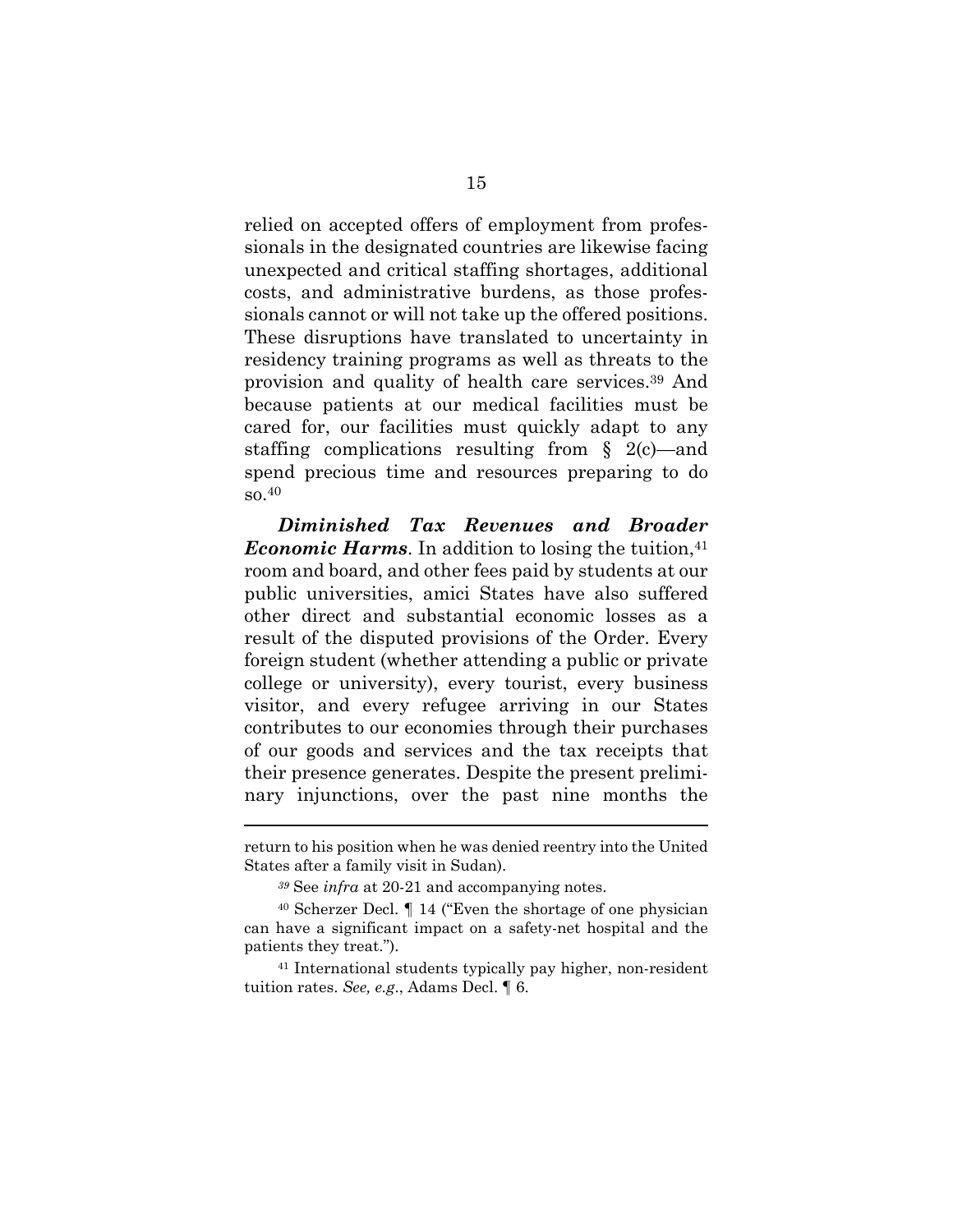Executive Order and its predecessor have either blocked or dissuaded thousands of individuals—potential consumers all—from entering the amici States, thereby eliminating the significant tax contributions those individuals would have made. That lost revenue will never be recovered and the lasting economic damage cannot be undone, even if respondents ultimately prevail.

The contribution of foreign students alone to our States' economies is immense. A survey by the Institute of International Education conducted in the months following the issuance of the travel ban found that "more than 15,000 students enrolled at U.S. universities during 2015-16 were from the [six] countries named in [the revised Executive Order]"; more than half of those students attended institutions in the amici States and Hawaii; and, nationwide, "these students contributed \$496 million to the U.S. economy, including tuition, room and board and other spending."42 For example, in both New York and Illinois, nearly 1,000 foreign nationals from the designated countries were studying on temporary visas in 2015-16 in each State, and they collectively contributed approximately \$30 million to each State's economy.43 And such figures do not even begin to account for the indirect economic benefits to our States, such as the contributions of international students and scholars to innovation in academic and medical research.

Tourism dollars are also a critical component of amici States' economies. As a result of the travel ban,

<sup>42</sup> Institute of Int'l Educ., *Advising International Students in an Age of Anxiety* 3 (Mar. 31, 2017) (internet).

<sup>43</sup> *See id*. at app. 1.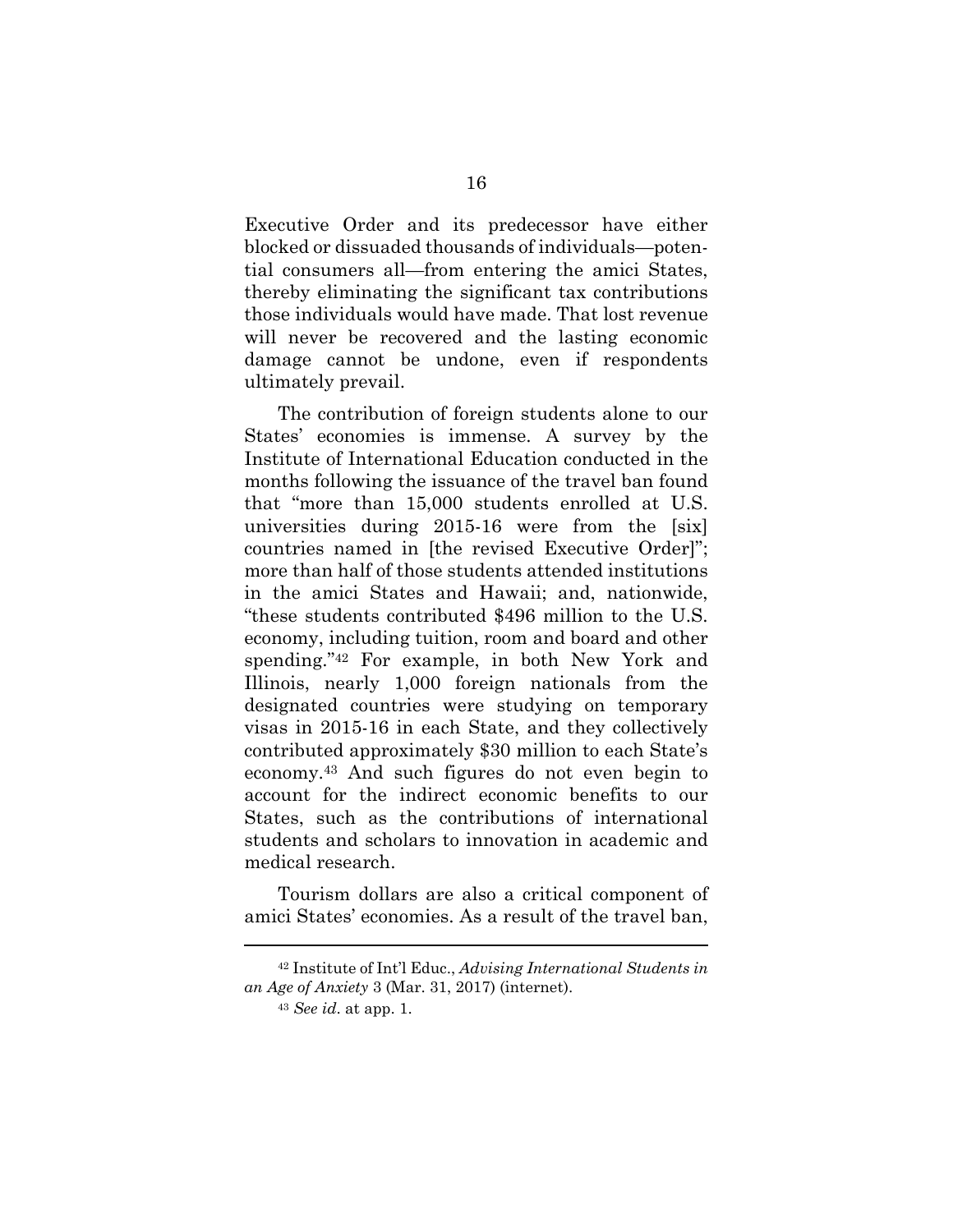an estimated 4.3 million fewer tourists are expected to visit the United States this year, resulting in \$7.4 billion in lost revenue; and in 2018, those numbers will increase to 6.3 million fewer tourists and \$10.8 billion in lost revenue.44 This reduction results from trips not made either because they were prohibited by the parts of the ban that were not enjoined, or because individual travelers were deterred by fear that the injunction would be lifted. One industry analysis has concluded that the "travel ban could cost the U.S. economy more than \$18 billion and about 107,000 jobs."45 And the travel ban's broader chilling effect on tourism seems likely to continue. While the nationwide preliminary injunctions issued in these cases may have helped to slow the losses in tourism revenue, travel industry experts have nevertheless cautioned that "uncertainty about the Trump Administration's policies could discourage foreign visitors in the months ahead."46 This is hardly surprising in view of the Administration's clear message to the world that foreign visitors—particularly those from certain regions, countries, or religions—are unwelcome.

The Executive Order has also already inflicted profound economic harm on the amici States, which depend in large part on remaining internationally competitive destinations for companies in the science, technology, finance, health care, and other industries,

<sup>44</sup> *See* Abha Bhattarai, *Even Canadians are Skipping Trips to the U.S. After Trump Travel Ban*, Wash. Post (Apr. 14, 2017) (internet).

<sup>45</sup> Jeff Glueck, *Coming to America?*, Foursquare Direct, Medium (blog post) (May 24, 2017) (internet).

<sup>46</sup> Alana Wise, *Travel to the United States Rose in April, But Industry Remains Wary*, Reuters (June 6, 2017) (internet).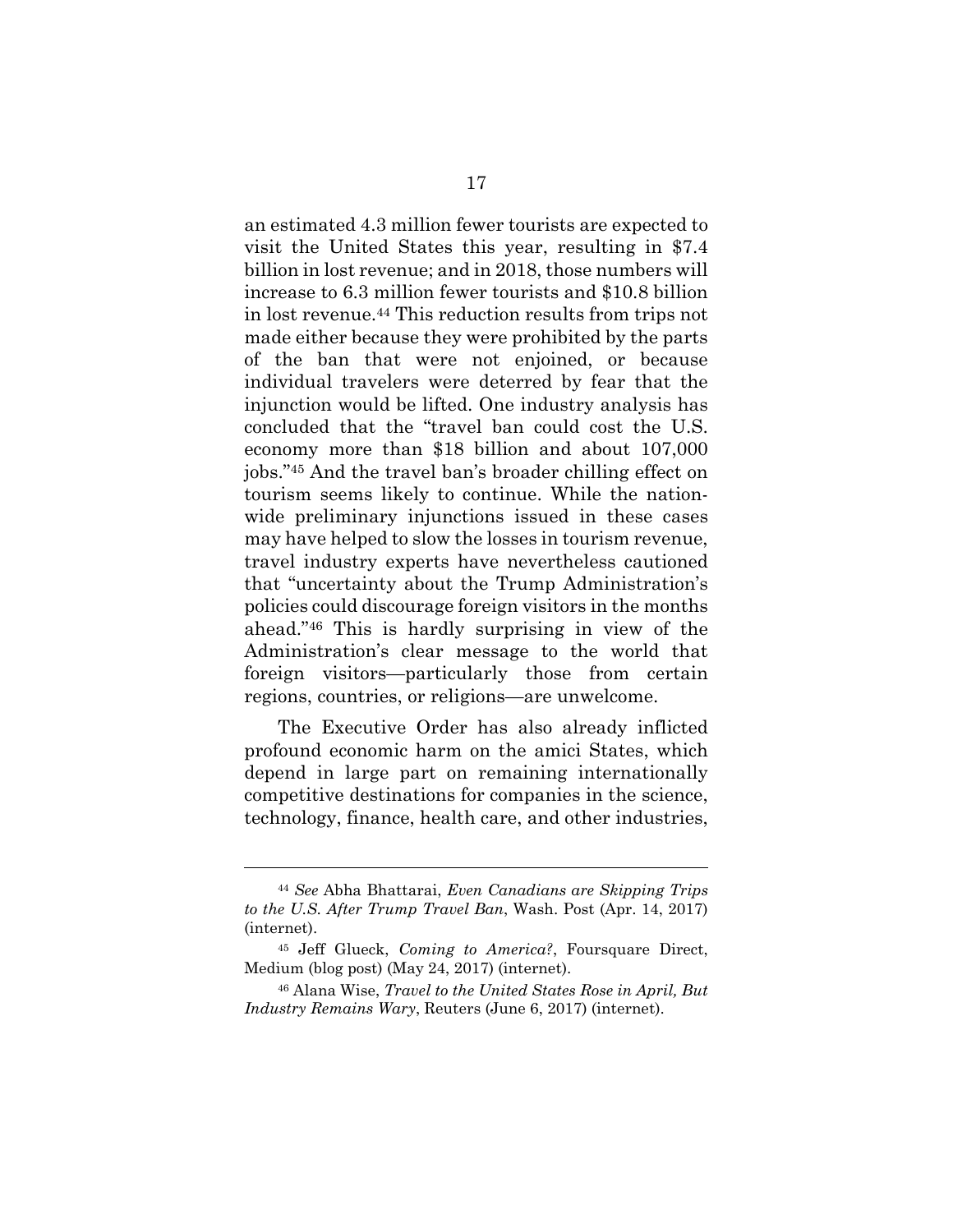as well as for entrepreneurs. Even a temporary disruption in our ability to attract such individuals and entities places the institutions and businesses in our States at a competitive disadvantage in the global marketplace, particularly where the excluded individuals possess specialized skills or training. For example, in just the first week after announcement of the Administration's initial travel ban, \$185 million in business traveler reservations was lost.47 The message of intolerance and uncertainty conveyed by the Order therefore threatens amici States' ability to continue attracting and retaining the foreign professionals, entrepreneurs, and companies that are vital to our economies.

Although defendants assert (Defs. Br. 34) that all the aforementioned "alleged injuries" were "speculative, not actual or imminent, when respondents filed suit," declarations from affected businesses and state institutions show that the myriad harms to the States began to occur the moment that the travel ban was announced; moreover, as detailed above, those harms are both particularized and well-documented. Thus, as the experience of the amici States shows, the Establishment Clause and INA violations at the heart of the Executive Order have directly caused widespread injuries to the States, well beyond just those incurred by its application to any particular foreign national (*id*.).

<sup>47</sup> Brad Tuttle, *"Trump Slump" Could Mean Well Over \$10 Billion Per Year in Lost Tourism Revenues*, Time (Mar. 2, 2017) (internet).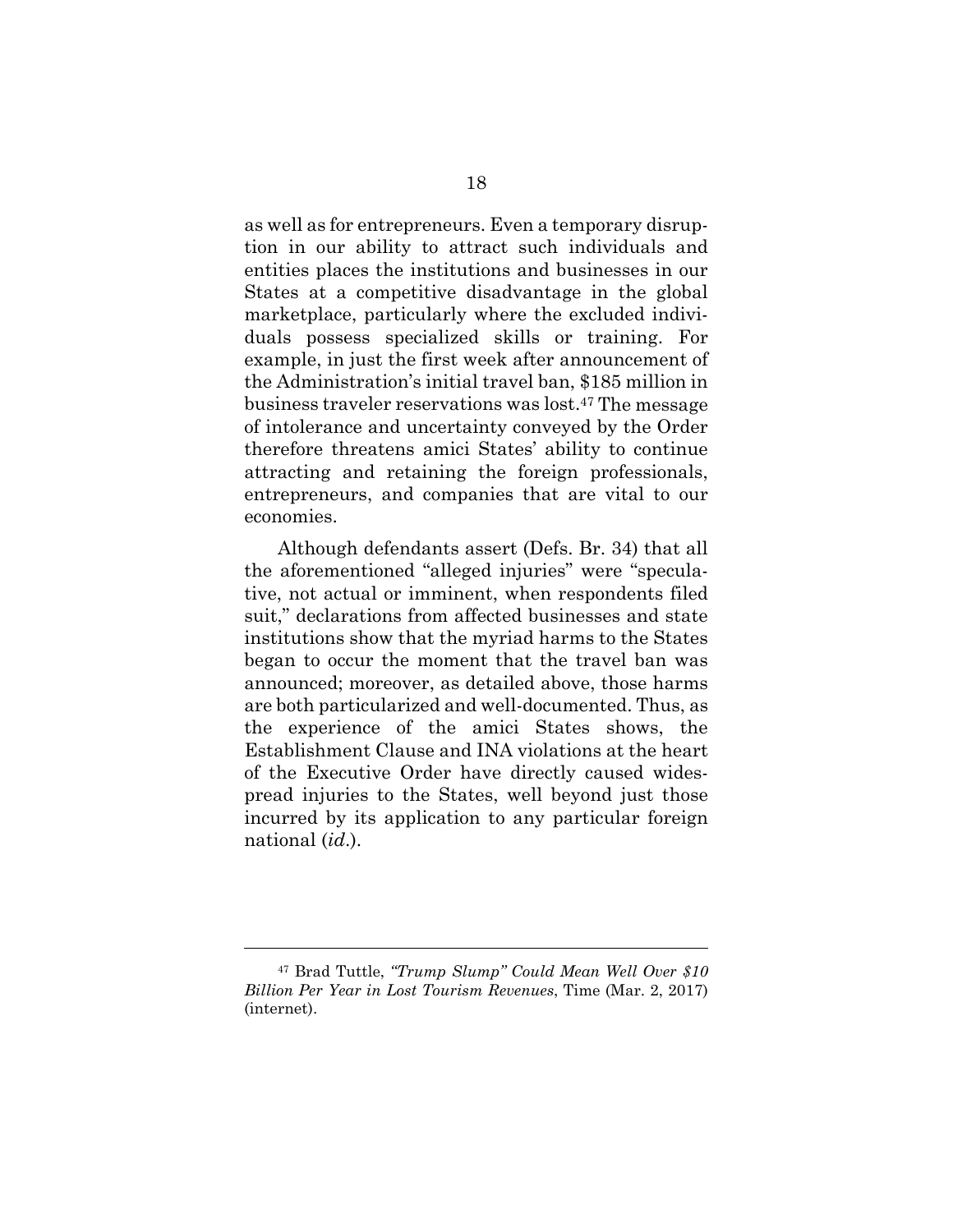#### **B. Harms to States' Sovereign and Quasi-Sovereign Interests**

The harms inflicted on the States by the disputed provisions of the Order extend further than the proprietary interests described above, and include injuries to our sovereign interests.

*Decreased Effectiveness of Our Anti-Discrimination Laws*. The amici States have exercised their sovereign prerogatives to adopt constitutional provisions and enact laws that protect their residents from discrimination. For example, our residents and businesses—and, indeed, many of the amici States ourselves—are prohibited by such state enactments from taking national origin and religion into account when determining to whom they can extend employment and other opportunities.<sup>48</sup> The disputed provisions of the Order interfere with the effectiveness of these laws by encouraging discrimination against Muslims in general, and nationals of the six designated countries in particular.

*Harms to Residents Seeking Medical Care.*  The Executive Order will harm residents seeking medical care in our States, particularly those in

<sup>48</sup> *See, e.g.*, Cal. Const. art. I, §§ 4, 7-8, 31; Cal. Gov't Code §§ 11135-11137, 12900 et seq.; Cal. Civ. Code § 51(b); Conn. Gen. Stat. § 46a-60; Ill. Const. art. I, §§ 3, 17; 740 ILCS 23/5(a)(1); 775 ILCS 5/1-102(A); 775 ILCS 5/10-104(A)(1); 5 Maine Rev. Stat. Ann. §§ 784, 4551-4634; Md. Code Ann., State Gov't § 20-606 Mass. Gen. L. ch. 151B, §§ 1, 4; Mass. Gen. L. ch. 93, § 102; N.M. Const. art. II, § 11; N.M. Stat. Ann. § 28-1-7; Or. Rev. Stat. § 659A.006(1); R.I. Gen. Laws § 28-5-7(1)(i); 9 Vt. Stat. Ann. §§ 4500-4507; 21 Vt. Stat. Ann. § 495; Wash. Rev. Code § 49.60.030(1).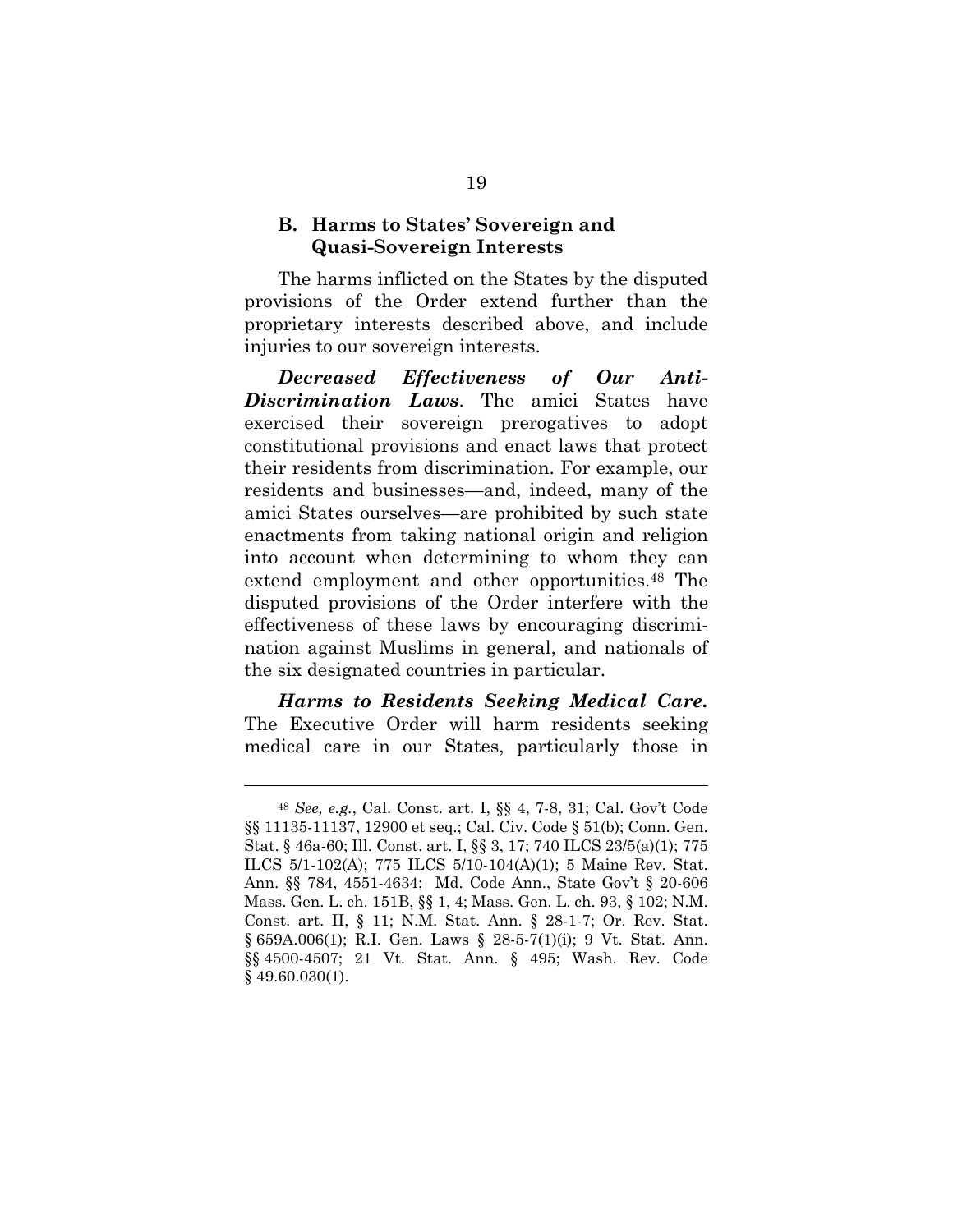underserved communities. In New York, safety-net hospitals—which include all public acute care hospitals, the entire New York City Health and Hospitals system, and most of the hospitals in Brooklyn, Queens, and the Bronx—rely heavily on foreign national physicians.49 Indeed, many foreign national physicians work in the primary care field at a time when primary care physicians are in short supply in many areas across the country.<sup>50</sup>

At least 7000 physicians practicing in the United States attended medical school in one of the six designated countries, and these physicians provide 14 million appointments a year, 2.3 million of which are in areas with "a shortage of medical residents and doctors."51 When residents or physicians from the designated countries are unable to commence or continue their employment at public hospitals, those staffing disruptions will result in serious risks to the quality of our States' health care services and put the public health of our communities at risk.52 Researchers have concluded that the Order is "likely to hurt the health of millions of Americans . . . who

 <sup>49</sup> Scherzer Decl. ¶¶ 10-12.

<sup>50</sup> *Id*. ¶¶ 11, 13; *see also* Decl. of Marc Overbeck, Ex. P, ¶¶ 2-7.

<sup>51</sup> Immigrant Doctors Project, https://immigrantdoctors.org; Decl. of Tim Johnson, Ex. M, ¶ 4 ("Physician trainees are an integral part of New York's health care workforce . . . caring for many underserved New Yorkers [in] great need"); *see also* Anna Maria Barry-Jester, *Trump's New Travel Ban Could Affect Doctors, Especially in the Rust Belt and Appalachia*, FiveThirtyEight (Mar. 6, 2017) (internet); Decl. of Mitra Akhtari, Ex. Q, ¶¶ 13-17.

*<sup>52</sup>* See *supra* at 13-15 and accompanying notes.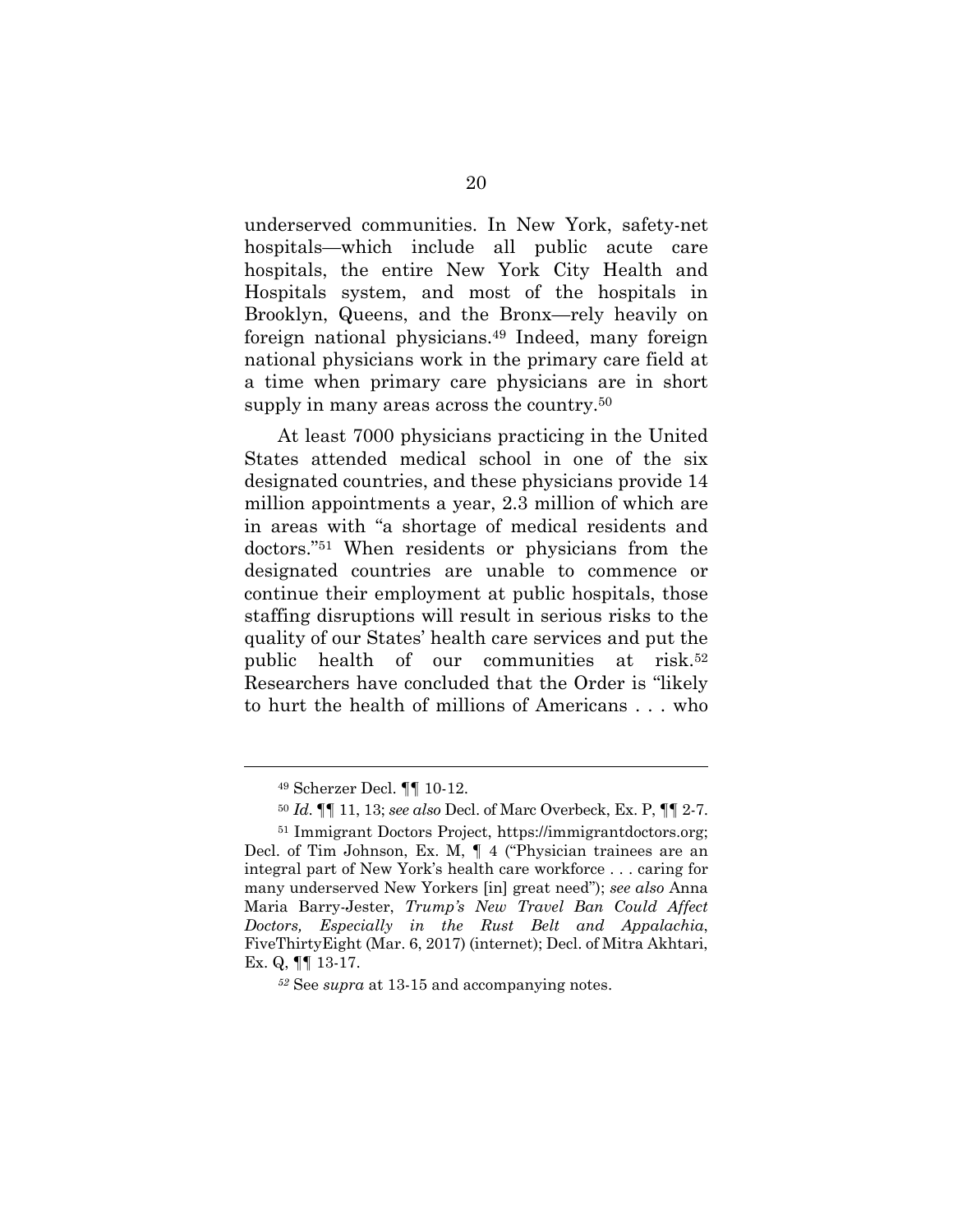rely on physicians trained in" the designated countries.53

*Harms to Refugee Resettlement.* Sections 6(a) and 6(b) of the Order hinder the efforts of the amici States to carry out their commitments to help resettle and assist refugees admitted under the U.S. Refugee Program established by Congress. For example, between 2012 and 2015, California accepted 23,393 refugees, including 5,668 from Iran, 225 from Syria, and 119 from Sudan.54 In Fiscal Year 2016, California resettled 1,450 Syrian refugees, more than any other State.55 In that same time period, New York resettled a total of 5,028 refugees, including 640 from Syria and 819 from Somalia.56 And in 2016, Illinois resettled 794 refugees from four of the six designated countries (Iran, Somalia, Sudan, and Syria) in Chicago alone.57

<sup>53</sup> Akhtari Decl. ¶ 5; *see also* Maryam Saleh, *Hospitals in Trump Country Suffer As Muslim Doctors Denied Visas to U.S.*, The Intercept (Aug. 17, 2017) (internet) (foreign physicians "take care of the sickest of the sick and the poorest of the poor," many have pledged to work in areas designated as "medically underserved," and without them "the U.S. healthcare system would simply collapse, with the pain felt most acutely in rural areas").

<sup>54</sup> U.S. Dep't of Health & Human Services, Administration for Children & Families, Office of Refugee Resettlement, *Refugee Arrival Data* (Nov. 24, 2015) (internet).

<sup>55</sup> Hannah Albarazi, *California Leads the Nation in Resettlement of Syrian Refugees*, CBS SF Bay Area (Sept. 29, 2016) (internet).

<sup>56</sup> New York State Office of Temporary & Disability Assistance, Bureau of Refugee & Immigrant Assistance (BRIA), BRIA Population Data for FFY 2016 (internet).

<sup>57</sup> U.S. Dep't of State, Bureau of Population, Refugees & Migration, Office of Admissions, *Refugee Processing Center: Interactive Reporting* (internet).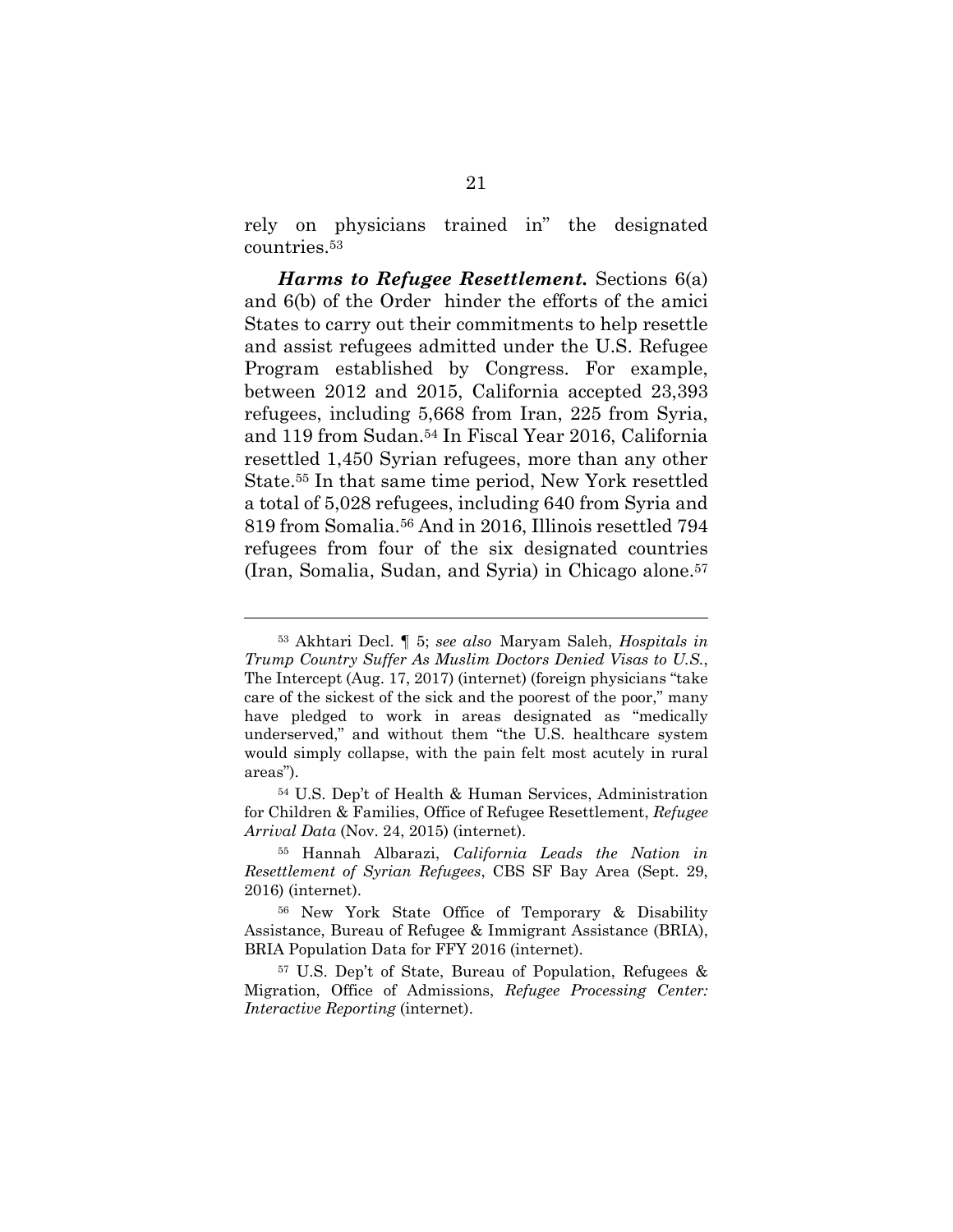By suspending the Refugee Program, the Executive Order has stranded thousands of refugees—who have already been extensively vetted—in crisis zones, in many cases isolating them from family members who are already in the United States. And the Order indefinitely excludes tens of thousands of otherwise eligible refugees by reducing the cap on refugee admission for Fiscal Year 2017 by more than half, from 110,000 to 50,000. *See* Order § 6(b).

Not only do these exclusions obstruct the States' interests in resettling refugees who may have ties to our residents and communities, but they also result in proprietary harms to the States, which receive grants and other financial assistance from the federal government for each refugee they take in. *See* 45 C.F.R. pt. 400. For example, New York State's Office of Temporary and Disability Assistance receives federal funding in respect of the assistance that New York's Refugee Services Programs provide "to refugees and their families in achieving economic and social self-sufficiency."58 Refugees residing in our States contribute to our economies in other ways too, including payment of taxes, purchases of goods and services, and employment in our businesses and community institutions. In addition, the private organizations in our States that help resettle refugees now face crippling reductions in staffing and resources

<sup>58</sup> New York State Office of Temporary & Disability Assistance, *Refugee Services* (internet); *see also* U.S. Dep't of Health & Human Services, Administration for Children & Families, Office of Refugee Resettlement, *State of New York – Programs and Services by Locality* (Nov. 18, 2015) (internet).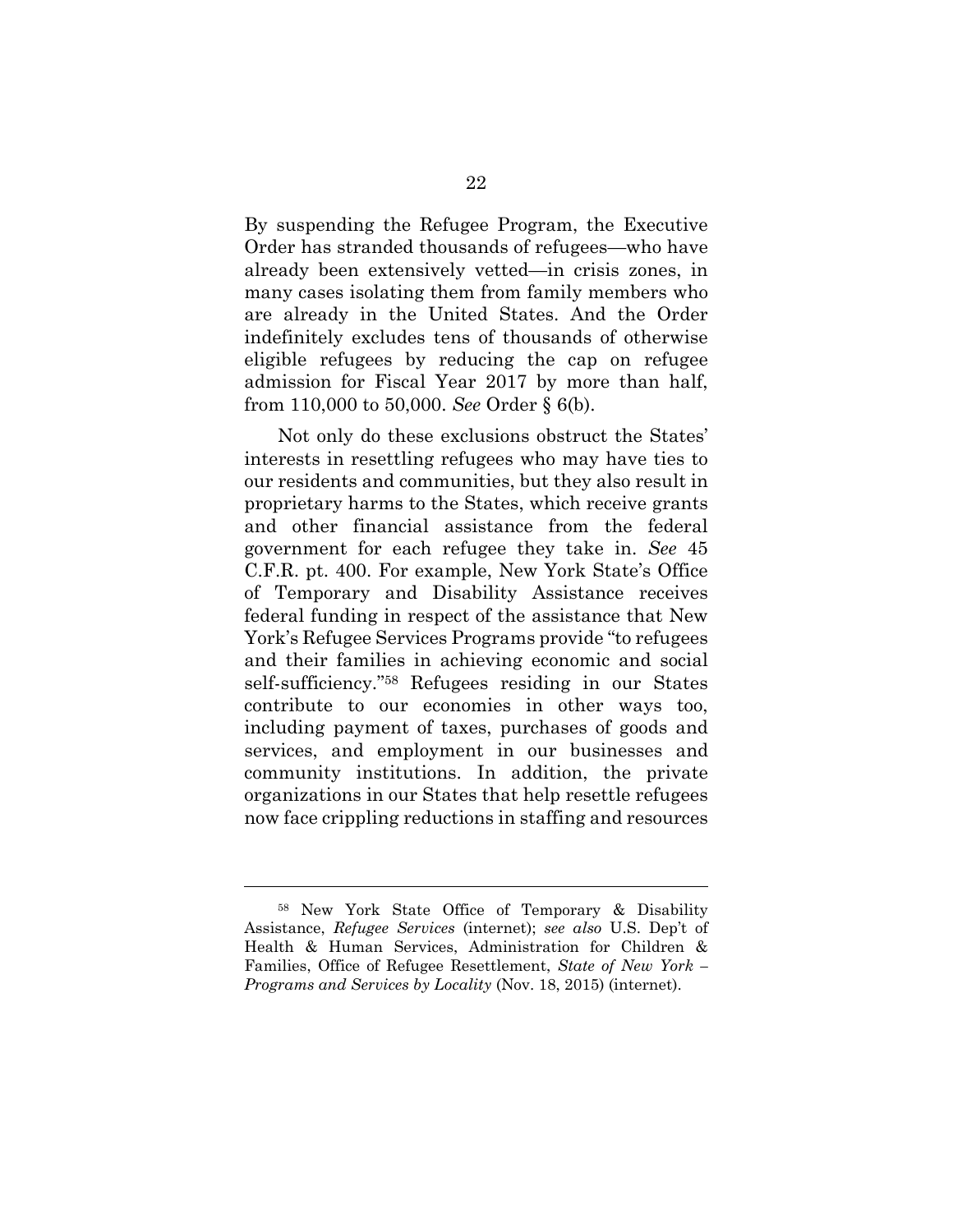because their funding is likewise allocated on a perarrival basis.59

#### **II. Harms Caused By the Order Are Cognizable Under the Establishment Clause**

Defendants assert (Defs. Br. 33-34) that the States have no cognizable Establishment Clause interests, but that claim is flatly contradicted by the original meaning and purpose of the Clause. One of the original purposes of the Clause was to prevent the federal government from forcing its religious preferences upon the States.60 As Justice Thomas has noted, in this regard the Establishment Clause was designed to serve as "a federalism provision." *Elk Grove Unified Sch. Dist. v. Newdow*, 542 U.S. 1, 45 (2004) (Thomas, J., concurring in judgment); *see also Town of Greece, N.Y. v. Galloway*, 134 S. Ct. 1811, 1836 (2014) (Thomas, J., concurring) (["T]he States are the particular beneficiaries of the Clause."). To be sure, the States' original power over religious matters was later limited by the Fourteenth Amendment's Due Process and Equal Protection Clauses. *See Everson v. Board of Educ.*, 330 U.S. 1 (1947). And the defendants are correct (*see* Defs. Br. 33) that States are no longer free to establish official churches. But the Constitution continues to protect state efforts to welcome diverse religious groups and combat religious

<sup>59</sup> Decl. of Eva Hassett, Ex. N, ¶¶ 10-11, 17-25; Decl. of David Duea, Ex. O, ¶ 9.

<sup>60</sup> *See*, *e.g.*, Joseph Story, *Commentaries on the Constitution of the United States*, § 1879, at 633-34 (5th ed. 1891); Akhil Amar, *The Bill of Rights* 32-42 (1998); Amar, *supra*, at 246-257.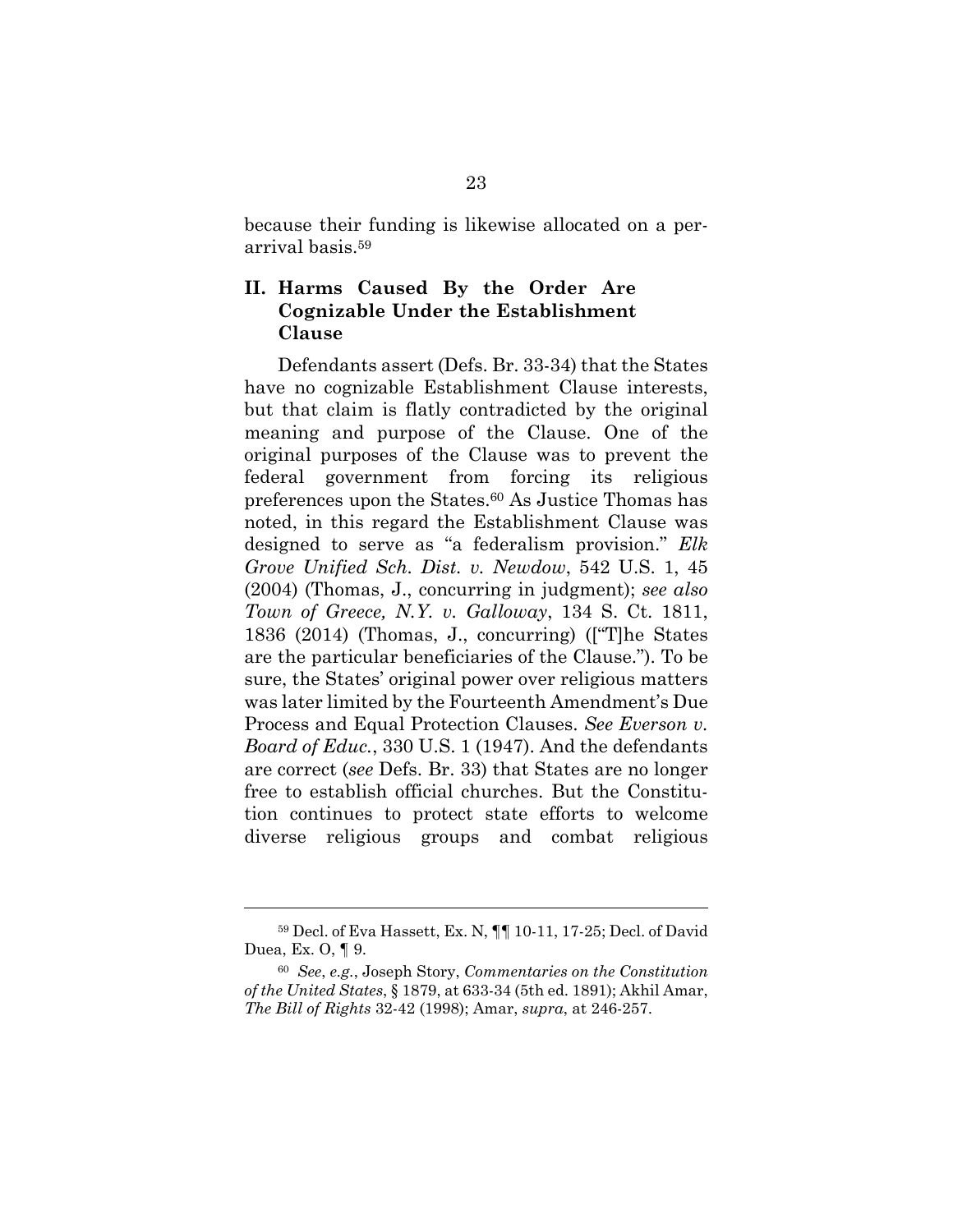discrimination, including through enforcement of our own state anti-discrimination laws.

The disputed provisions of the Order are tainted by anti-Muslim animus in violation of the Establishment Clause. As respondents explain (*see* Hawaii Br. 52-60; IRAP Br. 37-40, 43-50, 55-56), the Order establishes this animus as federal policy and paves the way for a religious test for entry to the United States. Numerous statements by the President and his close advisors both before and after the election (*see* Hawaii Br. 5-10; IRAP Br. 1-4; J.A. 219- 222) make clear that both  $\S 2(c)$  and  $\S 6$  of the Order seek to make good on the President's promise of a "Muslim ban," thereby affecting the religious makeup of our States and communities. All of these statements were directly related to banning Muslim immigration, and in many cases were virtually contemporaneous with the issuance of this Executive Order and its predecessor. As the Fourth Circuit correctly recognized, the "sheer number of statements, their nearly singular source, and the close connection they draw" between the proposed Muslim ban and the Orders, "taken together, provide direct, specific evidence of what motivated" them—the President's "desire to exclude Muslims from the United States," as well as his "intended means of effectuating the ban by targeting majority-Muslim nations instead of Muslims explicitly"  $(J.A. 222).<sup>61</sup>$ 

<sup>61</sup> Unlike a statute, which is the act of a collective body, and therefore presents some difficulties in discerning legislative intent from the statements of individual legislators, the Executive Orders at issue here are the acts of a single official, and there is no such barrier to treating the President's statements as probative of his intent in promulgating those Orders.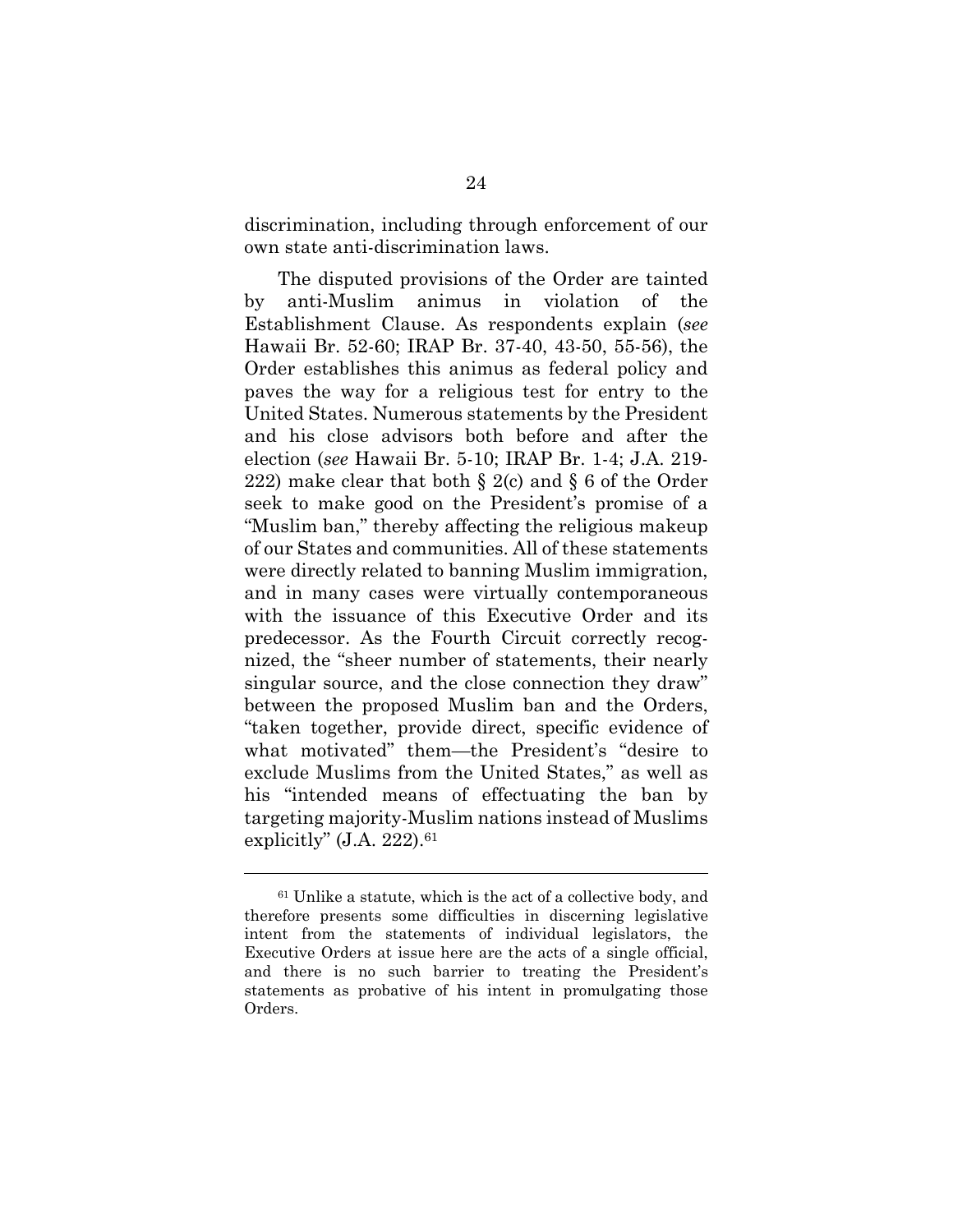By unlawfully injecting religious bias into our Nation's immigration policy, the Order impairs the constitutionally protected interest that the amici States and Hawaii possess in prohibiting religious discrimination and maintaining welcoming communities where people of all faiths or no faith feel welcome. It does so not only by excluding large numbers of Muslims, but also by contributing to an environment of fear and insecurity among our residents that runs counter to the amici States' deeply held commitment to inclusiveness and equal treatment.62

Moreover, blocking the admission of individuals based on their religious beliefs has a substantial harmful effect on amici States and Hawaii by, among other things, reducing tax revenues—an effect which by itself is sufficient to establish standing. *See, e.g., Wyoming v. Oklahoma*, 502 U.S. 437, 449-50 (1992); *see also Washington v. Trump*, 847 F.3d 1151, 1160-61 (9th Cir. 2017) (holding Washington and Minnesota had sufficiently "alleged harms to their proprietary interests traceable to the [January] Executive Order" to confer standing for purposes of States' constitutional challenge), *reconsideration en banc denied*, 853 F.3d 933, *amended and superseded by*, 858 F.3d 1168 (9th Cir. 2017).

While the States have until now not had occasion to assert this Establishment Clause interest against the federal government, that proves only that the federal government has rarely—if ever before—taken

<sup>62</sup> See *supra* at 19 & n.48; *see also* Janice Williams, *Under Trump, Anti-Muslim Hate Crimes Hate Crimes Have Increased at an Alarming Rate*, Newsweek (July 17, 2017) (internet) (91% increase in anti-Muslim hate crimes in the country in the first half of 2017 as compared to same time period in 2016).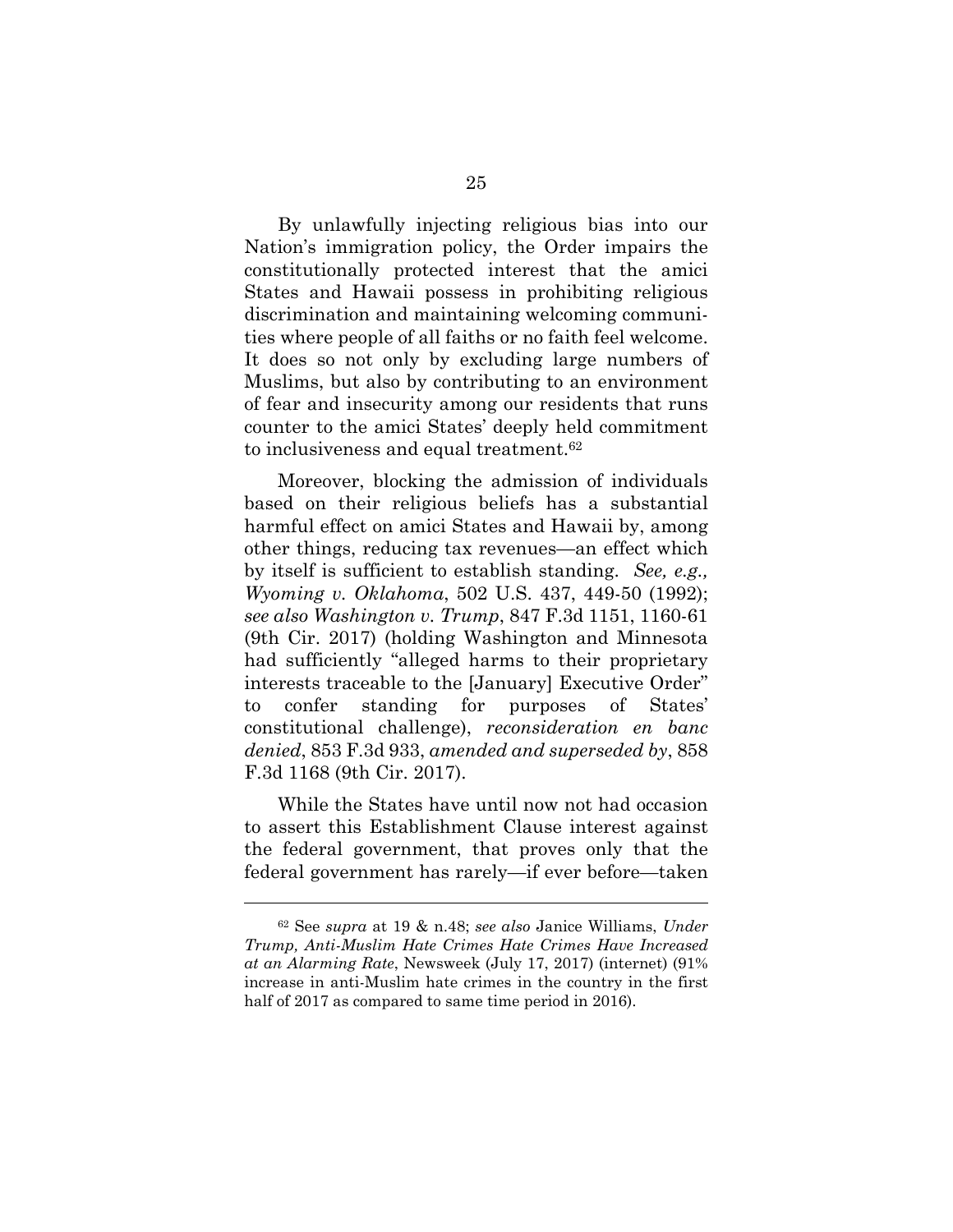action that so plainly violates the States' rights under the Clause. In these extraordinary circumstances, Hawaii and the amici States have standing to protect their own interests by vindicating the structural dictates of the Establishment Clause. *Cf. Massachusetts v. EPA*, 549 U.S. 497, 518–20 (2007).

#### **III. Harms Caused By the Order Are Cognizable Under the Immigration and Nationality Act.**

To press a statutory claim, a plaintiff must show among other things that the interests the plaintiff seeks to vindicate "fall within the zone of interests protected by the law invoked." *Lexmark Int'l Inc. v. Static Control Components, Inc.*, 134 S. Ct. 1377, 1388 (2014) (internal quotation marks omitted). As the Ninth Circuit correctly held, Hawaii's "interests in student- and employment-based visa petitions for its students and faculty are related to the basic purposes of the INA" (J.A. 1188-1189), a statute that contains numerous provisions governing the admission of foreign-national students, scholars, and faculty into the United States on temporary nonimmigrant visas<sup>63</sup> or employment-based immigrant visas.64

<sup>64</sup> *See, e.g.*, 8 U.S.C. §§ 1153(b)(1)(A) (aliens with extraordinary abilities in the sciences, arts, education, business

 <sup>63</sup> *See, e.g.*, 8 U.S.C. §§ 1101(a)(15)(F)(i) (students pursuing a full course of study, commonly known as the "F-1" category);  $1101(a)(15)(H)(i)$  (aliens in specialty occupations, commonly known as the "H-1B" category); 1101(a)(15)(J) (students, scholars, medical residents, and others in fields of specialized knowledge and skill, commonly known as the "J-1" category);  $1101(a)(15)(0)(i)$  (aliens with extraordinary abilities in the sciences, arts, education, business, or athletics, commonly known as the "O-1" category).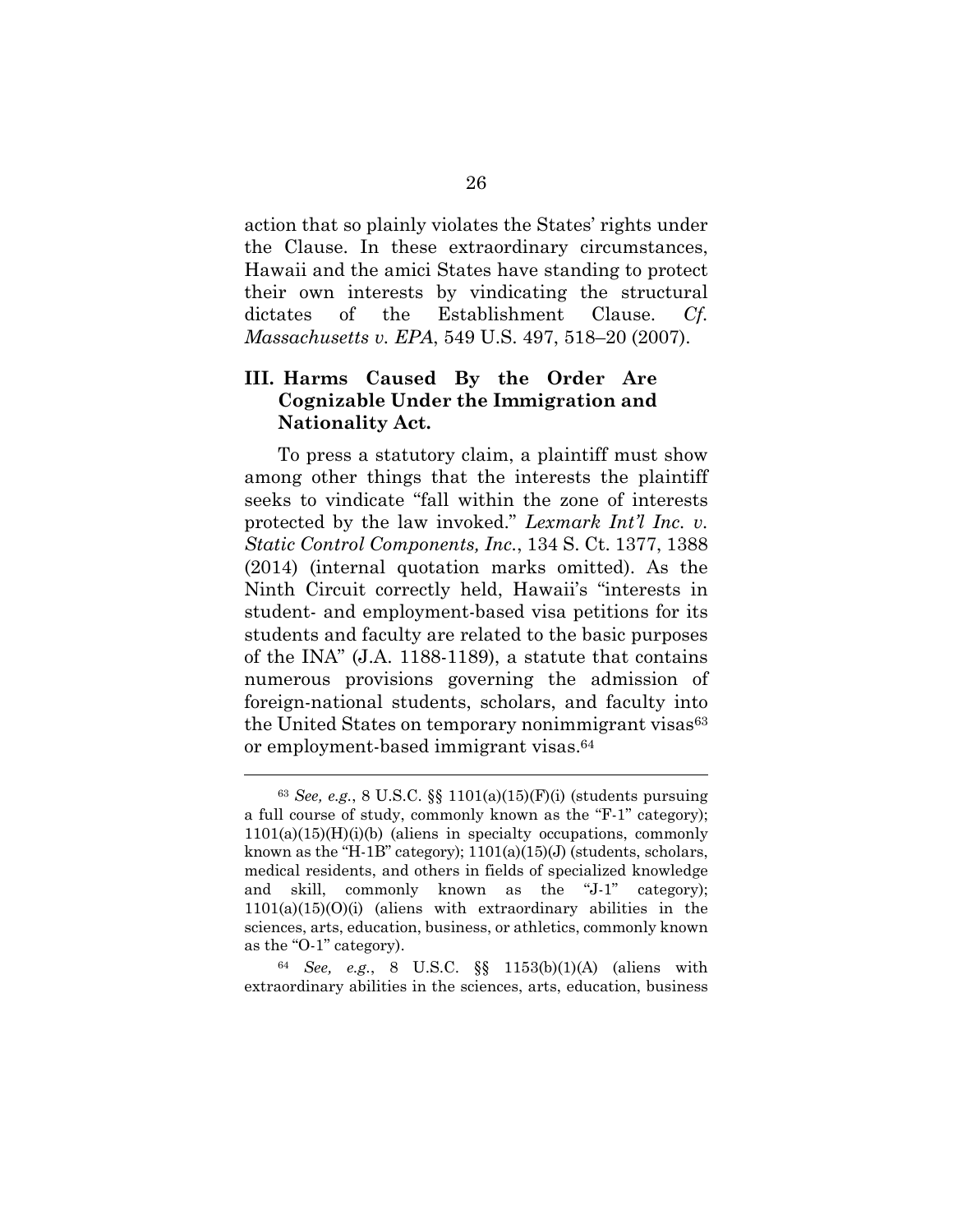Indeed, our state colleges and universities are in many cases the entities petitioning for approval of a potential employee's entry into the United States, bringing them directly within the ambit of the INA. As employers, our universities sponsor and file employment-based immigrant or non-immigrant/ temporary worker petitions with U.S. Citizenship and Immigration Services on behalf of certain of our prospective employees.65 Only after the employer's petition is approved can the prospective employee apply for and receive a work visa. In some cases, the INA also requires the employer to obtain an approved labor certification from the U.S. Department of Labor, see 8 U.S.C.  $\S 1182(5)$ (A), before filing a petition.<sup>66</sup>

Section 2(c) of the Order, by interfering with this process, has substantially disrupted the ability of our public institutions to meet their academic staffing needs, resulting in increased administrative burdens and the expenditure of additional university

or athletics); 1153(b)(1)(B) (outstanding professors or researchers); 1153(b)(2) (professionals holding advanced degrees or aliens of exceptional ability in the sciences, arts, or business); 1153(b)(3)(A)(ii) (professionals with baccalaureate degrees); *see also* U.S. Dep't of State, 9 Foreign Affairs Manual 502.4, *Employment-Based [Immigrant Visa] Classifications* (internet).

<sup>65</sup> *See* U.S. Dep't of State, *Temporary Worker Visas, Categories and Overview* (internet); U.S. Customs & Immigration Servs., *Temporary (Nonimmigrant) Workers* (internet); U.S. Dep't of State, *Employment-Based Immigrant Visa, Categories and Overview* (internet).

<sup>66</sup> *See* U.S. Customs & Immigration Servs., *Permanent Workers* (internet); U.S. Dep't of State, *Employment-Based Immigrant Visa, Categories and Overview* (internet); U.S. Dep't of State, *Temporary Worker Visas, Categories and Overview* (internet).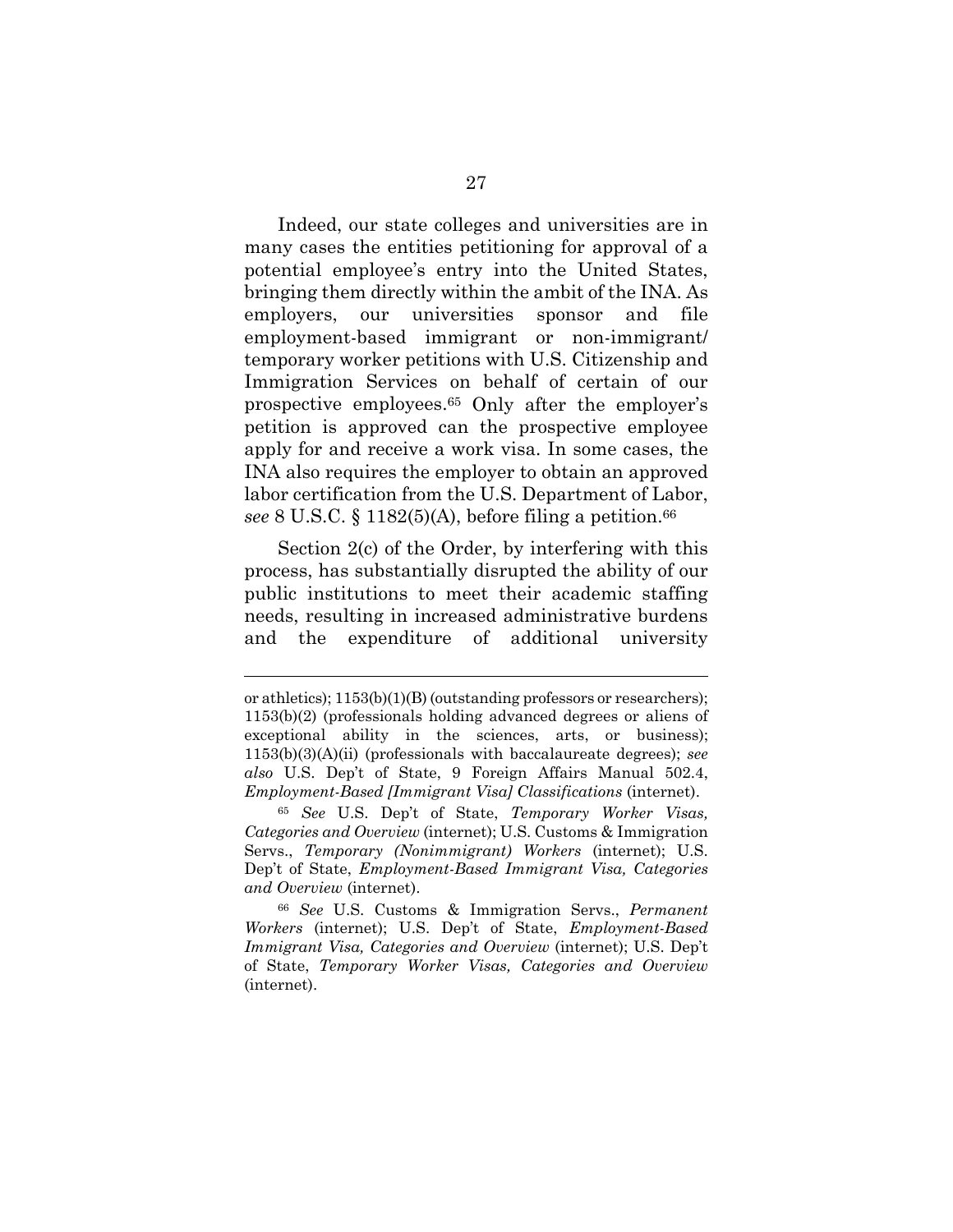resources. See *supra* at 5-8. The Order has also caused the wastage of some of the funds that the amici States have spent preparing visa petitions for employees or prospective employees, by barring or threatening to bar those persons from entry. For example, in order to support the retention and recruitment of faculty and other personnel, the State University of New York provides legal and financial support for the immigrant and nonimmigrant work petitions of certain prospective employees, including teaching faculty, researchers, physicians, and other qualified health professionals.67 Specifically, the University will "provide assistance . . . in the preparation of employment-based petitions and applications for nonimmigrant categories such as the H-1B Temporary Worker, O-1 Extraordinary Ability and the TN-1 NAFTA categories."68 In addition to such "employment sponsorship," the University also provides "related financial support for standard processing, government filing fees and [other related] costs."69 And for those working under employment-based immigrant visas, the University will help "prepare

<sup>67</sup> *See* State Univ. of N.Y. (SUNY), Legal and Financial Support for Immigration Petitions Policy, Doc. No. 8500, §§ I(C), II(A) (internet).

<sup>68</sup> *Id*. § I(C). Although an employer may in some cases itself file a petition on behalf of a prospective employee under the TN NAFTA category, in other cases the employee applies directly. *See* U.S. Customs & Immigration Servs., *TN NAFTA Professionals* (internet).

<sup>69</sup> SUNY, Immigration Petitions Policy, *supra*, § II(A); *see also id*. §§ III(F)(1), (2).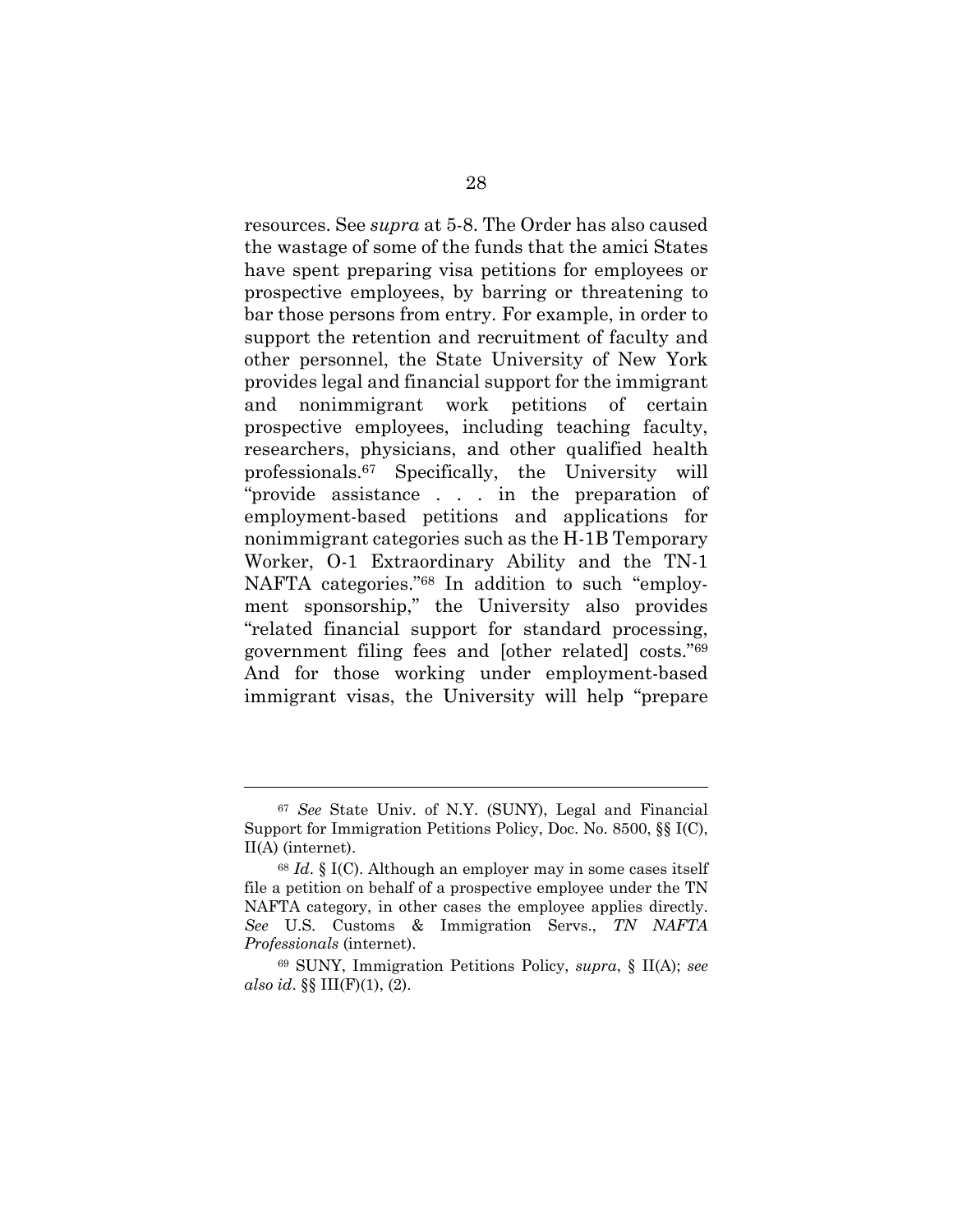petitions and applications" for "permanent residence based on University employment."70

Because state universities acting as employers are direct and necessary participants in the INA's scheme for the filing of employment-based petitions, they fall within the zone of interests of the statute. And as employers, they have suffered concrete injuries as a result of § 2(c). Defendants' only argument in this regard is a conclusory assertion (Defs. Br. 34-35) that Hawaii has no cognizable interest under the INA "in the federal government's determination whether to allow an alien abroad to enter the United States." While States certainly understand that there is no absolute right to the issuance or renewal of a particular individual's visa, our state institutions like other employers of foreign nationals—have come to rely on a degree of predictability in the visa system in making their critical faculty hiring and student admissions decisions, including an expectation that visa determinations will be free from discriminatory animus. *See* 8 U.S.C. § 1152(a)(1)(A) ("[N]o person shall . . . be discriminated against in the issuance of an immigrant visa because of the person's race, sex, nationality, place of birth, or place of residence"). All of this was abruptly upended by  $\S$  2(c), injuring the States' statutorily protected interests.

Accordingly, defendants are simply mistaken in asserting (Defs. Br. 34) that Hawaii falls outside the INA's zone of interests and thus lacks standing to assert its statutory challenge. *See Bank of America* 

<sup>70</sup> *Id*. § I(C). The University does not itself prepare and file student petitions, but it does provide "advice and assistance to international students and scholars through . . . the University's F-1 Student and J-1 Exchange Visitor programs." *Id*.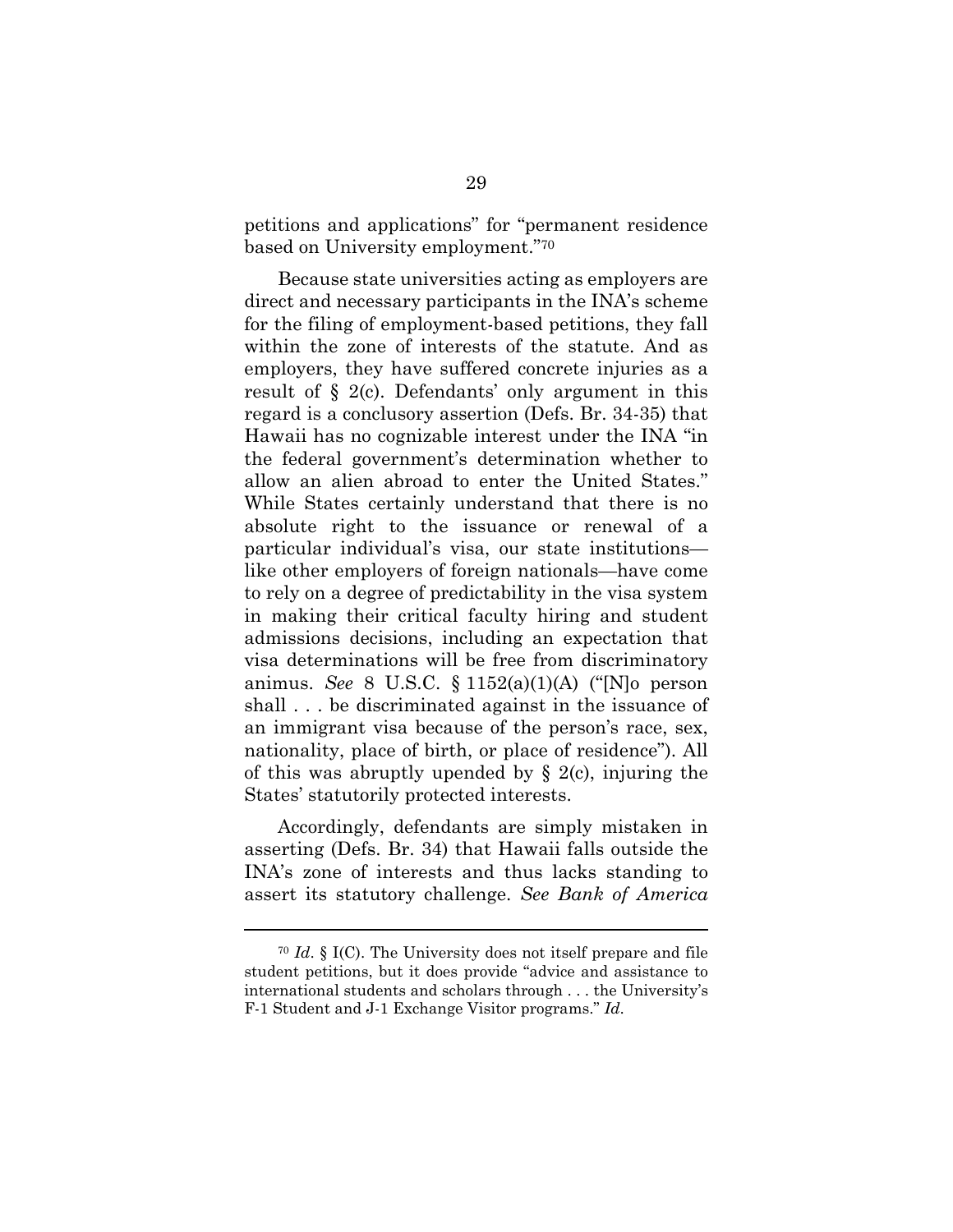*Corp. v. City of Miami, Fla*., 137 S. Ct. 1296, 1303 (2017) (plaintiff City of Miami had standing to assert statutory claim where injuries were "*arguably* within the zone of interests" protected by the statute) (emphasis in original and internal quotation marks omitted).

#### **IV. The Injuries to Public Interests Throughout the Country Support the Issuance of Nationwide Preliminary Injunctions in These Cases**

The actual and threatened harms to the amici States (see *supra* Point I) exemplify the public interests affected by the Order and demonstrate the appropriateness of restraining the Order's disputed provisions nationwide. *See Winter v. Natural Res. Def. Council, Inc.*, 555 U.S. 7, 20 (2008). As this Court has long recognized, district courts exercising their equity jurisdiction enjoy broad and "sound discretion to consider the necessities of the public interest when fashioning injunctive relief." *United States v. Oakland Cannabis Buyers' Coop.*, 532 U.S. 483, 496 (2001) (internal quotation marks omitted). Indeed, "[c]ourts of equity may, and frequently do, go much farther both to give and withhold relief in furtherance of the public interest than . . . when only private interests are involved." *Virginian Ry. Co. v. Railway Employees*, 300 U.S. 515, 552 (1937); *see also Dayton Bd. of Educ. v. Brinkman*, 433 U.S. 406, 420 (1977) (recognizing where "there has been a systemwide impact [there may be] a systemwide remedy").

Affirmance of the preliminary injunctions is necessary to provide relief from the disruption and uncertainty the Executive Order has caused, and to avoid the further harms that will be experienced by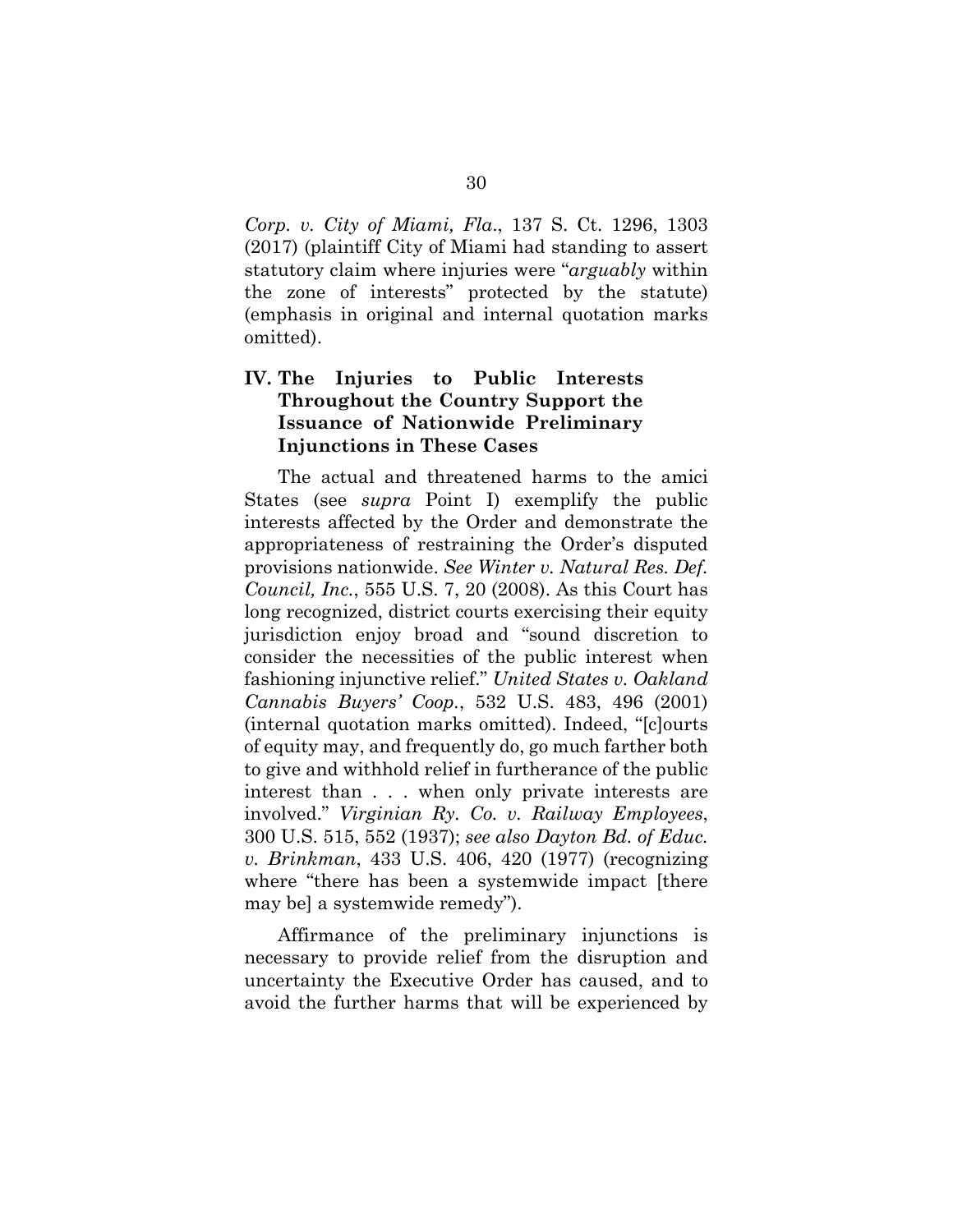the amici States, our institutions, and our residents if the preliminary injunctions are vacated or narrowed. Indeed, until this Court makes clear that religious animus has no place in federal immigration policy, the prospect that a new entry ban could be ordered will continue to deter future travel by foreign nationals to the United States long after the current Executive Order's expiration date.71 More specifically, as long as an entry ban based on religious animus remains in effect, state universities and colleges will continue to have difficulties recruiting and retaining the faculty and students that their programs require. Many students from the six designated countries may choose not to apply to colleges and universities in the United States in the coming years,<sup> $72$ </sup> or not to accept offers of admission from those educational institutions.

Indeed, the climate of uncertainty and discrimination created by the Executive Order already appears to have deterred applications and acceptances from around the world. Forty percent of colleges surveyed report a drop in applications from foreign students in the wake of both the original and revised Executive

<sup>71</sup> *See, e.g.*, Donald Trump (@realDonaldTrump), Twitter (Sept. 15, 2017 3:54 a.m. PT) (internet) ("The travel ban into the United States should be far larger, tougher and more specific but stupidly, that would not be politically correct!"); *see also* Order §§ 2(a)-(f) (establishing process for expanding the ban).

<sup>72</sup> The University of Washington, for instance, has received various communications from prospective students from the affected countries expressing anxiety about applying in light of the travel ban. Eaton Decl. ¶ 5 & exhibit 2; *see also* Chaudhry Decl. ¶ 9 (international applications for Washington State University's special education teacher certification program down from 63 in 2016 to only 10 in 2017).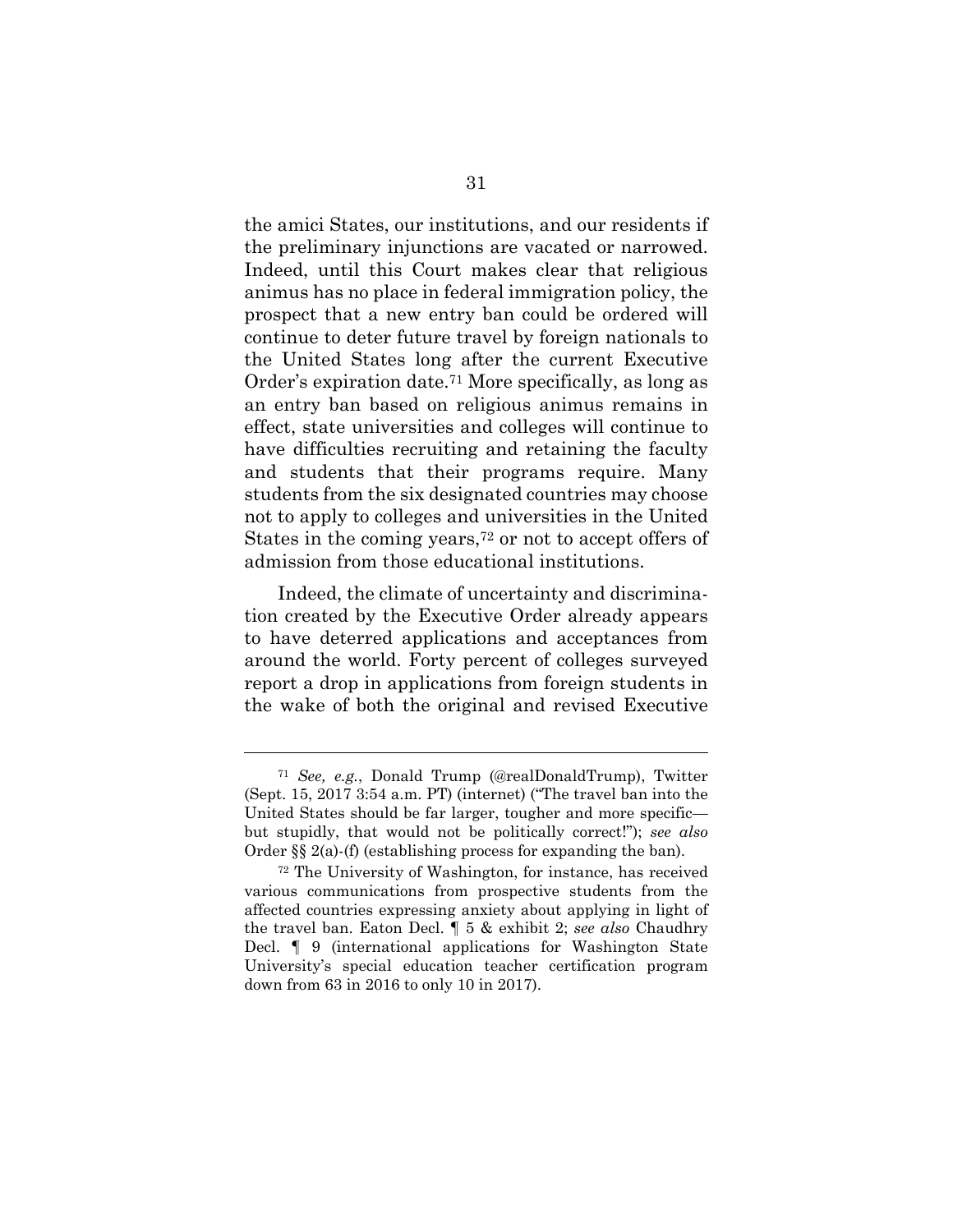Orders.73 Graduate departments in science and engineering have reported that "international student applications for many programs declined by 20 to 30 percent for 2017 programs."74 Additionally, 80% of college registrars and admissions officials surveyed have serious concerns about their future application yields from international students.75 And 46% of graduate deans have reported "substantial" declines in admission yields for international students.76 Not surprisingly, countries that are perceived as more welcoming—such as Canada, the United Kingdom, Australia, and New Zealand—have already seen a jump in applications following issuance of the Orders.77 Similarly, until this Court affirms the nationwide preliminary injunctions at issue here, the uncertainty the Executive Order creates will continue to act as a drag on our States' medical residency programs. For example, in New York, the uncertainty created by both the Orders has had a "profound chilling effect on international medical students applying to New York hospitals' residency programs and [will be] a major disincentive for hospitals to select foreign nationals for [their] programs."78

 Only a clear statement of the Executive Order's unlawfulness will allow our States, universities,

<sup>73</sup> Kirk Carapezza, *Travel Ban's 'Chilling Effect' Could Cost Universities Hundreds of Millions*, Nat'l Pub. Radio (Apr. 7, 2017) (internet).

<sup>74</sup> Petulla, *supra*.

<sup>75</sup> Carapezza, *supra*.

<sup>76</sup> Hironao Okahana, *Data Sources: Admissions Yields of Prospective International Graduate Students: A First Look* (Council of Graduate Schools, June 2017) (internet).

<sup>77</sup> Carapezza, *supra*.

<sup>78</sup> Scherzer Decl. ¶ 15; *see also* Johnson Decl.¶¶ 13-14.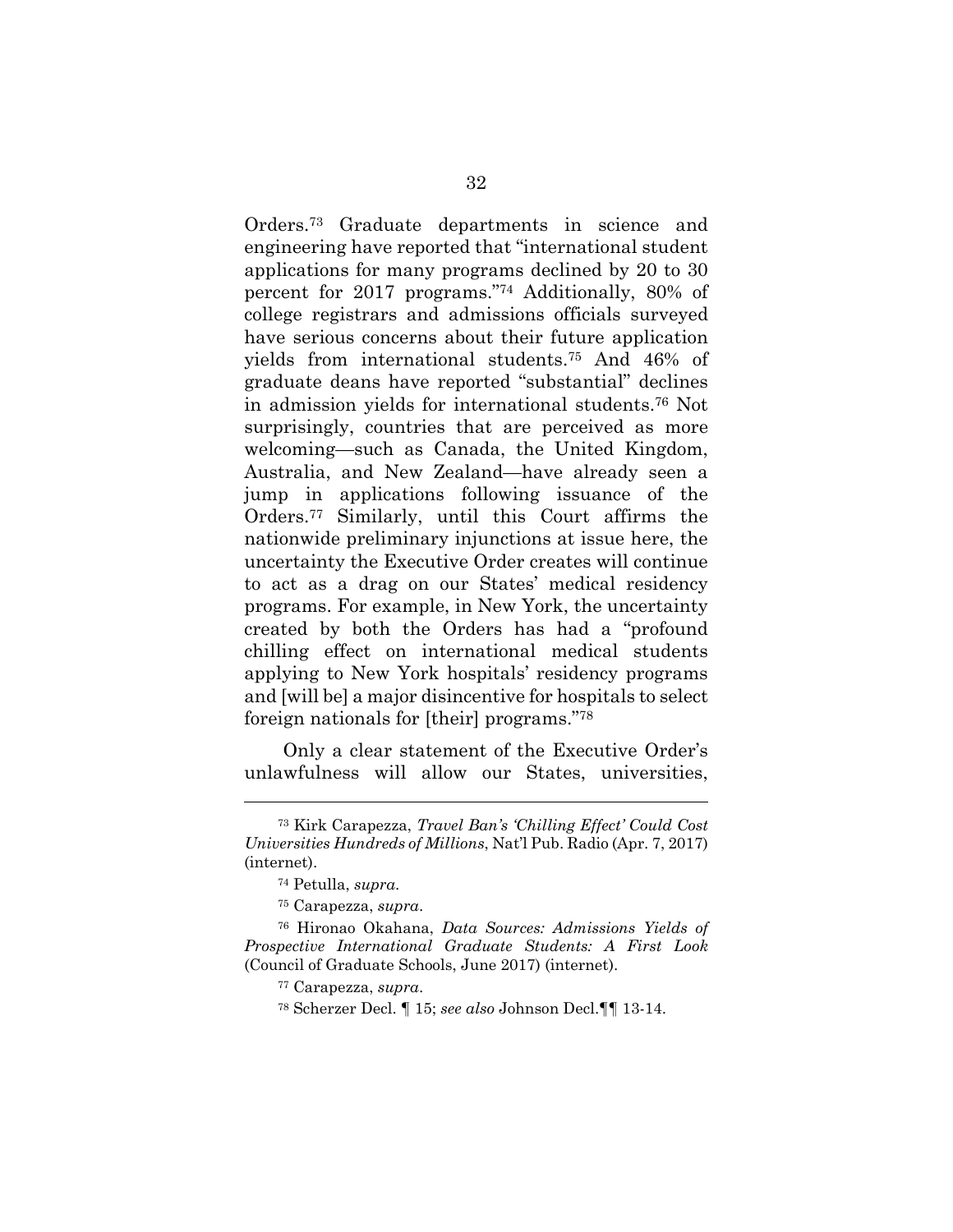hospitals, and businesses—and the people they serve—to move past the Order and the harm, disruption, and uncertainty it has unleashed.

#### **CONCLUSION**

The judgments of the Courts of Appeals should be affirmed.

Respectfully submitted,

LISA MADIGAN *Attorney General State of Illinois*  DAVID L. FRANKLIN *Solicitor General*  BRETT E. LEGNER *Deputy Solicitor General* 

ERIC T. SCHNEIDERMAN  *Attorney General State of New York* BARBARA D. UNDERWOOD\* *Solicitor General* ANISHA DASGUPTA *Deputy Solicitor General*  ZAINAB A. CHAUDHRY *Assistant Solicitor General* 

September 2017 \* *Counsel of Record*

(*Counsel listing continues on next page.*)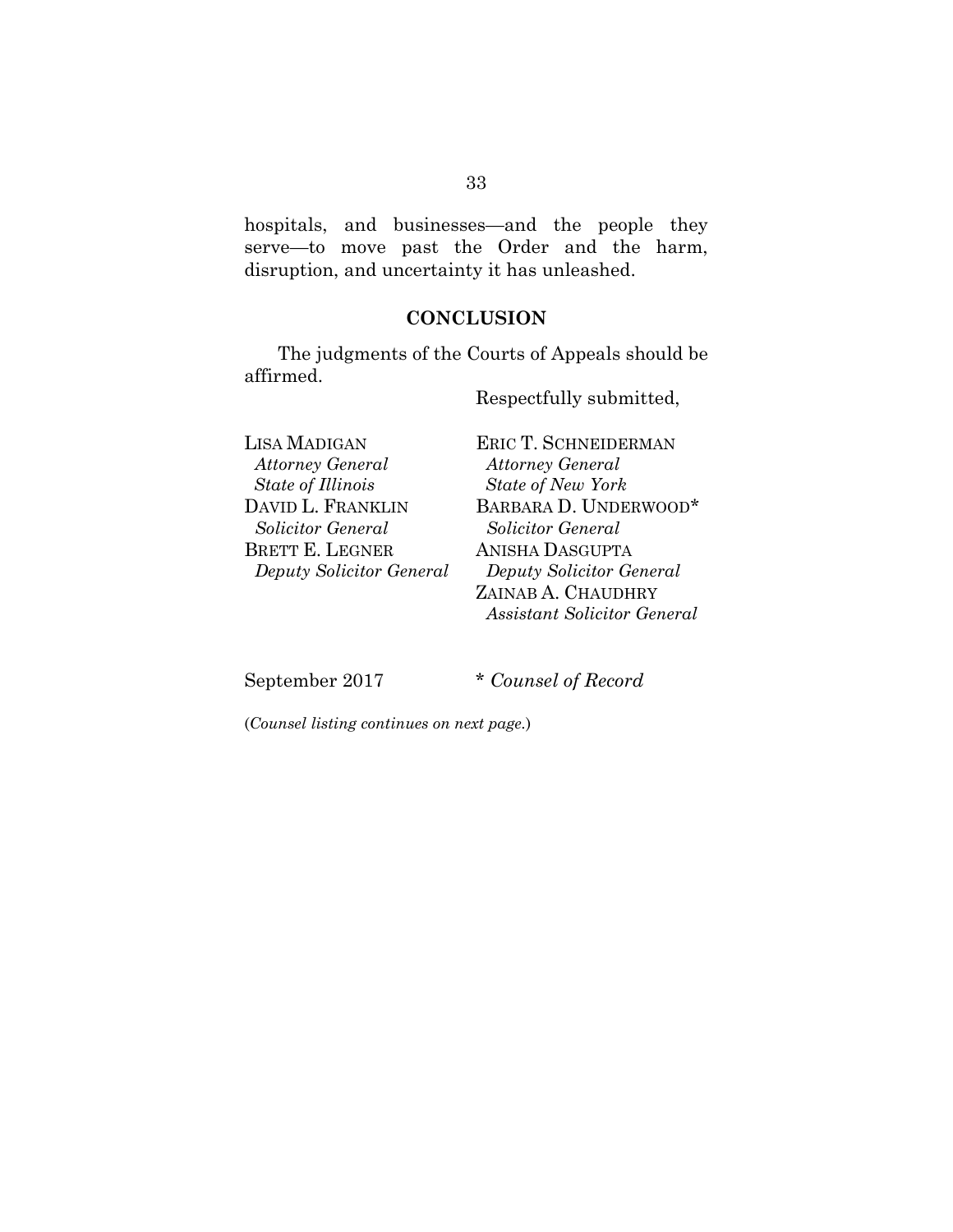XAVIER BECERRA *Attorney General State of California* 1300 I St. Sacramento, CA 95814

GEORGE JEPSEN *Attorney General State of Connecticut* 55 Elm St. Hartford, CT 06106

MATTHEW P. DENN *Attorney General State of Delaware* Carvel State Bldg., 6th Fl. 820 N. French St. Wilmington, DE 19801

THOMAS J. MILLER *Attorney General State of Iowa*  1305 E. Walnut St. Des Moines, IA 50319

JANET T. MILLS *Attorney General State of Maine* 6 State House Station Augusta, ME 04333

BRIAN E. FROSH *Attorney General State of Maryland* 200 Saint Paul Pl., 20th Fl. Baltimore, MD 21202

MAURA HEALEY *Attorney General Commonwealth of Massachusetts* One Ashburton Place Boston, MA 02108

HECTOR BALDERAS *Attorney General State of New Mexico* 408 Galisteo St. Santa Fe, NM 87501

JOSH STEIN  *Attorney General State of North Carolina* Department of Justice 114 W. Edenton St. Raleigh, NC 27603

ELLEN F. ROSENBLUM *Attorney General State of Oregon* 1162 Court St., N.E. Salem, OR 97301

JOSH SHAPIRO *Attorney General Commonwealth of Pennsylvania*  Strawberry Sq., 16th Fl. Harrisburg, PA 17120

PETER F. KILMARTIN *Attorney General State of Rhode Island* 150 S. Main St. Providence, RI 02903